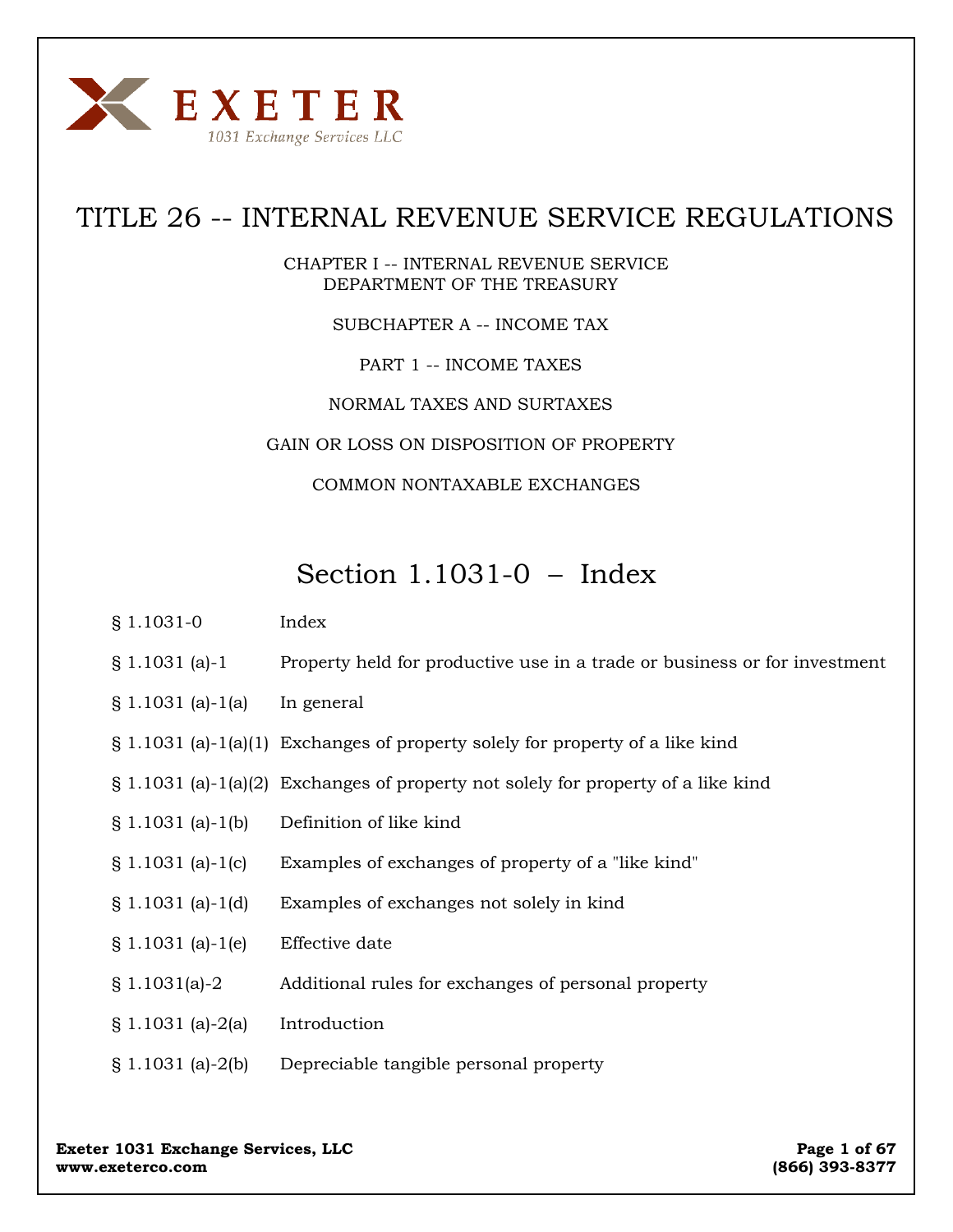

- § 1.1031 (a)-2(b)(1) General Rule
- § 1.1031 (a)-2(b)(2) General Asset Classes
- § 1.1031 (a)-2(b)(3) Product Classes
- § 1.1031 (a)-2(b)(4) Modifications of NAICS product classes
- § 1.1031 (a)-2(b)(5) Administrative procedures for revising general asset classes
- § 1.1031 (a)-2(c) Intangible personal property and nondepreciable personal property
- § 1.1031 (a)-2(d) Effective Date
- § 1.1031 (b)-1 Receipt of other property or money in tax-free exchange
- § 1.1031 (b)-2 Safe harbor for Qualified Intermediaries ("Accommodators")
- § 1.1031 (c)-1 Nonrecognition of loss
- § 1.1031 (d)-1 Property acquired upon a tax-free exchange.
- § 1.1031 (d)-1T Coordination of section 1060 with section 1031 (temporary)
- § 1.1031 (d)-2 Treatment of assumption of liabilities
- § 1.1031 (e)-1 Exchanges of livestock of different sexes
- § 1.1031 (j)-1 Exchanges of multiple properties
- $§ 1.1031 (i)-1(a)$  Introduction
- § 1.1031 (j)-1(b) Computation of gain recognized
- § 1.1031 (j)-1(c) Computation of basis of properties received
- § 1.1031 (j)-1(d) Examples
- § 1.1031 (j)-1(e) Effective date
- § 1.1031 (k)-1 Treatment of deferred exchanges
- § 1.1031 (k)-1(a) Overview
- § 1.1031 (k)-1(b) Identification and receipt requirements
- § 1.1031 (k)-1(c) Identification of replacement property before end of identification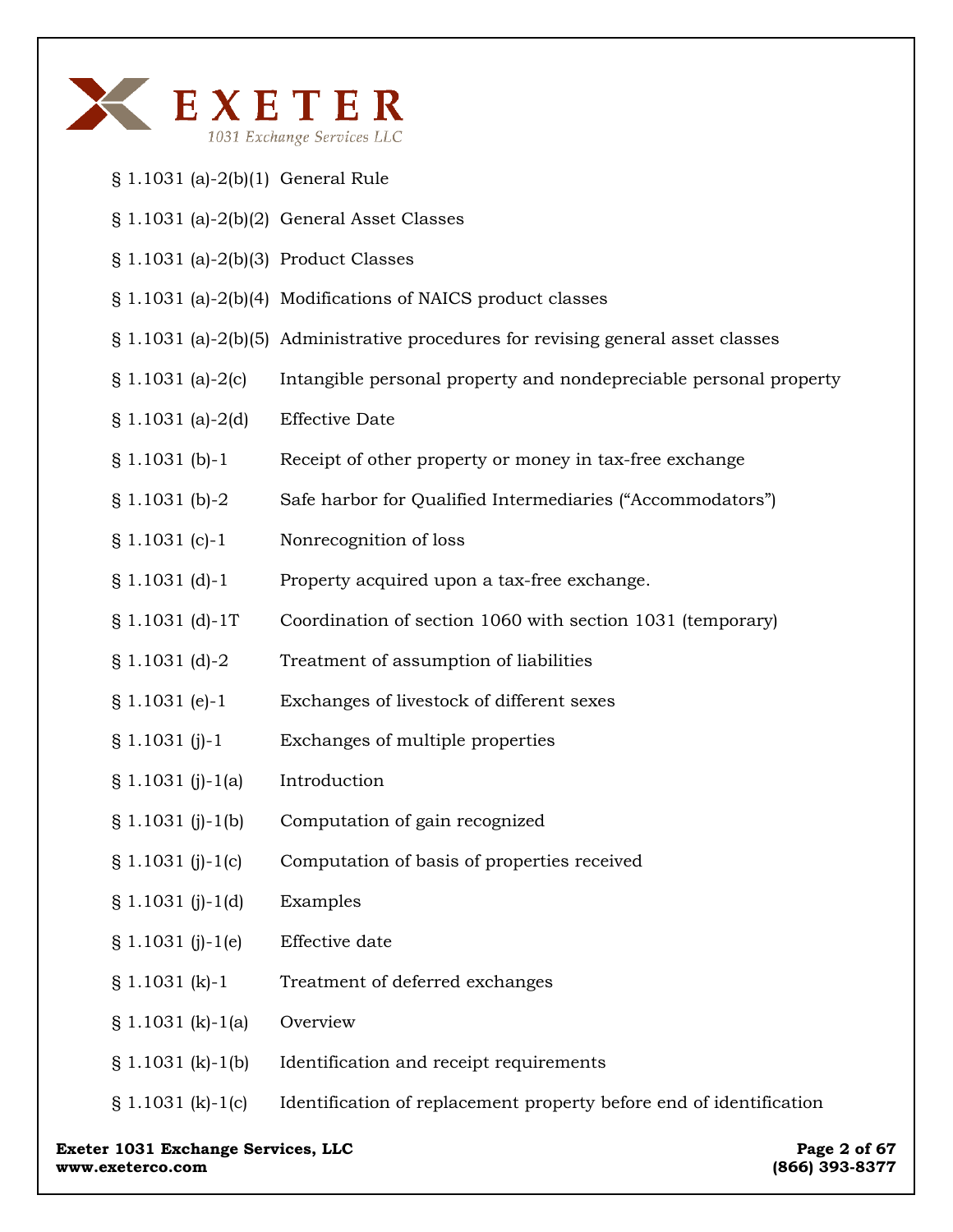

period

| $$1.1031 (k)-1(d)$       | Receipt of identified replacement property                                                            |
|--------------------------|-------------------------------------------------------------------------------------------------------|
| $$1.1031 (k)-1(e)$       | Special rules for identification and receipt of replacement property                                  |
| $\S$ 1.1031 (k)-1(f)     | to be produced.<br>Receipt of money or other property                                                 |
| $\S 1.1031 (k) - 1(g)$   | Safe harbors                                                                                          |
| $\S 1.1031 (k) - 1(h)$   | Interest and growth factors                                                                           |
| $\S 1.1031 (k) - 1(i)$   | [Reserved]                                                                                            |
| $\S$ 1.1031 (k)-1(j)     | Determination of gain or loss recognized and the basis of property<br>received in a deferred exchange |
| $\S 1.1031 (k) - 1(k)$   | Definition of disqualified person                                                                     |
| $$1.1031 (k)-1(l)$       | [Reserved]                                                                                            |
| $\S 1.1031 (k) - 1(m)$   | Definition of fair market value                                                                       |
| $\{ \} 1.1031(k) - 1(n)$ | No inference with respect to actual or constructive receipt rules<br>outside of section 1031.         |
| $$1.1031 (k)-1(0)$       | Effective date.                                                                                       |

END OF INDEX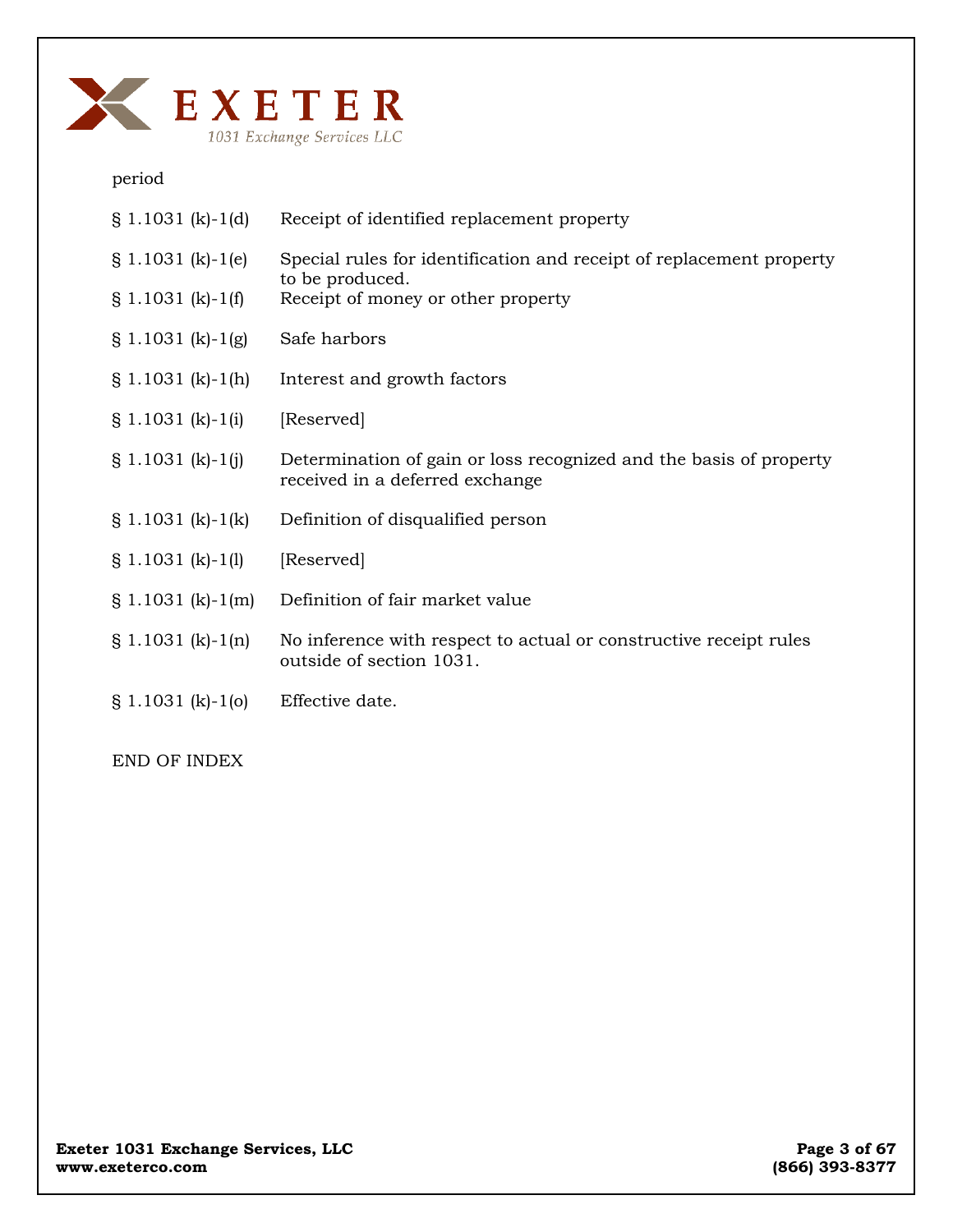

- § 1.1031(a)-1 Property held for productive use in a trade or business or for investment.
- (a) In general—

(1) Exchanges of property solely for property of a like kind.

7 8 9 10 11 12 13 14 15 16 Section 1031(a)(1) provides an exception from the general rule requiring the recognition of gain or loss upon the sale or exchange of property. Under section 1031(a)(1), no gain or loss is recognized if property held for productive use in a trade or business or for investment is exchanged solely for property of a like kind to be held either for productive use in a trade or business or for investment. Under section 1031(a)(1), property held for productive use in a trade or business may be exchanged for property held for investment. Similarly, under section  $1031(a)(1)$ , property held for investment may be exchanged for property held for productive use in a trade or business. However, section 1031(a)(2) provides that section 1031(a)(1) does not apply to any exchange of--

- 18 19 (i) Stock in trade or other property held primarily for sale;
- 20 (ii) Stocks, bonds, or notes;
- 22 (iii) Other securities or evidences of indebtedness or interest;
- 24 (iv) Interests in a partnership;
- 26 (v) Certificates of trust or beneficial interests; or
- 28 (vi) Choses in action.
- 29

27

17

21

23

25

30 31 32 Section  $1031(a)(1)$  does not apply to any exchange of interests in a partnership regardless of whether the interests exchanged are general or limited partnership interests or are interests in the same partnership or in different partnerships. An

- 33 interest in a partnership that has in effect a valid election under section 761(a) to be
- 34 excluded from the application of all of subchapter K is treated as an interest in each of
- 35 the assets of the partnership and not as an interest in a partnership for purposes of
- 36 section  $1031(a)(2)(D)$  and paragraph  $(a)(1)(iv)$  of this section. An exchange of an
- 37 interest in such a partnership does not qualify for nonrecognition of gain or loss under
- 38 39 section 1031 with respect to any asset of the partnership that is described in section 1031(a)(2) or to the extent the exchange of assets of the partnership does not
- 40 otherwise satisfy the requirements of section 1031(a).
- 41
- 42 43 (2) Exchanges of property not solely for property of a like kind.
- 44 A transfer is not within the provisions of section 1031(a) if, as part of the
- 45 consideration, the taxpayer receives money or property which does not meet the
- 46 requirements of section 1031(a), but the transfer, if otherwise qualified, will be within
- 47 the provisions of either section 1031 (b) or (c). Similarly, a transfer is not within the

**Exeter 1031 Exchange Services, LLC** 2004 **Page 4 of 67 Page 4 of 67 www.exeterco.com (866) 393-8377**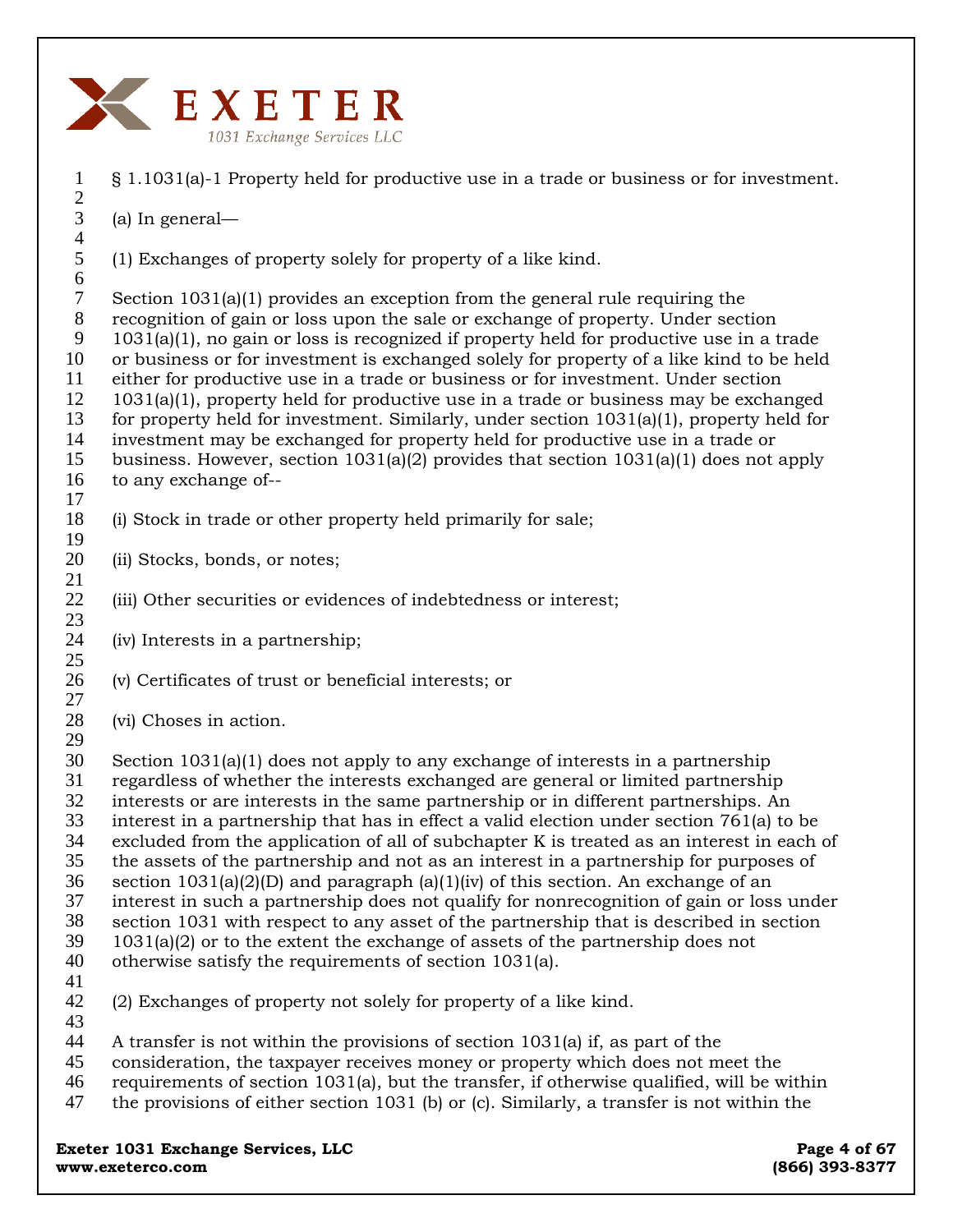

1 2 3 4 5 6 7 8 9 10 provisions of section 1031(a) if, as part of the consideration, the other party to the exchange assumes a liability of the taxpayer (or acquires property from the taxpayer that is subject to a liability), but the transfer, if otherwise qualified, will be within the provisions of either section 1031 (b) or (c). A transfer of property meeting the requirements of section 1031(a) may be within the provisions of section 1031(a) even though the taxpayer transfers in addition property not meeting the requirements of section 1031(a) or money. However, the nonrecognition treatment provided by section 1031(a) does not apply to the property transferred which does not meet the requirements of section 1031(a).

11

(b) Definition of "like kind."

12

13 14 15 16 17 18 19 As used in section 1031(a), the words like kind have reference to the nature or character of the property and not to its grade or quality. One kind or class of property may not, under that section, be exchanged for property of a different kind or class. The fact that any real estate involved is improved or unimproved is not material, for that fact relates only to the grade or quality of the property and not to its kind or class. Unproductive real estate held by one other than a dealer for future use or future realization of the increment in value is held for investment and not primarily for sale.

For additional rules for exchanges of personal property, see § 1.1031 (a)-2.

20 21

22 (c) Examples of exchanges of property of a "like kind."

23 24 25 26 27 28 29 30 31 No gain or loss is recognized if (1) a taxpayer exchanges property held for productive use in his trade or business, together with cash, for other property of like kind for the same use, such as a truck for a new truck or a passenger automobile for a new passenger automobile to be used for a like purpose; or (2) a taxpayer who is not a dealer in real estate exchanges city real estate for a ranch or farm, or exchanges a leasehold of a fee with 30 years or more to run for real estate, or exchanges improved real estate for unimproved real estate; or (3) a taxpayer exchanges investment property and cash for investment property of a like kind.

32 33

34 (d) Examples of exchanges not solely in kind.

35 36 37 38 39 Gain or loss is recognized if, for instance, a taxpayer exchanges (1) Treasury bonds maturing March 15, 1958, for Treasury bonds maturing December 15, 1968, unless section 1037(a) (or so much of section 1031 as relates to section 1037(a)) applies to such exchange, or (2) a real estate mortgage for consolidated farm loan bonds.

- 40 (e) Effective date relating to exchanges of partnership interests.
- 41

42 43 The provisions of paragraph (a)(1) of this section relating to exchanges of partnership interests apply to transfers of property made by taxpayers on or after April 25, 1991.

- 44 45 § 1.1031(a)-2 Additional rules for exchanges of personal property.
- 46

47 (a) Introduction.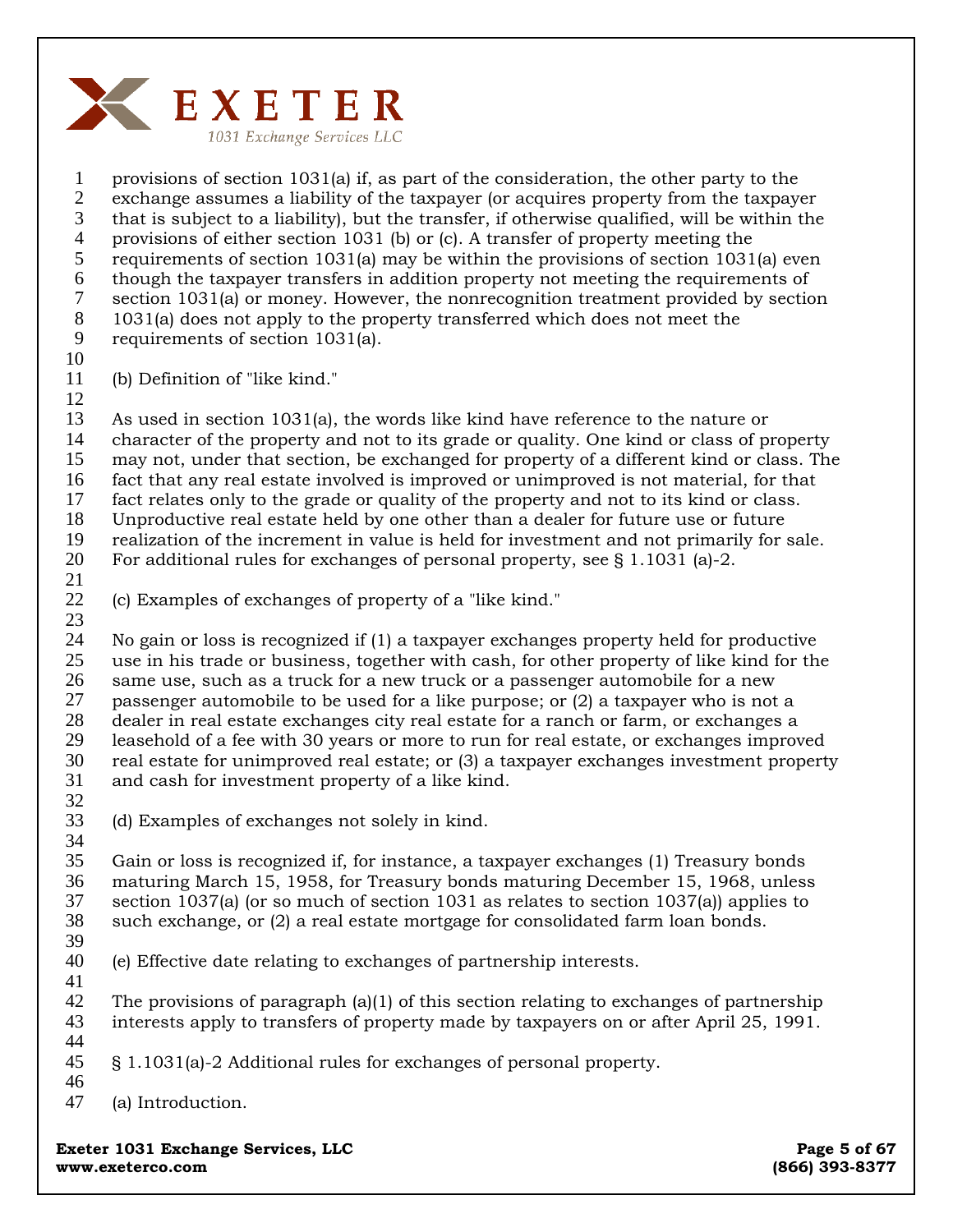

1

2 3 4 5 6 7 8 9 10 11 12 13 14 Section 1.1031(a)-1(b) provides that the nonrecognition rules of section 1031 do not apply to an exchange of one kind or class of property for property of a different kind or class. This section contains additional rules for determining whether personal property has been exchanged for property of a like kind or like class. Personal properties of a like class are considered to be of a "like kind" for purposes of section 1031. In addition, an exchange of properties of a like kind may qualify under section 1031 regardless of whether the properties are also of a like class. In determining whether exchanged properties are of a like kind, no inference is to be drawn from the fact that the properties are not of a like class. Under paragraph (b) of this section, depreciable tangible personal properties are of a like class if they are either within the same General Asset Class (as defined in paragraph (b)(2) of this section) or within the same Product Class (as defined in paragraph (b)(3) of this section). Paragraph (c) of this section provides rules for exchanges of intangible personal property and nondepreciable personal property.

- 15
- 16
- 17 (b) Depreciable tangible personal property –
- 18
- 19 (1) General rule.
- 20

21 22 23 24 25 26 27 28 29 Depreciable tangible personal property is exchanged for property of a "like kind" under section 1031 if the property is exchanged for property of a like kind or like class. Depreciable tangible personal property is of a like class to other depreciable tangible personal property if the exchanged properties are either within the same General Asset Class or within the same Product Class. A single property may not be classified within more than one General Asset Class or within more than one Product Class. In addition, property classified within any General Asset Class may not be classified within a Product Class. A property's General Asset Class or Product Class is determined as of the date of the exchange.

- 30
- 31 (2) General Asset Classes.
- 32

33 34 35 36 37 Except as provided in paragraphs (b)(4) and (b)(5) of this section, property within a General Asset Class consists of depreciable tangible personal property described in one of asset classes 00.11 through 00.28 and 00.4 of Rev. Proc. 87-56, 1987-2 C.B. 674. These General Asset Classes describe types of depreciable tangible personal property that frequently are used in many businesses.

### 38 39

40 The General Asset Classes are as follows:

- 41 42 (i) Office furniture, fixtures, and equipment (asset class 00.11),
- 43 (ii) Information systems (computers and peripheral equipment) (asset class 00.12),
- 45 (iii) Data handling equipment, except computers (asset class 00.13),
- 46

44

47 (iv) Airplanes (airframes and engines), except those used in commercial or contract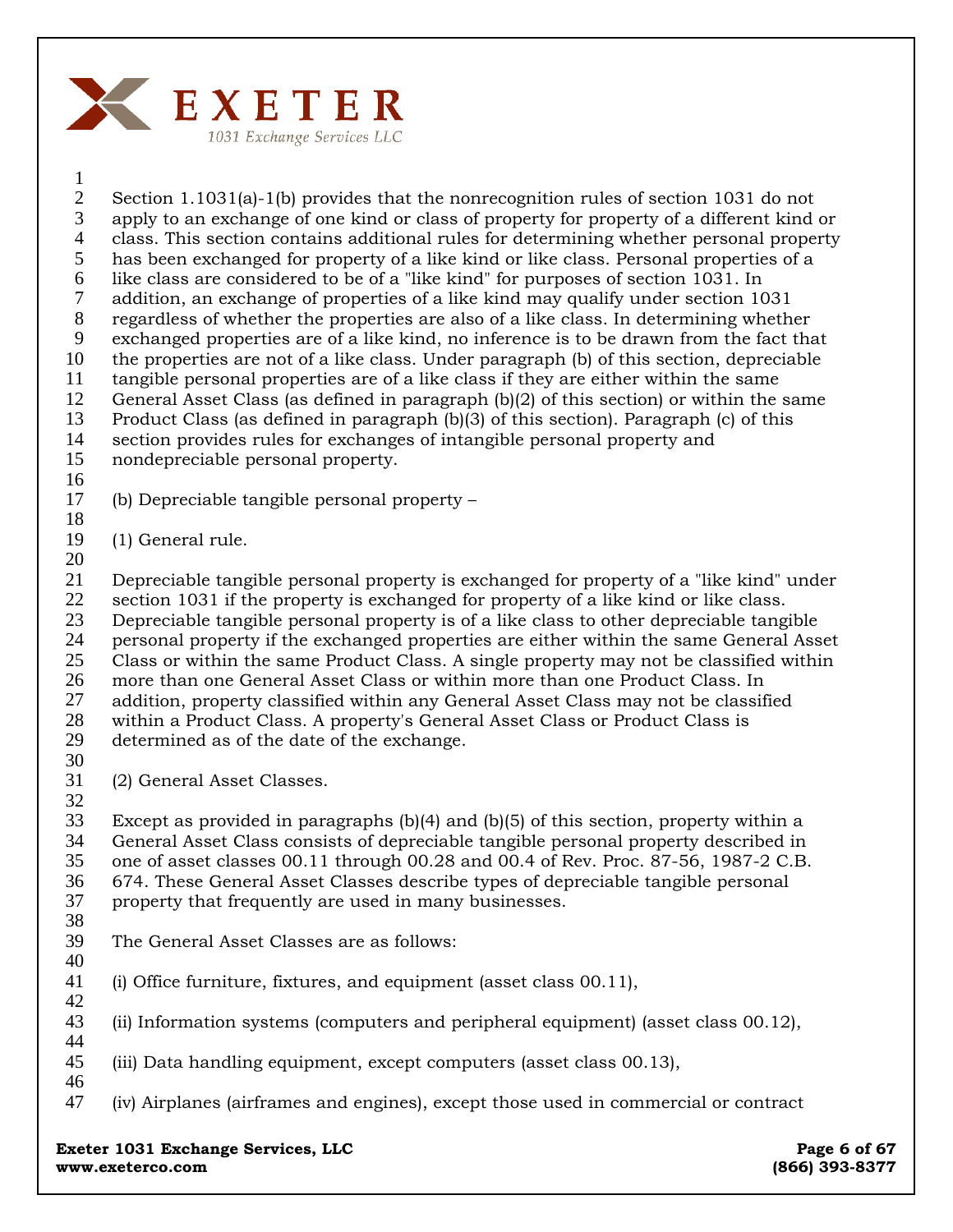

1

2 3 4 5 6 7 8 9 10 11 12 13 14 15 16 17 18 19 20 21 22 23 24 25 26 27 28 29 30 31 32 33 34 35 36 37 38 39 40 41 42 43 44 45 46 47 class 00.21), (v) Automobiles, taxis (asset class 00.22), (vi) Buses (asset class 00.23), (vii) Light general purpose trucks (asset class 00.241), (viii) Heavy general purpose trucks (asset class 00.242), (ix) Railroad cars and locomotives, except those owned by railroad transportation companies (asset class 00.25), (x) Tractor units for use over-the-road (asset class 00.26), (xi) Trailers and trailer-mounted containers (asset class 00.27), (xii) Vessels, barges, tugs, and similar water-transportation equipment, except those used in marine construction (asset class 00.28), and (xiii) Industrial steam and electric generation and/or distribution systems (asset class 00.4). (3) Product classes. Except as provided in paragraphs (b)(4) and (5) of this section, or as provided by the Commissioner in published guidance of general applicability, property within a product class consists of depreciable tangible personal property that is described in a 6-digit product class within Sectors 31, 32, and 33 (pertaining to manufacturing industries) of the North American Industry Classification System (NAICS), set forth in Executive Office of the President, Office of Management and Budget, North American Industry Classification System, United States, 2002 (NAICS Manual), as periodically updated. Copies of the NAICS Manual may be obtained from the National Technical Information Service, an agency of the U.S. Department of Commerce, and may be accessed on the internet. Sectors 31 through 33 of the NAICS Manual contain listings of specialized industries for the manufacture of described products and equipment. For this purpose, any 6-digit NAICS product class with a last digit of 9 (a miscellaneous category) is not a product class for purposes of this section. If a property is listed in more than one product class, the property is treated as listed in any one of those product classes. A property's 6-digit product class is referred to as the property's NAICS code. (4) Modifications of NAICS product classes. **Exeter 1031 Exchange Services, LLC Page 7 of 67 Page 7 of 67** The product classes of the NAICS Manual may be updated or otherwise modified from time to time as the manual is updated, effective on or after the date of the

carrying of passengers or freight, and all helicopters (airframes and engines) (asset

**www.exeterco.com (866) 393-8377**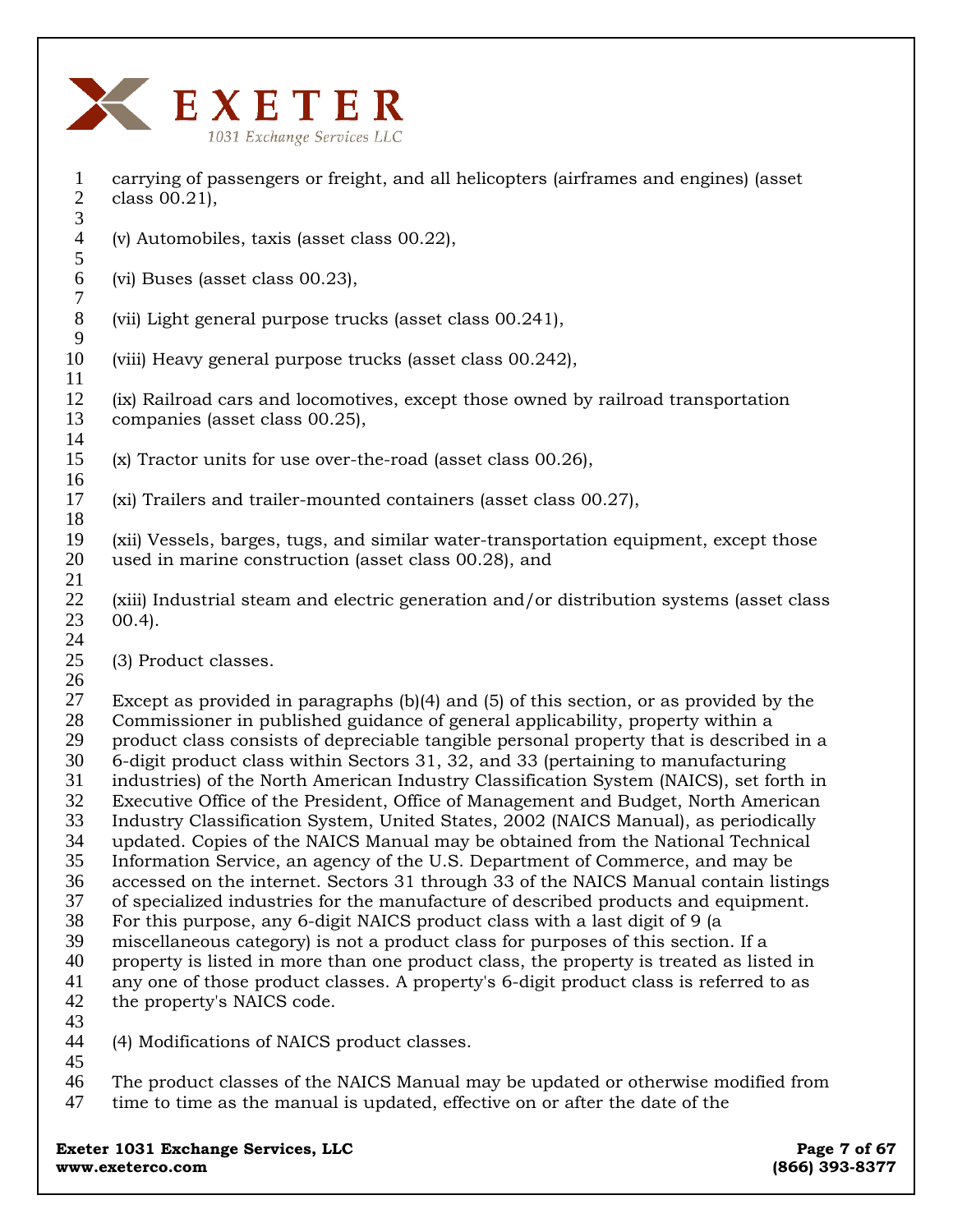

1 2 3 4 5 6 7 8 9 10 11 12 13 14 15 16 17 18 19 20 21 22 23 24 25 26 27 modification. The NAICS Manual generally is modified every five years, in years ending in a 2 or 7 (such as 2002, 2007, and 2012). The applicability date of the modified NAICS Manual is announced in the Federal Register and generally is January 1 of the year the NAICS Manual is modified. Taxpayers may rely on these modifications as they become effective in structuring exchanges under this section. Taxpayers may rely on the previous NAICS Manual for transfers of property made by a taxpayer during the one-year period following the effective date of the modification. For transfers of property made by a taxpayer on or after January 1, 1997, and on or before January 1, 2003, the NAICS Manual of 1997 may be used for determining product classes of the exchanged property. (5) Administrative procedures for revising general asset classes and product classes. The Commissioner may, through published guidance of general applicability, supplement, modify, clarify, or update the guidance relating to the classification of properties provided in this paragraph (b). (See § 601.601(d)(2) of this chapter.) For example, the Commissioner may determine not to follow (in whole or in part) a general asset class for purposes of identifying property of like class, may determine not to follow (in whole or in part) any modification of product classes published in the NAICS Manual, or may determine that other properties not listed within the same or in any product class or general asset class nevertheless are of a like class. The Commissioner also may determine that two items of property that are listed in separate product classes or in product classes with a last digit of 9 are of a like class, or that an item of property that has a NAICS code is of a like class to an item of property that does not have a NAICS code. (6) No inference outside of section 1031.

- 
- 28

29 30 The rules provided in this section concerning the use of general asset classes or product classes are limited to exchanges under section 1031. No inference is intended

31 with respect to the classification of property for other purposes, such as depreciation.

32

34

33 (7) Examples.

35 36 The application of this paragraph (b) may be illustrated by the following examples:

37 Example 1. Taxpayer A transfers a personal computer (asset class 00.12) to B in

38 exchange for a printer (asset class 00.12). With respect to A, the properties exchanged

39 are within the same General Asset Class and therefore are of a like class.

40

41 Example 2. Taxpayer C transfers an airplane (asset class 00.21) to D in exchange for a

42 heavy general purpose truck (asset class 00.242). The properties exchanged are not of

43 a like class because they are within different General Asset Classes. Because each of

- 44 the properties is within a General Asset Class, the properties may not be classified
- 45 within a Product Class. The airplane and heavy general purpose truck are also not of a
- 46 like kind. Therefore, the exchange does not qualify for nonrecognition of gain or loss
- 47 under section 1031.

**Exeter 1031 Exchange Services, LLC Page 8 of 67 Page 8 of 67 www.exeterco.com (866) 393-8377**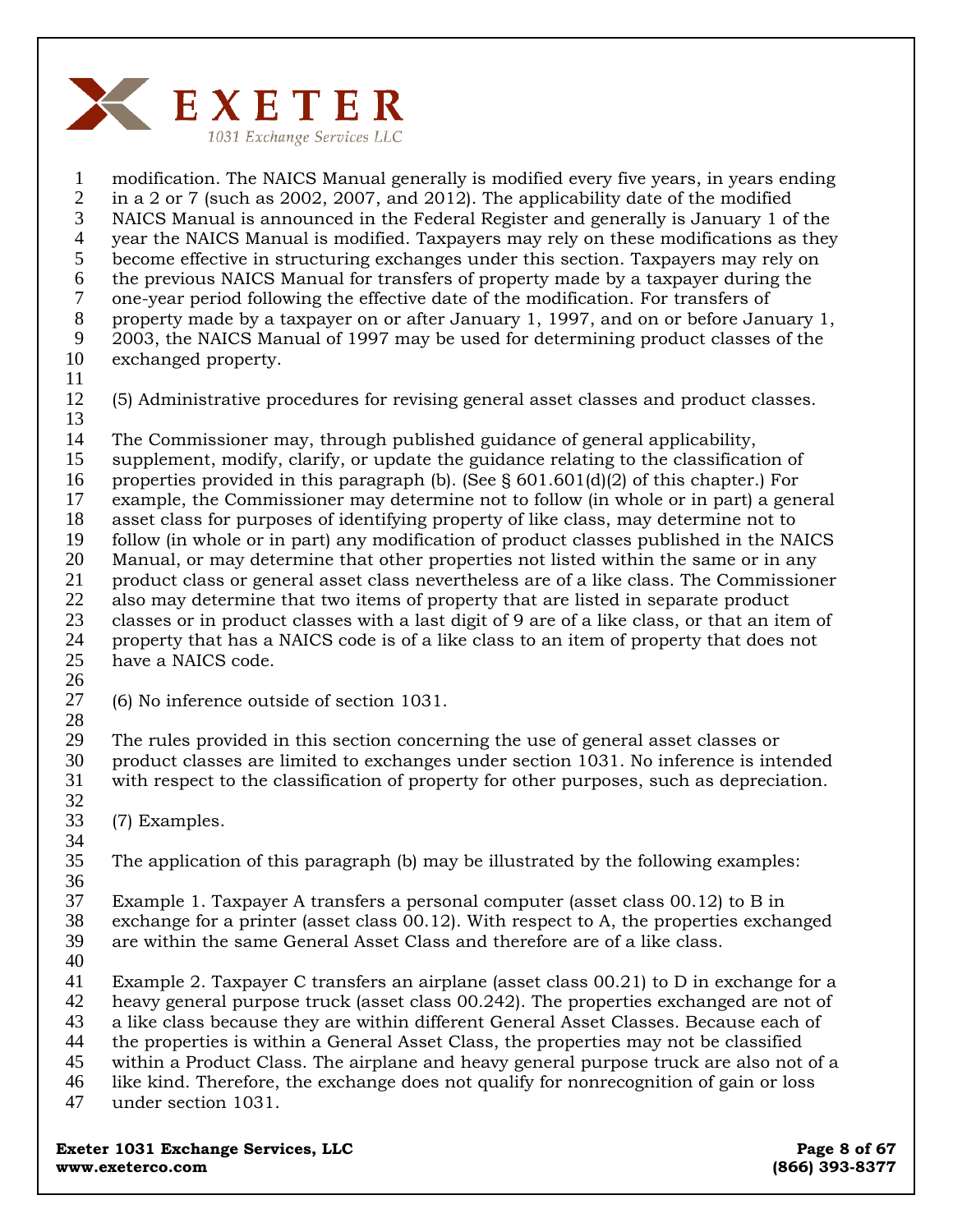

2 3 4 5 Example 3. Taxpayer E transfers a grader to F in exchange for a scraper. Neither property is within any of the general asset classes. However, both properties are within the same product class (NAICS code 333120). The grader and scraper are of a like class and deemed to be of a like kind for purposes of section 1031.

6 7 8 9 10 11 12 13 14 15 Example 4. Taxpayer G transfers a personal computer (asset class 00.12), an airplane (asset class 00.21) and a sanding machine (NAICS code 333210), to H in exchange for a printer (asset class 00.12), a heavy general purpose truck (asset class 00.242) and a lathe (NAICS code 333210). The personal computer and the printer are of a like class because they are within the same general asset class. The sanding machine and the lathe are of a like class because they are within the same product class (although neither property is within any of the general asset classes). The airplane and the heavy general purpose truck are neither within the same general asset class nor within the same product class, and are not of a like kind.

16

1

- 17 (8) Transition rule.
- 18

19 20 21 22 Properties within the same product classes based on the 4-digit codes contained in Division D of the Executive Office of the President, Office of Management and Budget, Standard Industrial Classification Manual (1987), will be treated as property of a like class for transfers of property made by taxpayers on or before May 19, 2005.

23

24 25 (c) Intangible personal property and nondepreciable personal property –

- 26 (1) General rule.
- 27

28 29 30 31 32 33 34 An exchange of intangible personal property of nondepreciable personal property qualifies for nonrecognition of gain or loss under section 1031 only if the exchanged properties are of a like kind. No like classes are provided for these properties. Whether intangible personal property is of a like kind to other intangible personal property generally depends on the nature or character of the rights involved (e.g., a patent or a copyright) and also on the nature or character of the underlying property to which the intangible personal property relates.

35

36 (2) Goodwill and going concern value.

37

38 39 40 The goodwill or going concern value of a business is not of a like kind to the goodwill or going concern value of another business.

41 (3) Examples.

42

43 44 The application of this paragraph (c) may be illustrated by the following examples:

45 Example (1). Taxpayer K exchanges a copyright on a novel for a copyright on a

46 different novel. The properties exchanged are of a like kind.

47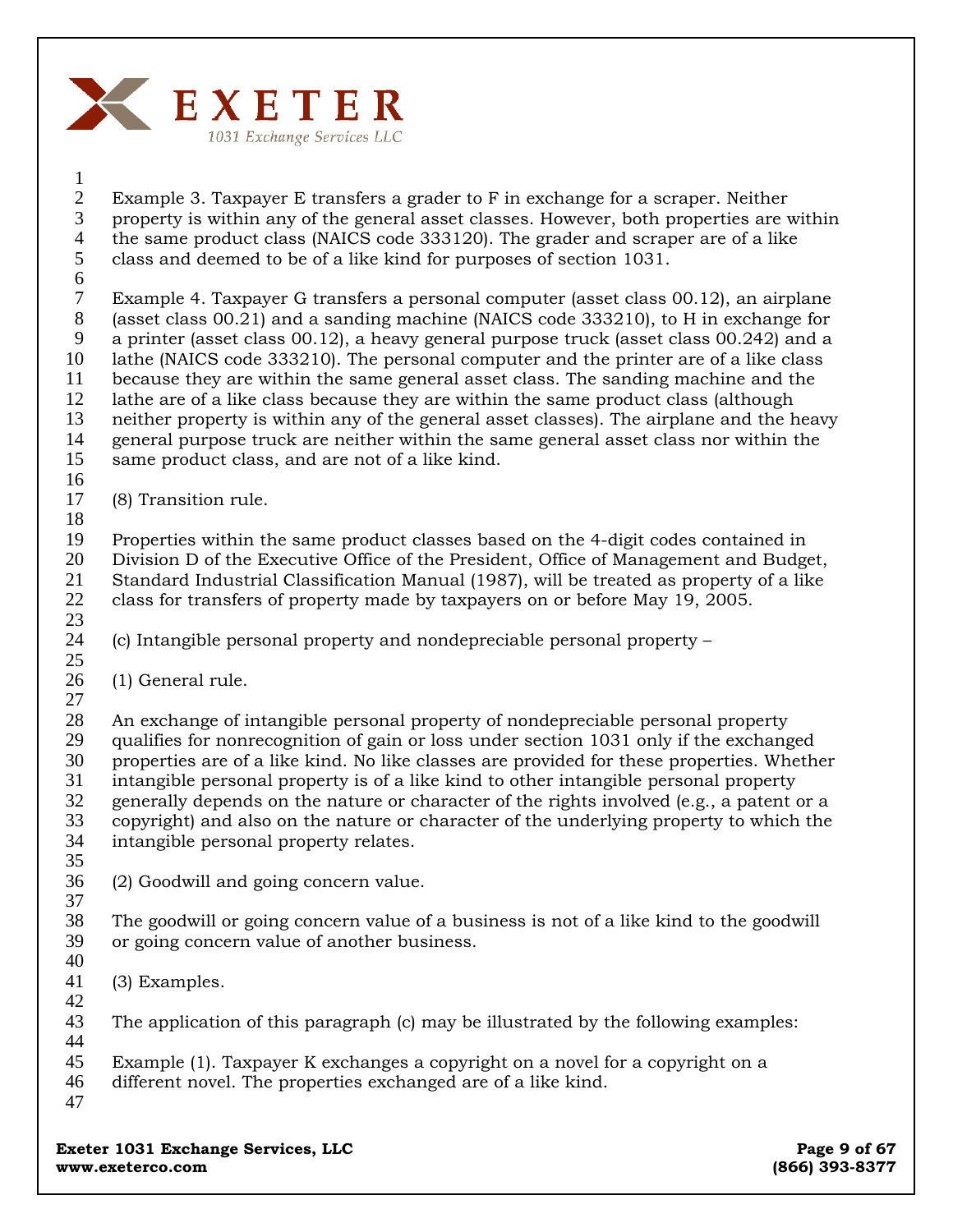

1 2 3 Example (2). Taxpayer J exchanges a copyright on a novel for a copyright on a song. The properties exchanged are not of a like kind.

4 (d) Effective date.

5 6 7 8 9 10 11 12 13 Except as otherwise provided in this paragraph (d), this section applies to exchanges occurring on or after April 11, 1991. Paragraphs (b)(3) through (b)(6), Example 3 and Example 4 of paragraph (b)(7), and paragraph (b)(8) of this section apply to transfers of property made by taxpayers on or after August 12, 2004. However, taxpayers may apply paragraphs (b)(3) through (b)(6), and Example 3 and Example 4 of paragraph (b)(7) of this section to transfers of property made by taxpayers on or after January 1, 1997, in taxable years for which the period of limitation for filing a claim for refund or credit under section 6511 has not expired.

15 16 § 1.1031(b)-1 Receipt of other property or money in tax-free exchange

17 18 19 (a) If the taxpayer receives other property (in addition to property permitted to be received without recognition of gain) or money--

20 21 22 (1) In an exchange described in section 1031(a) of property held for investment or productive use in trade or business for property of like kind to be held either for productive use or for investment,

24 25 (2) In an exchange described in section 1035(a) of insurance policies or annuity contracts,

27 28 29 (3) In an exchange described in section 1036(a) of common stock for common stock, or preferred stock for preferred stock, in the same corporation and not in connection with a corporate reorganization, or

30

23

26

14

31 32 33 34 (4) In an exchange described in section 1037(a) of obligations of the United States, issued under the Second Liberty Bond Act (31 U.S.C. 774 (2)), solely for other obligations issued under such Act, the gain, if any, to the taxpayer will be recognized under section 1031(b) in an amount not in excess of the sum of the money and the fair

35 market value of the other property, but the loss, if any, to the taxpayer from such an

36 37 exchange will not be recognized under section 1031(c) to any extent.

38 (b) The application of this section may be illustrated by the following examples:

39 40 41 42 43 44 Example 1. A, who is not a dealer in real estate, in 1954 exchanges real estate held for investment, which he purchased in 1940 for \$ 5,000, for other real estate (to be held for productive use in trade or business) which has a fair market value of  $$6,000$ , and \$ 2,000 in cash. The gain from the transaction is \$ 3,000, but is recognized only to the extent of the cash received of \$ 2,000.

45

46 47 Example 2. (a) B, who uses the cash receipts and disbursements method of accounting and the calendar year as his taxable year, has never elected under section 454(a) to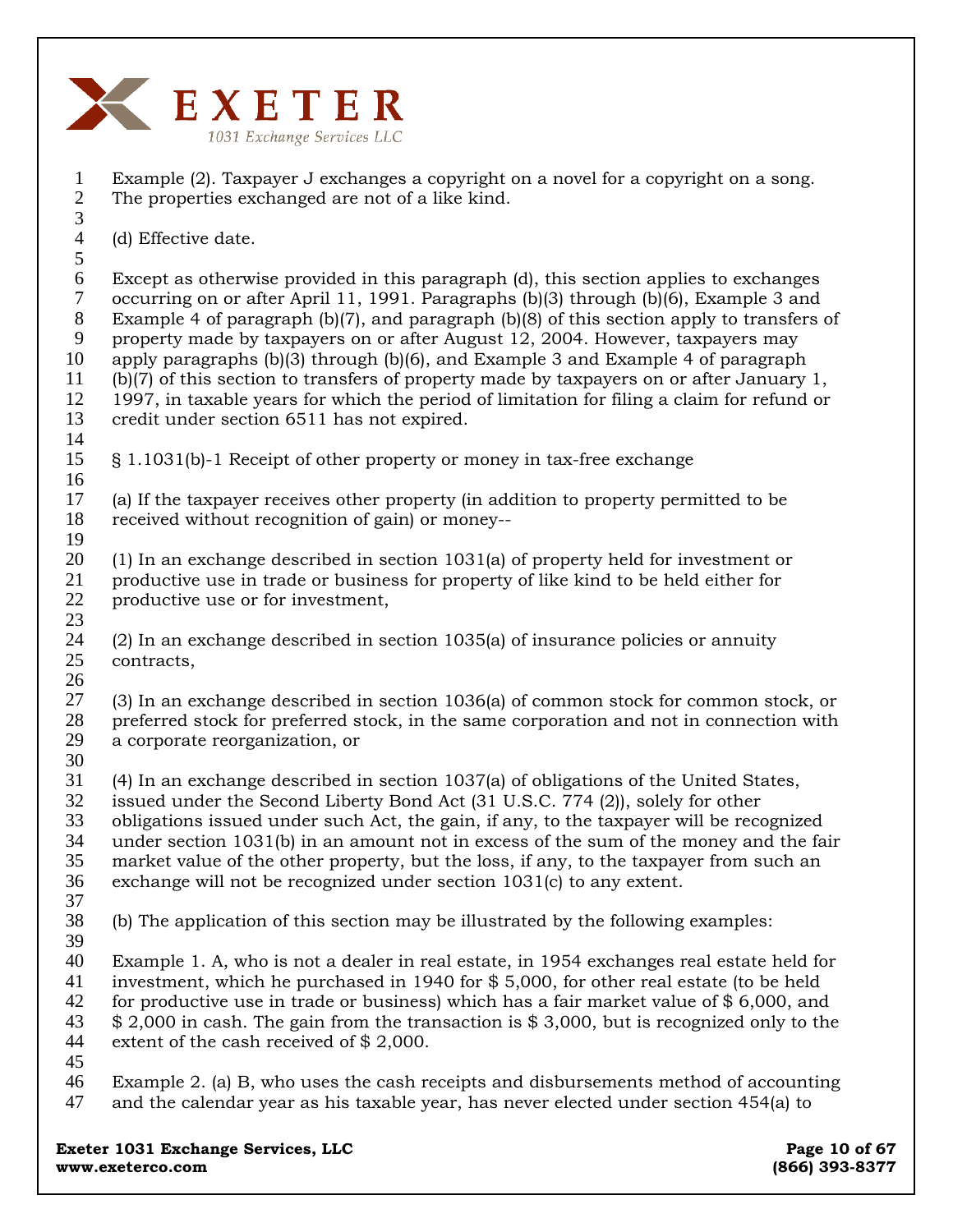

1 include in gross income currently the annual increase in the redemption price of non-

2 interest-bearing obligations issued at a discount. In 1943, for \$ 750 each, B

3 4 purchased four \$ 1,000 series E U.S. savings bonds bearing an issue date of March 1, 1943.

5

6 7 8 9 10 11 12 13 14 15 (b) On October 1, 1963, the redemption value of each such bond was \$ 1,396, and the total redemption value of the four bonds was \$ 5,584. On that date B submitted the four \$ 1,000 series E bonds to the United States in a transaction in which one of such \$ 1,000 bonds was reissued by issuing four \$ 100 series E U.S. savings bonds bearing an issue date of March 1, 1943, and by considering six \$ 100 series E bonds bearing an issue date of March 1, 1943, to have been issued. The redemption value of each such \$ 100 series E bond was \$ 139.60 on October 1, 1963. Then, as part of the transaction, the six \$ 100 series E bonds so considered to have been issued and the three \$ 1,000 series E bonds were exchanged, in an exchange qualifying under section 1037(a), for five \$ 1,000 series H U.S. savings bonds plus \$ 25.60 in cash.

16

17 (c) The gain realized on the exchange qualifying under section 1037(a) is \$ 2,325.60,

18 determined as follows:

| Amount realized:                       |            |          |
|----------------------------------------|------------|----------|
| Par value of five series H bonds       | \$5,000.00 |          |
| Cash received                          | 25.60      |          |
| Total realized                         | 5,025.60   |          |
| Less: Adjusted basis of series E bonds |            |          |
| surrendered in the exchange:           |            |          |
| Three \$1,000 series E bonds           | \$2,250.00 |          |
| Six \$100 series E bonds at \$75 each  | 450.00     |          |
|                                        |            | 2,700.00 |
| Gain realized                          |            | 2,325.60 |

- 19
- 20

21 22 23 24 25 26 (d) Pursuant to section 1031(b), only  $$25.60$  (the money received) of the total gain of  $$$ 2,325.60 realized on the exchange is recognized at the time of exchange and must be included in B's gross income for 1963. The \$ 2,300 balance of the gain (\$ 2,325.60 less \$ 25.60) must be included in B's gross income for the taxable year in which the series H bonds are redeemed or disposed of, or reach final maturity, whichever is earlier, as provided in paragraph (c) of § 1.454-1.

27

28 29 30 31 (e) The gain on the four \$ 100 series E bonds, determined by using \$ 75 as a basis for each such bond, must be included in B's gross income for the taxable year in which such bonds are redeemed or disposed of, or reach final maturity, whichever is earlier.

32 Example 3. (a) The facts are the same as in example (2), except that, as part of the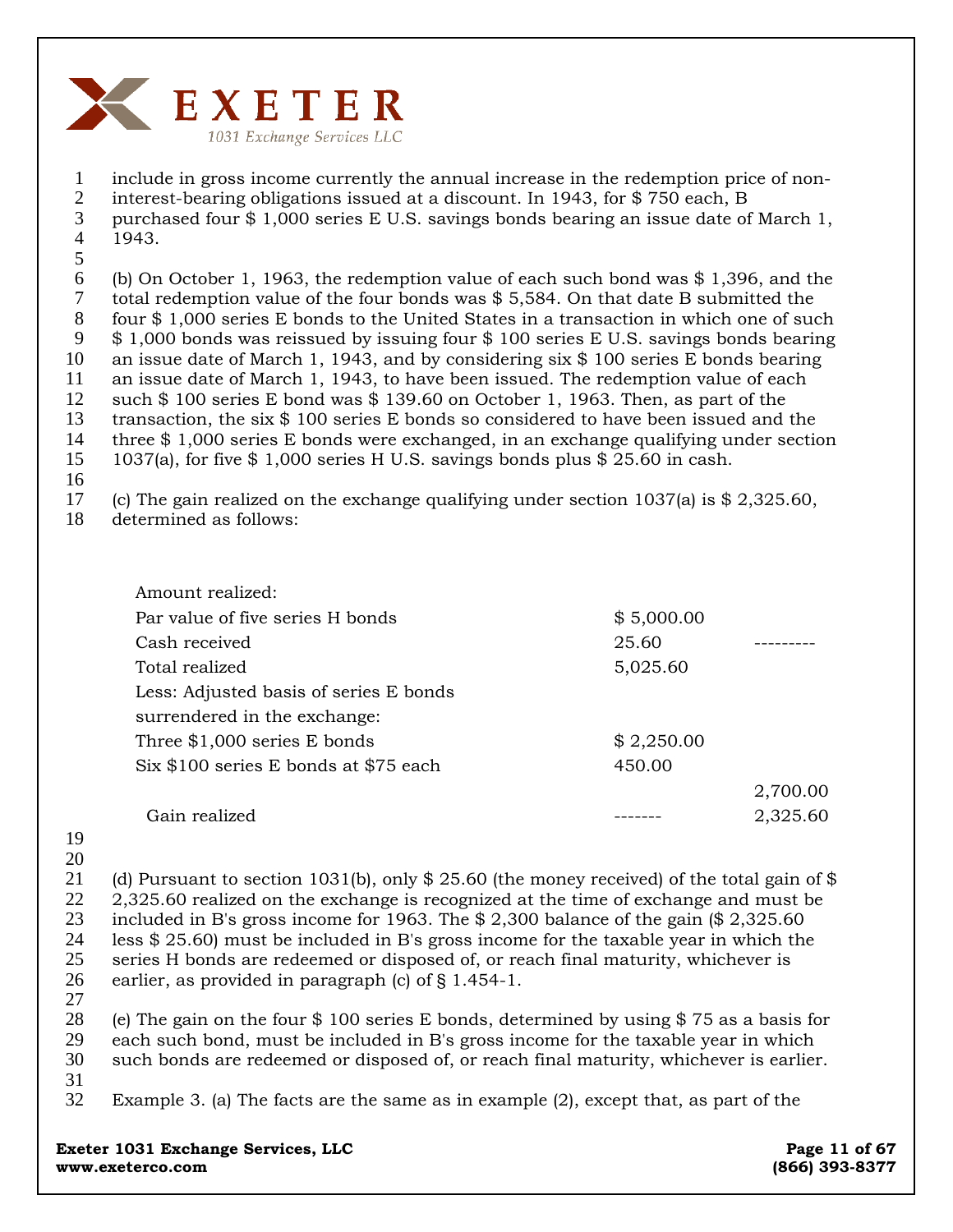

1 2 3 4 5 transaction, the \$ 1,000 series E bond is reissued by considering ten \$ 100 series E bonds bearing an issue date of March 1, 1943, to have been issued. Six of the \$ 100 series E bonds so considered to have been issued are surrendered to the United States as part of the exchange qualifying under section 1037(a) and the other four are immediately redeemed.

6

7 8 9 10 11 12 13 (b) Pursuant to section 1031(b), only  $$25.60$  (the money received) of the total gain of  $$$ 2,325.60 realized on the exchange qualifying under section 1037(a) is recognized at the time of the exchange and must be included in B's gross income for 1963. The \$ 2,300 balance of the gain (\$ 2,325.60 less \$ 25.60) realized on such exchange must be included in B's gross income for the taxable year in which the series H bonds are redeemed or disposed of, or reach final maturity, whichever is earlier, as provided in paragraph (c) of  $\S$  1.454-1.

14

15 16 (c) The redemption on October 1, 1963, of the four \$ 100 series E bonds considered to have been issued at such time results in gain of \$ 258.40, which is then recognized

17 and must be included in B's gross income for 1963. This gain of \$ 258.40 is the

18 difference between the \$ 558.40 redemption value of such bonds on the date of the

19 exchange and the  $$300 (4 \times $75)$  paid for such series E bonds in 1943.

20

21 22 23 24 25 26 27 28 29 30 31 Example 4. On November 1, 1963, C purchased for \$ 91 a marketable U.S. bond which was originally issued at its par value of \$ 100 under the Second Liberty Bond Act. On February 1, 1964, in an exchange qualifying under section 1037(a), C surrendered the bond to the United States for another marketable U.S. bond, which then had a fair market value of \$ 92, and \$ 1.85 in cash, \$ 0.85 of which was interest. The \$ 0.85 interest received is includible in gross income for the taxable year of the exchange, but the  $$ 2$  gain ( $$ 93$  less  $$ 91$ ) realized on the exchange is recognized for such year under section 1031(b) to the extent of  $$1$  (the money received). Under section 1031(d), C's basis in the bond received in exchange is \$ 91 (his basis of \$ 91 in the bond surrendered, reduced by the \$ 1 money received and increased by the \$ 1 gain recognized).

32

33 34 35 36 37 38 39 40 41 (c) Consideration received in the form of an assumption of liabilities (or a transfer subject to a liability) is to be treated as other property or money for the purposes of section 1031(b). Where, on an exchange described in section 1031(b), each party to the exchange eit her assumes a liability of the other party or acquires property subject to a liability, then, in determining the amount of other property or money for purposes of section 1031(b), consideration given in the form of an assumption of liabilities (or a receipt of property subject to a liability) shall be offset against consideration received in the form of an assumption of liabilities (or a transfer subject to a liability). See § 1.1031(d)-2, examples (1) and (2).

42

43 44 § 1.1031(b)-2 Safe harbor for Qualified Intermediaries ("Accommodator")

45 (a) In the case of simultaneous transfers of like-kind properties involving a qualified

- 46 intermediary (as defined in § 1.1031(k)-1(g)(4)(iii)), the qualified intermediary is not
- 47 considered the agent of the taxpayer for purposes of section 1031(a). In such a case,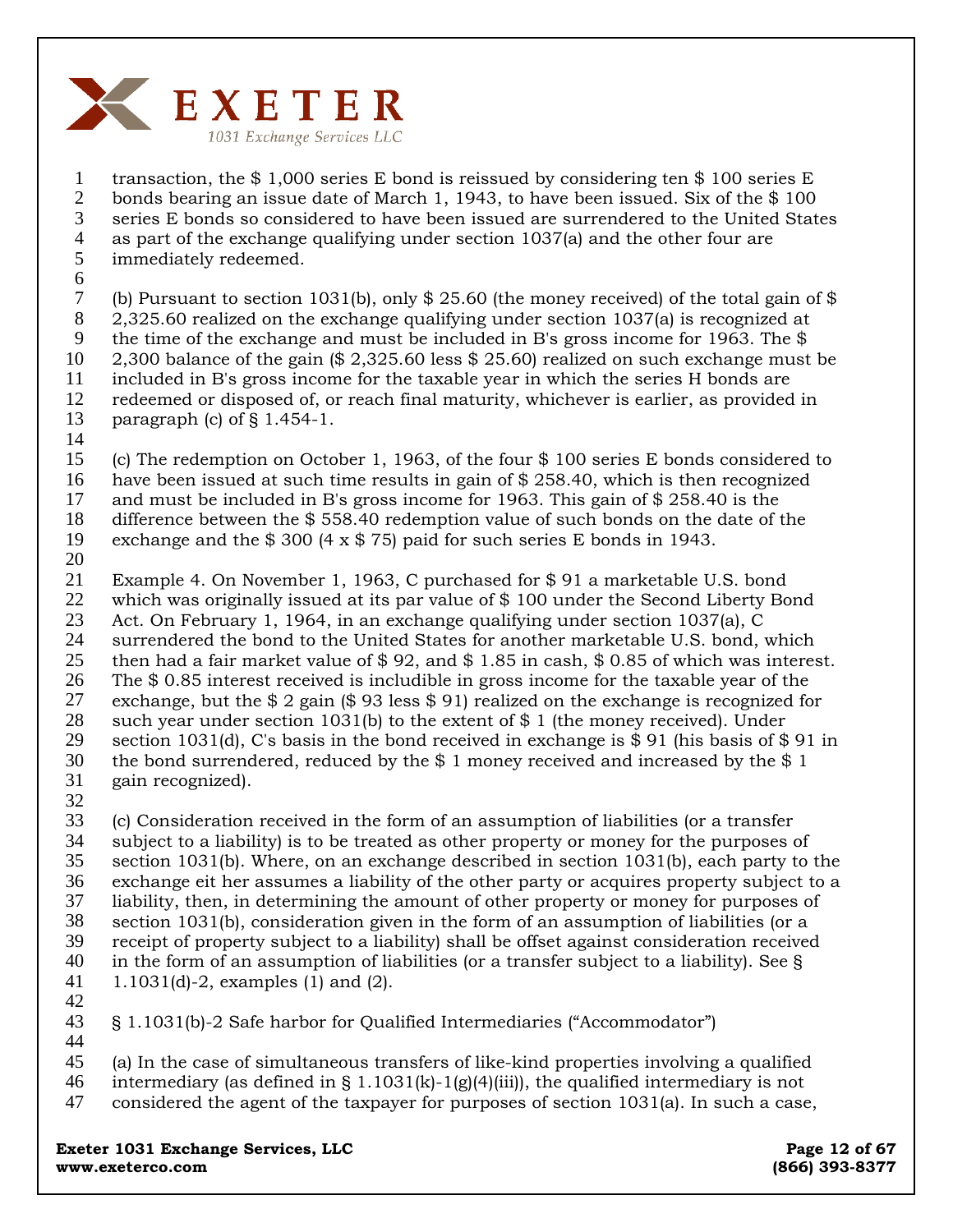

2 3 4 5 6 7 8 (b) In the case of simultaneous exchanges of like-kind properties involving a qualified intermediary (as defined in § 1.1031(k)-1(g)(4)(iii)), the receipt by the taxpayer of an evidence of indebtedness of the transferee of the qualified intermediary is treated as the receipt of an evidence of indebtedness of the person acquiring property from the taxpayer for purposes of section 453 and § 15a.453-1(b)(3)(i) of this chapter.

the transfer and receipt of property by the taxpayer is treated as an exchange.

9 10 11 (c) Paragraph (a) of this section applies to transfers of property made by taxpayers on or after June 10, 1991.

12 13 14 15 (d) Paragraph (b) of this section applies to transfers of property made by taxpayers on or after April 20, 1994. A taxpayer may choose to apply paragraph (b) of this section to transfers of property made on or after June 10, 1991.

16 § 1.1031(c)-1 Nonrecognition of loss.

18 19 20 21 22 23 Section 1031(c) provides that a loss shall not be recognized from an exchange of property described in section 1031(a), 1035(a), 1036(a), or 1037(a) where there is received in the exchange other property or money in addition to property permitted to be received without recognition of gain or loss. See example (4) of paragraph (a)(3) of § 1.1037-1 for an illustration of the application of this section in the case of an exchange of U.S. obligations described in section 1037(a).

25 26 § 1.1031(d)-1 Property acquired upon a tax-free exchange.

27 28 29 30 31 32 33 34 (a) If, in an exchange of property solely of the type described in section 1031, section 1035(a), section 1036(a), or section 1037(a), no part of the gain or loss was recognized under the law applicable to the year in which the exchange was made, the basis of the property acquired is the same as the basis of the property transferred by the taxpayer with proper adjustments to the date of the exchange. If additional consideration is given by the taxpayer in the exchange, the basis of the property acquired shall be the same as the property transferred increased by the amount of additional consideration given (see section 1016 and the regulations thereunder).

35

1

17

24

36 (b) If, in an exchange of properties of the type indicated in section 1031, section

- 37 1035(a), section 1036(a), or section 1037(a), gain to the taxpayer was recognized under
- 38 the provisions of section 1031(b) or a similar provision of a prior revenue law, on
- 39 account of the receipt of money in the transaction, the basis of the property acquired
- 40 is the basis of the property transferred (adjusted to the date of the exchange),
- 41 decreased by the amount of money received and increased by the amount of gain
- 42 43 recognized on the exchange. The application of this paragraph may be illustrated by the following example:
- 44

45 46 47 Example. A, an individual in the moving and storage business, in 1954 transfers one of his moving trucks with an adjusted basis in his hands of \$ 2,500 to B in exchange for a truck (to be used in A's business) with a fair market value of  $$2,400$  and  $$200$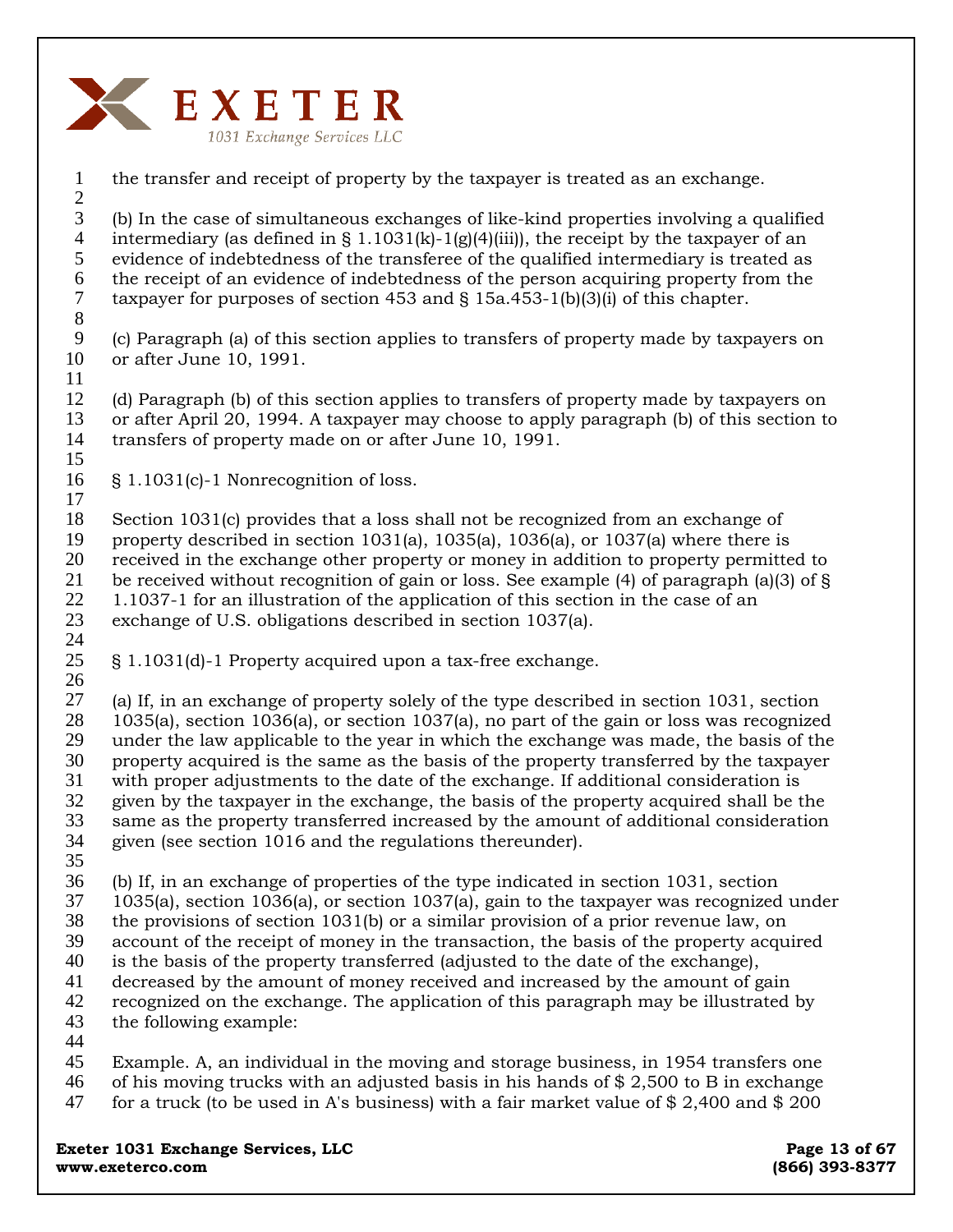

1 2 in cash. A realizes a gain of \$ 100 upon the exchange, all of which is recognized under section 1031(b). The basis of the truck acquired by A is determined as follows:

| Adjusted basis of A's former truck<br>Less: Amount of money received | \$2,500<br>200 |
|----------------------------------------------------------------------|----------------|
|                                                                      |                |
| Difference                                                           | 2,300          |
| Plus: Amount of gain recognized                                      | 100            |
|                                                                      |                |
| Basis of truck acquired by A                                         | 2,400          |

3 4

(c) If, upon an exchange of properties of the type described in section 1031, section 1035(a), section 1036(a), or section 1037(a), the taxpayer received other property (not permitted to be received without the recognition of gain) and gain from the transaction was recognized as required under section 1031(b), or a similar provision of a prior revenue law, the basis (adjusted to the date of the exchange) of the property transferred by the taxpayer, decreased by the amount of any money received and increased by the amount of gain recognized, must be allocated to and is the basis of the properties (other than money) received on the exchange. For the purpose of the allocation of the basis of the properties received, there must be assigned to such other property an amount equivalent to its fair market value at the date of the exchange.

- 15 The application of this paragraph may be illustrated by the following example:
- 

16 17 18 19 Example. A, who is not a dealer in real estate, in 1954 transfers real estate held for investment which he purchased in 1940 for \$ 10,000 in exchange for other real estate (to be held for investment) which has a fair market value of \$ 9,000, an automobile

20 21 which has a fair market value of  $$ 2,000$ , and  $$ 1,500$  in cash. A realizes a gain of  $$$ 2,500, all of which is recognized under section 1031(b). The basis of the property

22 received in exchange is the basis of the real estate A transfers (\$ 10,000) decreased by

23 the amount of money received (\$ 1,500) and increased in the amount of gain that was

24 25 recognized (\$ 2,500), which results in a basis for the property received of \$ 11,000. This basis of \$11,000 is allocated between the automobile and the real estate received

26 by A, the basis of the automobile being its fair market value at the date of the

27 28 exchange, \$2,000, and the basis of the real estate received being the remainder, \$9,000.

29

30 31 (d) Section 1031(c) and, with respect to section 1031 and section 1036(a), similar provisions of prior revenue laws provide that no loss may be recognized on an

32 exchange of properties of a type described in section 1031, section 1035(a), section

- 33 1036(a), or section 1037(a), although the taxpayer receives other property or money
- 34 from the transaction. However, the basis of the property or properties (other than
- 35 money) received by the taxpayer is the basis (adjusted to the date of the exchange) of
- 36 the property transferred, decreased by the amount of money received. This basis must
- 37 be allocated to the properties received, and for this purpose there must be allocated to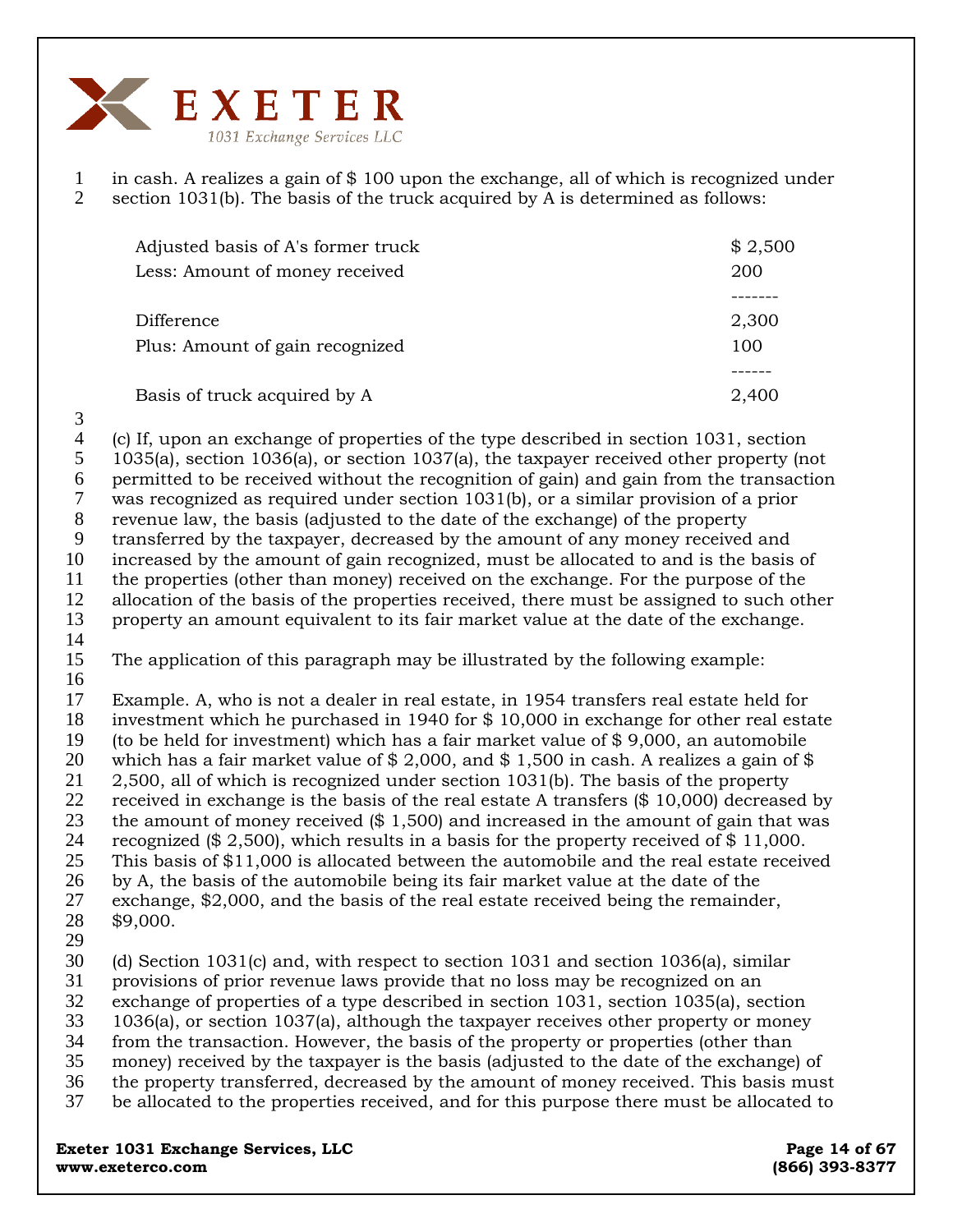

1 2 such other property an amount of such basis equivalent to its fair market value at the date of the exchange.

3

4 5 6 7 8 9 10 11 12 13 14 (e) If, upon an exchange of properties of the type described in section 1031, section 1035(a), section 1036(a), or section 1037(a), the taxpayer also exchanged other property (not permitted to be transferred without the recognition of gain or loss) and gain or loss from the transaction is recognized under section 1002 or a similar provision of a prior revenue law, the basis of the property acquired is the total basis of the properties transferred (adjusted to the date of the exchange) increased by the amount of gain and decreased by the amount of loss recognized on the other property. For purposes of this rule, the taxpayer is deemed to have received in exchange for such other property an amount equal to its fair market value on the date of the exchange. The application of this paragraph may be illustrated by the following example:

15

16 17 18 19 20 21 22 23 24 25 26 Example. A exchanges real estate held for investment plus stock for real estate to be held for investment. The real estate transferred has an adjusted basis of \$10,000 and a fair market value of  $\frac{6}{3}$  11,000. The stock transferred has an adjusted basis of  $\frac{6}{3}$ 4,000 and a fair market value of \$ 2,000. The real estate acquired has a fair market value of \$ 13,000. A is deemed to have received a \$ 2,000 portion of the acquired real estate in exchange for the stock, since \$ 2,000 is the fair market value of the stock at the time of the exchange. A \$ 2,000 loss is recognized under section 1002 on the exchange of the stock for real estate. No gain or loss is recognized on the exchange of the real estate since the property received is of the type permitted to be received without recognition of gain or loss. The basis of the real estate acquired by A is determined as follows:

27

| \$10,000 |
|----------|
| 4,000    |
|          |
| 14,000   |
| 2,000    |
| 12,000   |
|          |

- 28
- 29

§ 1.1031(d)-1T Coordination of section 1060 with section 1031 (temporary)

30

31 If the properties exchanged under section 1031 are part of a group of assets which

32 constitute a trade or business under section 1060, the like-kind property and other

33 property or money which are treated as transferred in exchange for the like-kind

34 property shall be excluded from the allocation rules of section 1060. However, section

35 1060 shall apply to property which is not like-kind property or other property or

36 money which is treated as transferred in exchange for the like-kind property. For

37 application of the section 1060 allocation rules to property which is not part of the

38 like-kind exchange, see  $\S$  1.1060-1(b), (c), and (d)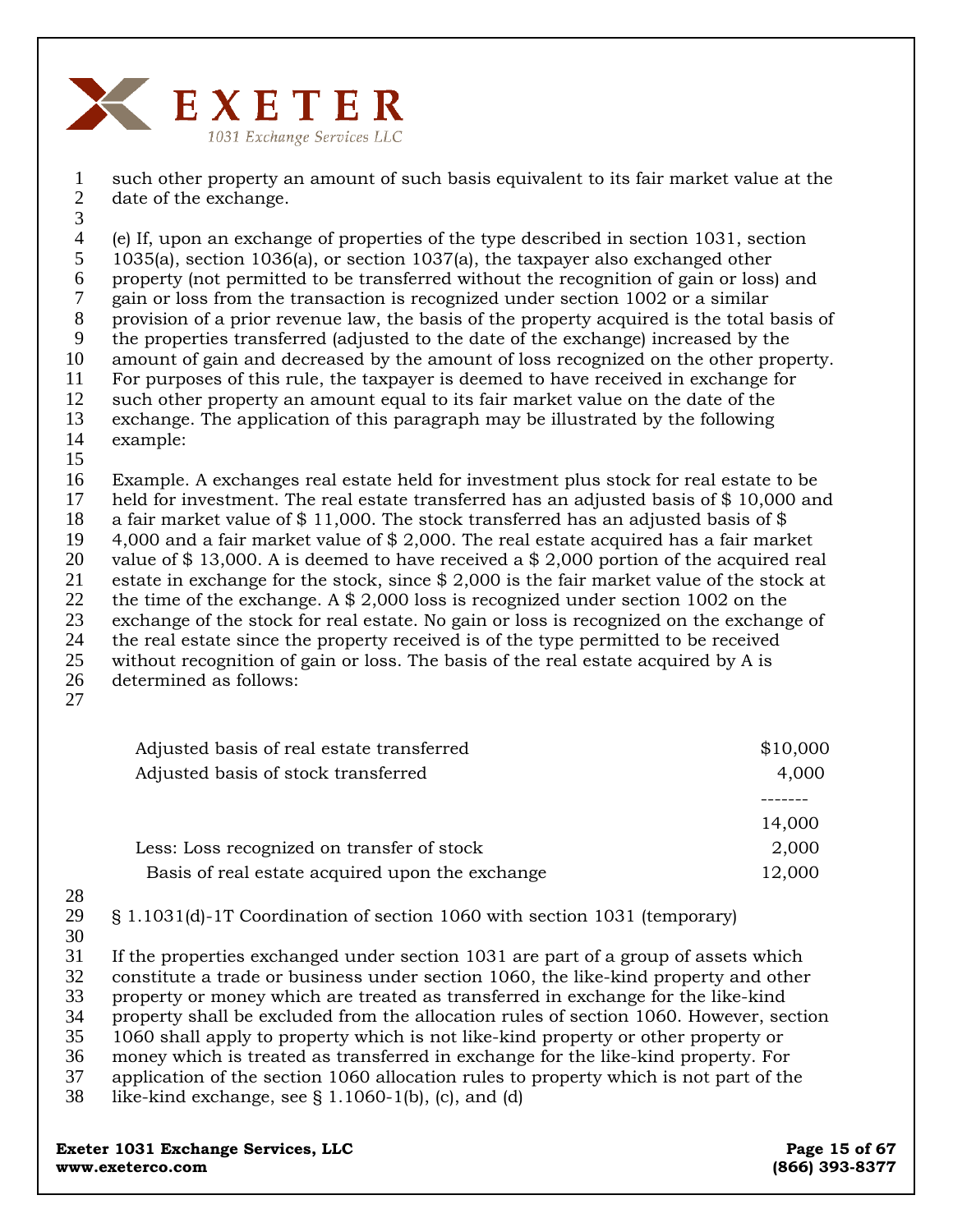

## § 1.1031(d)-2 Treatment of assumption of liabilities

4 5 6 For the purposes of section 1031(d), the amount of any liabilities of the taxpayer assumed by the other party to the exchange (or of any liabilities to which the property exchanged by the taxpayer is subject) is to be treated as money received by the

7 taxpayer upon the exchange, whether or not the assumption resulted in a recognition

8 of gain or loss to the taxpayer under the law applicable to the year in which the

9 exchange was made. The application of this section may be illustrated by the following

10 examples:

1 2 3

11

12 Example 1. B, an individual, owns an apartment house which has an adjusted basis

- 13 in his hands of \$ 500,000, but which is subject to a mortgage of \$ 150,000. On
- 14 September 1, 1954, he transfers the apartment house to C, receiving in exchange
- 15 therefor \$ 50,000 in cash and another apartment house with a fair market value on
- 16 that date of \$ 600,000. The transfer to C is made subject to the \$ 150,000 mortgage. B
- 17 realizes a gain of \$ 300,000 on the exchange, computed as follows:

| Value of property received                          |          | \$600,000 |
|-----------------------------------------------------|----------|-----------|
| Cash                                                |          | 50,000    |
| Liabilities subject to which old property was       |          |           |
| transferred                                         |          | 150,000   |
| Total consideration received                        |          | 800,000   |
| Less: Adjusted basis of property transferred        |          | 500,000   |
| Gain realized                                       |          | 300,000   |
| Under section 1031(b), \$200,000 of the             |          |           |
| \$300,000 gain is recognized. The basis of the      |          |           |
| apartment house acquired by B upon the exchange is  |          |           |
| \$500,000, computed as follows: Adjusted basis of   |          |           |
| property transferred                                |          | 500,000   |
|                                                     |          |           |
| Less: Amount of money received:                     |          |           |
| Cash                                                | \$50,000 |           |
| Amount of liabilities subject to which property was |          |           |
| transferred                                         | 150,000  |           |
|                                                     |          | 200,000   |
| Difference                                          |          | 300,000   |
|                                                     |          |           |
| Plus: Amount of gain recognized upon the exchange   |          | 200,000   |
| Basis of property acquired upon the exchange        |          | 500,000   |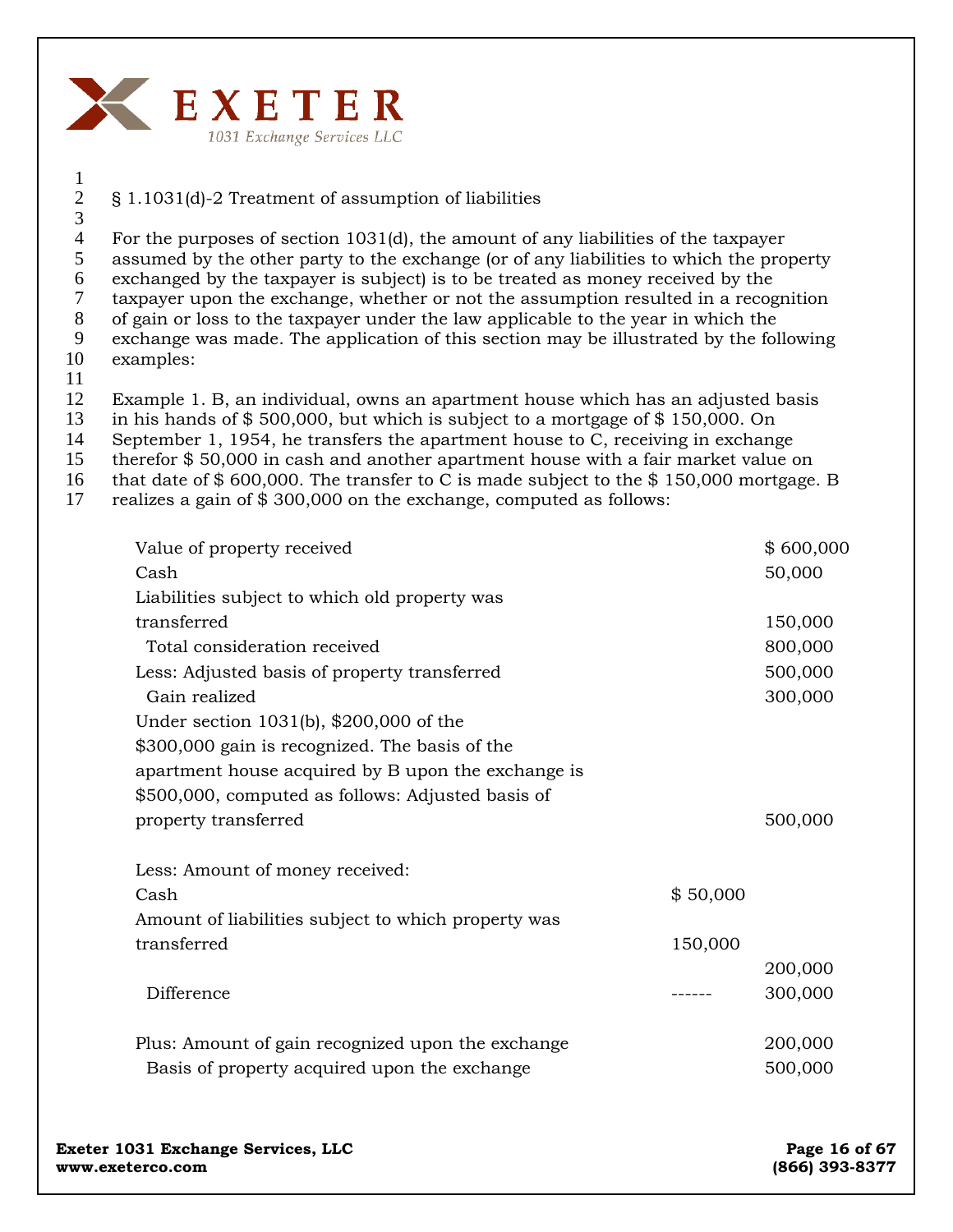

### 1 2

3 4 5 6 7 8 9 10 Example 2. (a) D, an individual, owns an apartment house. On December 1, 1955, the apartment house owned by D has an adjusted basis in his hands of  $$100,000$ , a fair market value of \$ 220,000, but is subject to a mortgage of \$ 80,000. E, an individual, also owns an apartment house. On December 1, 1955, the apartment house owned by E has an adjusted basis of  $$ 175,000$ , a fair market value of  $$ 250,000$ , but is subject to a mortgage of \$ 150,000. On December 1, 1955, D transfers his apartment house to E, receiving in exchange therefore \$ 40,000 in cash and the apartment house owned by E. Each apartment house is transferred subject to the mortgage on it.

11

12 (b) D realizes a gain of \$ 120,000 on the exchange, computed as follows:

| Value of property received                            |           | \$250,000 |
|-------------------------------------------------------|-----------|-----------|
| Cash<br>Liabilities subject to which old property was | 40,000    |           |
| transferred                                           | 80,000    |           |
| Total consideration received                          | 370,000   |           |
| Less:                                                 |           |           |
| Adjusted basis of property transferred                | \$100,000 |           |
| Liabilities to which new property is subject          | 150,000   |           |
|                                                       | 250,000   |           |
| Gain realized                                         |           | 120.000   |

13

14 For purposes of section 1031(b), the amount of other property or money received by D

15 is \$40,000. (Consideration received by D in the form of a transfer subject to a liability

16 of \$ 80,000 is offset by consideration given in the form of a receipt of property subject

17 to a \$ 150,000 liability. Thus, only the consideration received in the form of cash,

18 \$40,000 is treated as other property or money for purposes of section 1031(b).)

19 Accordingly, under section 1031(b), \$40,000 of the \$120,000 gain is recognized. The

20 basis of the apartment house acquired by D is \$ 170,000, computed as follows:

|       | Exeter 1031 Exchange Services, LLC              |           | Page 17 of 67 |
|-------|-------------------------------------------------|-----------|---------------|
|       | was transferred                                 | 80,000    |               |
|       | Amount of liabilities subject to which property |           |               |
|       | Less: Amount of money received: Cash            | \$40,000  |               |
| Total |                                                 | 250,000   |               |
|       | Liabilities to which new property is subject    | 150,000   |               |
|       | Adjusted basis of property transferred          | \$100,000 |               |

**www.exeterco.com (866) 393-8377**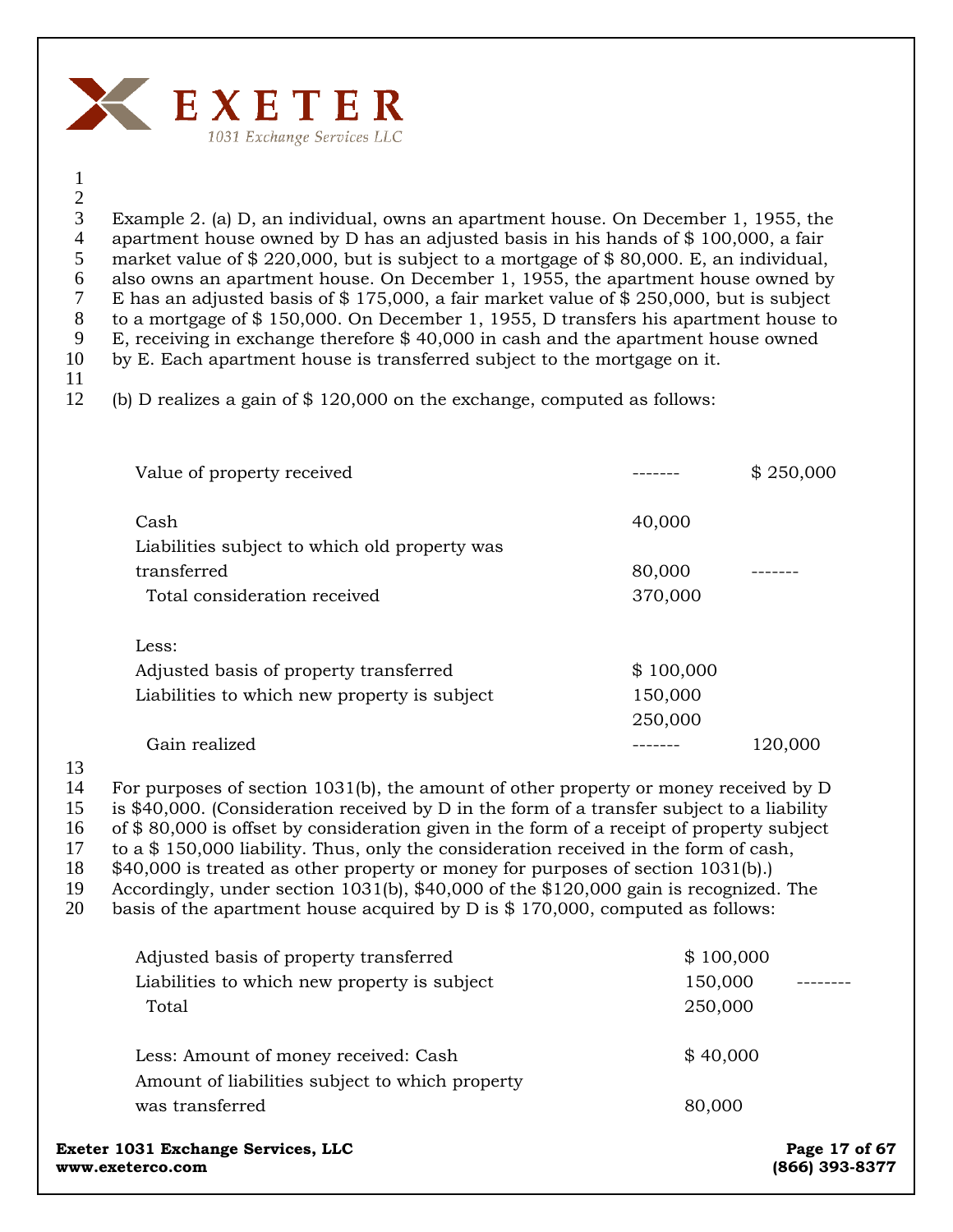

120,000 Difference 130,000 Plus: Amount of gain recognized upon the exchange 40,000 Basis of property acquired upon the exchange 170,000 (c) E realizes a gain of \$ 75,000 on the exchange, computed as follows: Value of property received  $$ 220,000$ Liabilities subject to which old property was transferred 150,000  $\sim$ Total consideration received 370,000 Less: Adjusted basis of property transferred  $$175,000$  $\cosh$  40,000 Liabilities to which new property is subject 80,000 295,000 Gain realized 75,000

3

1 2

4 5 6 7 8 9 10 11 For purposes of section 1031(b), the amount of other property or money received by E is \$ 30,000. (Consideration received by E in the form of a transfer subject to a liability of \$ 150,000 is offset by consideration given in the form of a receipt of property subject to an \$ 80,000 liability and by the \$ 40,000 cash paid by E. Although consideration received in the form of cash or other property is not offset by consideration given in the form of an assumption of liabilities or a receipt of property subject to a liability, consideration given in the form of cash or other property is offset against consideration received in the form of an assumption of liabilities or a transfer of

12 property subject to a liability.) Accordingly, under section 1031(b),  $$30,000$  of the  $$$ 

13 75,000 gain is recognized. The basis of the apartment house acquired by E is \$

14 175,000, computed as follows:

| Adjusted basis of property transferred       | \$175,000 |
|----------------------------------------------|-----------|
| Cash                                         | 40,000    |
| Liabilities to which new property is subject | 80,000    |
| Total                                        | 295,000   |
|                                              |           |

Less: Amount of money received: Amount of liabilities subject to which property was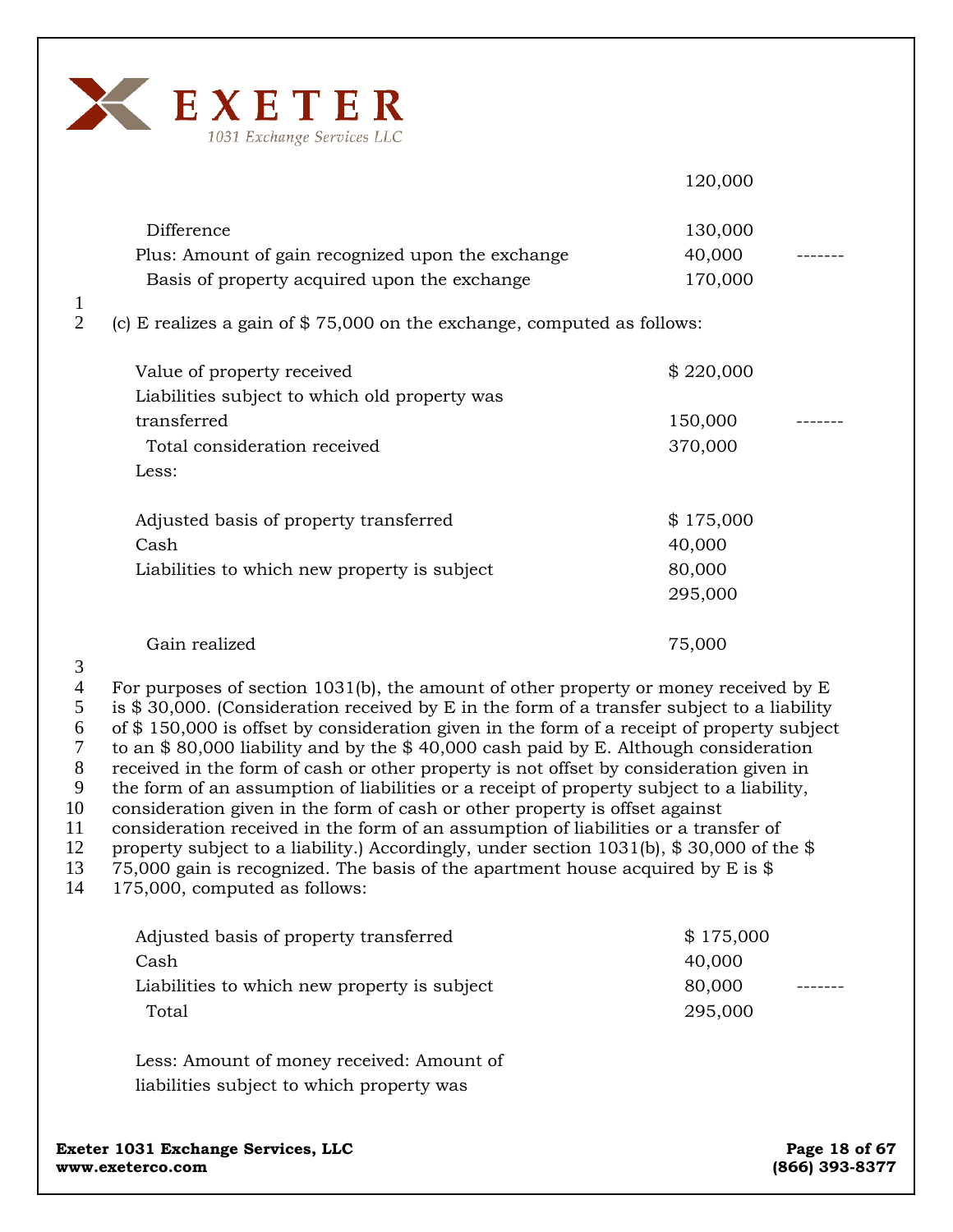

| Transferred                                       | \$150,000 |  |
|---------------------------------------------------|-----------|--|
|                                                   | 150,000   |  |
|                                                   |           |  |
| Difference                                        | 145,000   |  |
| Plus: Amount of gain recognized upon the exchange | 30,000    |  |
| Basis of property acquired upon the exchange      | 175,000   |  |
|                                                   |           |  |

§ 1.1031(e)-1 Exchanges of livestock of the different sexes.

4 5 6 7 Section 1031(e) provides that livestock of different sexes are not property of like kind. Section 1031(e) and this section are applicable to taxable years to which the Internal Revenue Code of 1954 applies.

- 8 9 § 1.1031(j)-1 Exchanges of multiple properties.
- 10 (a) Introduction –
- 11

1 2 3

- 12 (1) Overview.
- 13

14 15 16 17 18 19 20 21 22 23 24 25 As a general rule, the application of section 1031 requires a property-by-property comparison for computing the gain recognized and basis of property received in a likekind exchange. This section provides an exception to this general rule in the case of an exchange of multiple properties. An exchange is an exchange of multiple properties if, under paragraph (b)(2) of this section, more than one exchange group is created. In addition, an exchange is an exchange of multiple properties if only one exchange group is created but there is more than one property being transferred or received within that exchange group. Paragraph (b) of this section provides rules for computing the amount of gain recognized in an exchange of multiple properties qualifying for nonrecognition of gain or loss under section 1031. Paragraph (c) of this section provides rules for computing the basis of properties received in an exchange of multiple properties qualifying for nonrecognition of gain or loss under section 1031.

26

27 (2) General approach.

28

29 30 31 32 33 34 35 36 37 38 39 (i) In general, the amount of gain recognized in an exchange of multiple properties is computed by first separating the properties transferred and the properties received by the taxpayer in the exchange into exchange groups in the manner described in paragraph (b)(2) of this section. The separation of the properties transferred and the properties received in the exchange into exchange groups involves matching up properties of a like kind of like class to the extent possible. Next, all liabilities assumed by the taxpayer as part of the transaction are offset by all liabilities of which the taxpayer is relieved as part of the transaction, with the excess liabilities assumed or relieved allocated in accordance with paragraph  $(b)(2)(ii)$  of this section. Then, the rules of section 1031 and the regulations thereunder are applied separately to each exchange group to determine the amount of gain recognized in the exchange. See §§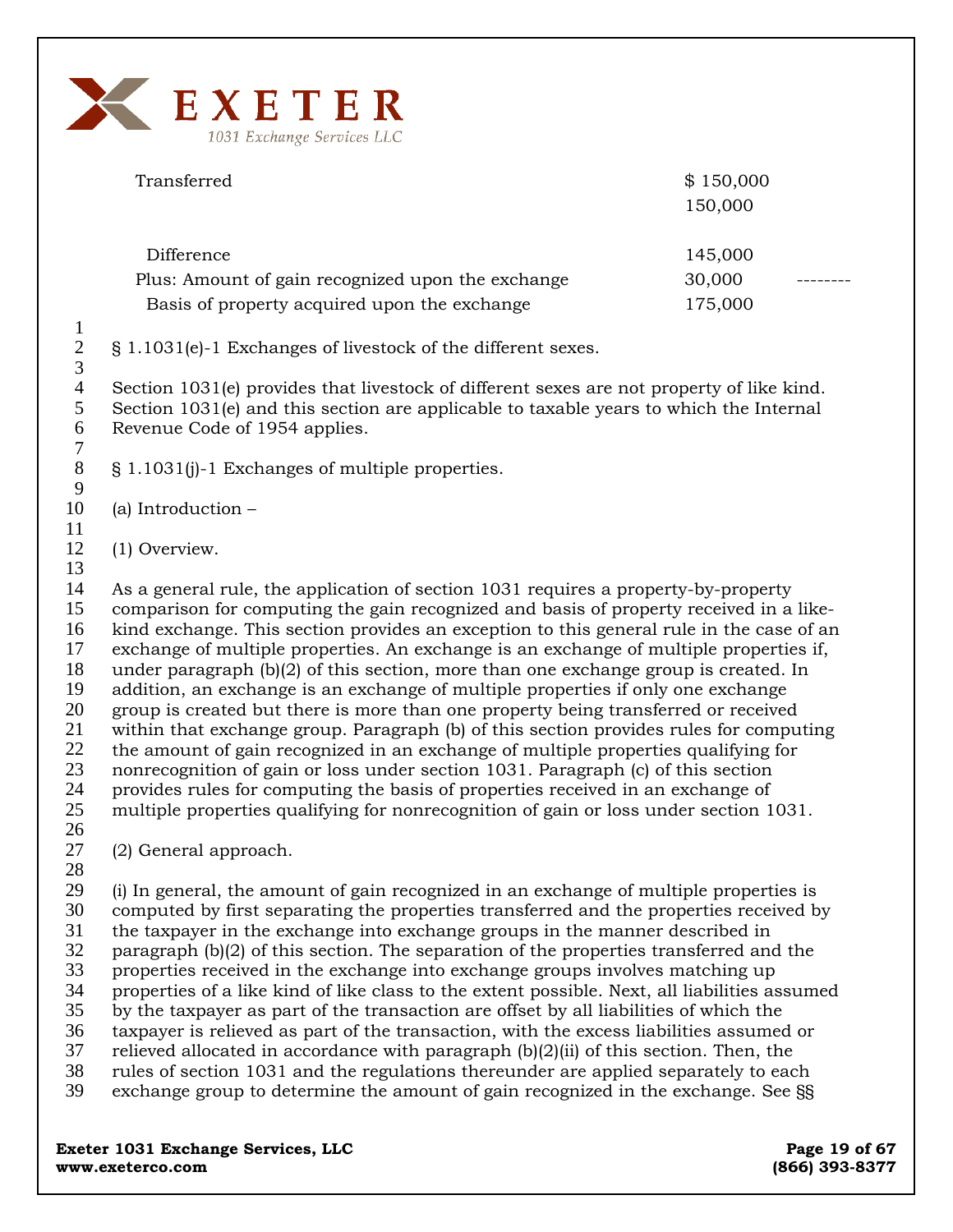

1 2 3 4 5 6 7 8 9 10 11 12 13 14 15 16 17 18 19 20 21 22 23 24 25 26 27 28 29 30 31 32 33 34 35 36 37 38 39 40 41 42 43 44 45 46 47 1.1031(b)-1 and 1.1031(c)-1. Finally, the rules of section 1031 and the regulations thereunder are applied separately to each exchange group to determine the basis of the properties received in the exchange. See §§ 1.1031(d)-1 and 1.1031(d)-2. (ii) For purposes of this section, the exchanges are assumed to be made at arms' length, so that the aggregate fair market value of the property received in the exchange equals the aggregate fair market value of the property transferred. Thus, the amount realized with respect to the properties transferred in each exchange group is assumed to equal their aggregate fair market value. (b) Computation of gain recognized -- (1) In general. In computing the amount of gain recognized in an exchange of multiple properties, the fair market value must be determined for each property transferred and for each property received by the taxpayer in the exchange. In addition, the adjusted basis must be determined for each property transferred by the taxpayer in the exchange. (2) Exchange groups and residual group. The properties transferred and the properties received by the taxpayer in the exchange are separated into exchange groups and a residual group to the extent provided in this paragraph (b)(2). (i) Exchange groups. Each exchange group consists of the properties transferred and received in the exchange, all of which are of a like kind or like class. If a property could be included in more than one exchange group, the taxpayer may include the property in any of those exchange groups. Property eligible for inclusion within an exchange group does not include money or property described in section 1031(a)(2) (i.e., stock in trade or other property held primarily for sale, stocks, bonds, notes, other securities or evidences of indebtedness or interest, interests in a partnership, certificates of trust or beneficial interests, or choses in action). For example, an exchange group may consist of all exchanged properties that are within the same General Asset Class or within the same Product Class (as defined in § 1.1031(a)-2(b)). Each exchange group must consist of at least one property transferred and at least one property received in the exchange. (ii) Treatment of liabilities. (A) All liabilities assumed by the taxpayer as part of the exchange are offset against all liabilities of which the taxpayer is relieved as part of the exchange, regardless of whether the liabilities are recourse or nonrecourse and regardless of whether the liabilities are secured by or otherwise relate to specific property transferred or received as part of the exchange. See §§ 1.1031 (b)-1(c) and 1.1031(d)-2. For purposes of this section, liabilities assumed by the taxpayer as part of the exchange consist of liabilities of the other party to the exchange assumed by the taxpayer and liabilities subject to which the other party's property is transferred in the exchange. Similarly, liabilities of which the taxpayer is relieved as part of the exchange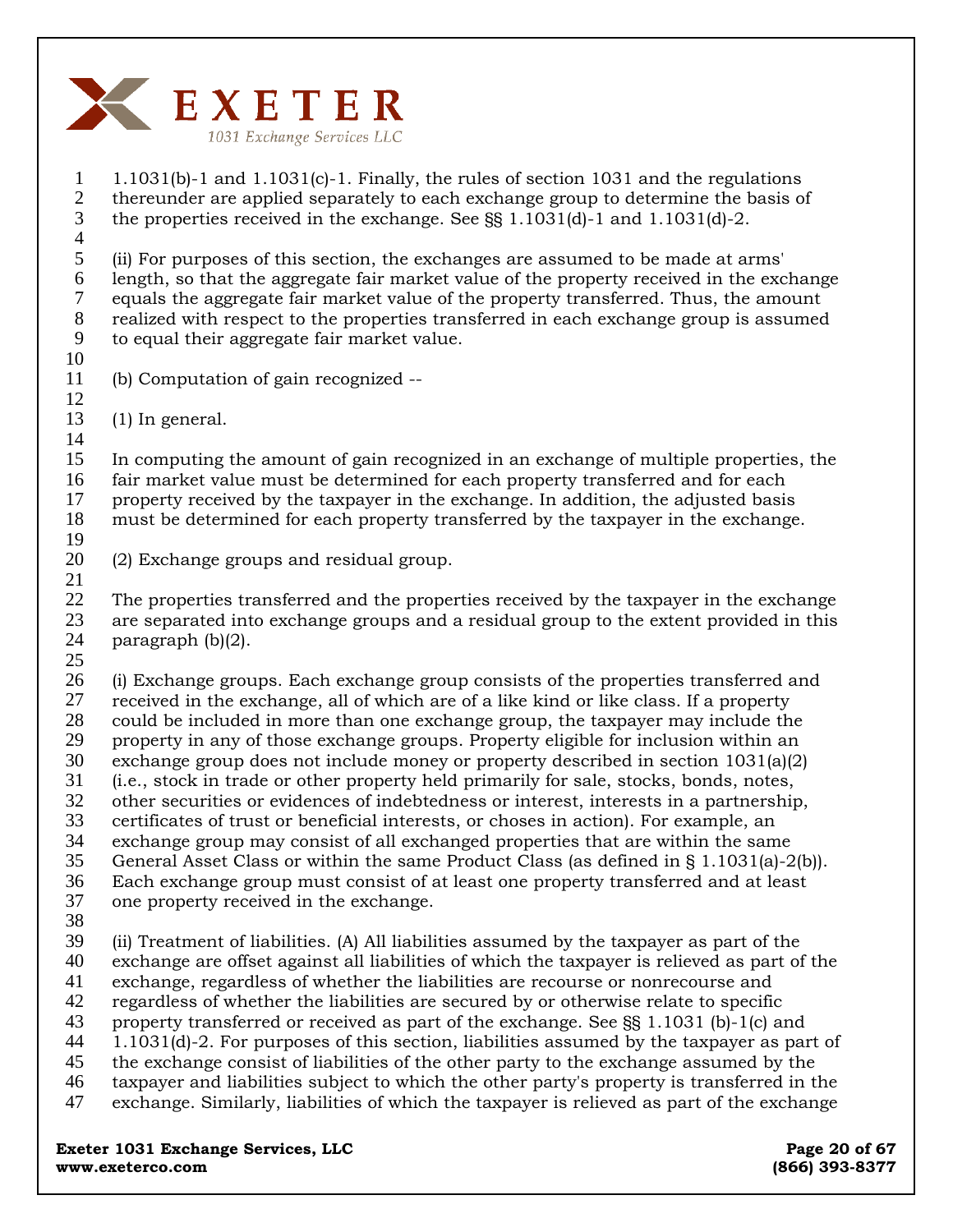

consist of liabilities of the taxpayer assumed by the other party to the exchange and liabilities subject to which the taxpayer's property is transferred. 1 2

3

(B) If there are excess liabilities assumed by the taxpayer as part of the exchange (i.e., the amount of liabilities assumed by the taxpayer exceeds the amount of liabilities of which the taxpayer is relieved), the excess is allocated among the exchange groups (but not to the residual group) in proportion to the aggregate fair market value of the properties received by the taxpayer in the exchange groups. The amount of excess liabilities assumed by the taxpayer that are allocated to each exchange group may not exceed the aggregate fair market value of the properties received in the exchange 4 5 6 7 8 9 10

11

group.

12

(C) If there are excess liabilities of which the taxpayer is relieved as part of the 13

- exchange (i.e., the amount of liabilities of which the taxpayer is relieved exceeds the 14
- amount of liabilities assumed by the taxpayer), the excess is treated as a Class I asset 15
- for purposes of making allocations to the residual group under paragraph (b)(2)(iii) of this section. 16
- 17 18

(D) Paragraphs (b)(2)(ii) (A), (B), and (C) of this section are applied in the same manner even if section 1031 and this section apply to only a portion of a larger transaction (such as a transaction described in section  $1060(c)$  and § 1.1060-1T(b)). In that event, the amount of excess liabilities assumed by the taxpayer or the amount of excess liabilities of which the taxpayer is relieved is determined based on all liabilities assumed by the taxpayer and all liabilities of which the taxpayer is relieve as part of 19 20 21 22 23 24

the larger transaction. 25

26

(iii) Residual group. If the aggregate fair market value of the properties transferred in all of the exchange groups differs from the aggregate fair market value of the properties received in all of the exchange groups (taking liabilities into account in the manner described in paragraph (b)(2)(ii) of this section), a residual group is created. The residual group consists of an amount of money or other property having an aggregate fair market value equal to that difference. The residual group consists of either money or other property transferred in the exchange or money or other property received in the exchange, but not both. For this purpose, other property includes property described in section 1031(a)(2) (i.e., stock in trade or other property held primarily for sale, stocks, bonds, notes, other securities or evidences of indebtedness or interest, interests in a partnership, certificates of trust or beneficial interests, or choses in action), property transferred that is not of a like kind or like class with any property received, and property received that is not of a like kind or like class with any property transferred. The money and properties that are allocated to the residual group are considered to come from the following assets in the following order: first from Class I assets, then from Class II assets, then from Class III assets, and then from Class IV assets. The terms Class I assets, Class II assets, Class III assets, and Class IV assets have the same meanings as in  $\S$  1.338-6(b), to which reference is made by § 1.1060-1(c)(2). Within each Class, taxpayers may choose which properties are allocated to the residual group. 27 28 29 30 31 32 33 34 35 36 37 38 39 40 41 42 43 44 45 46 47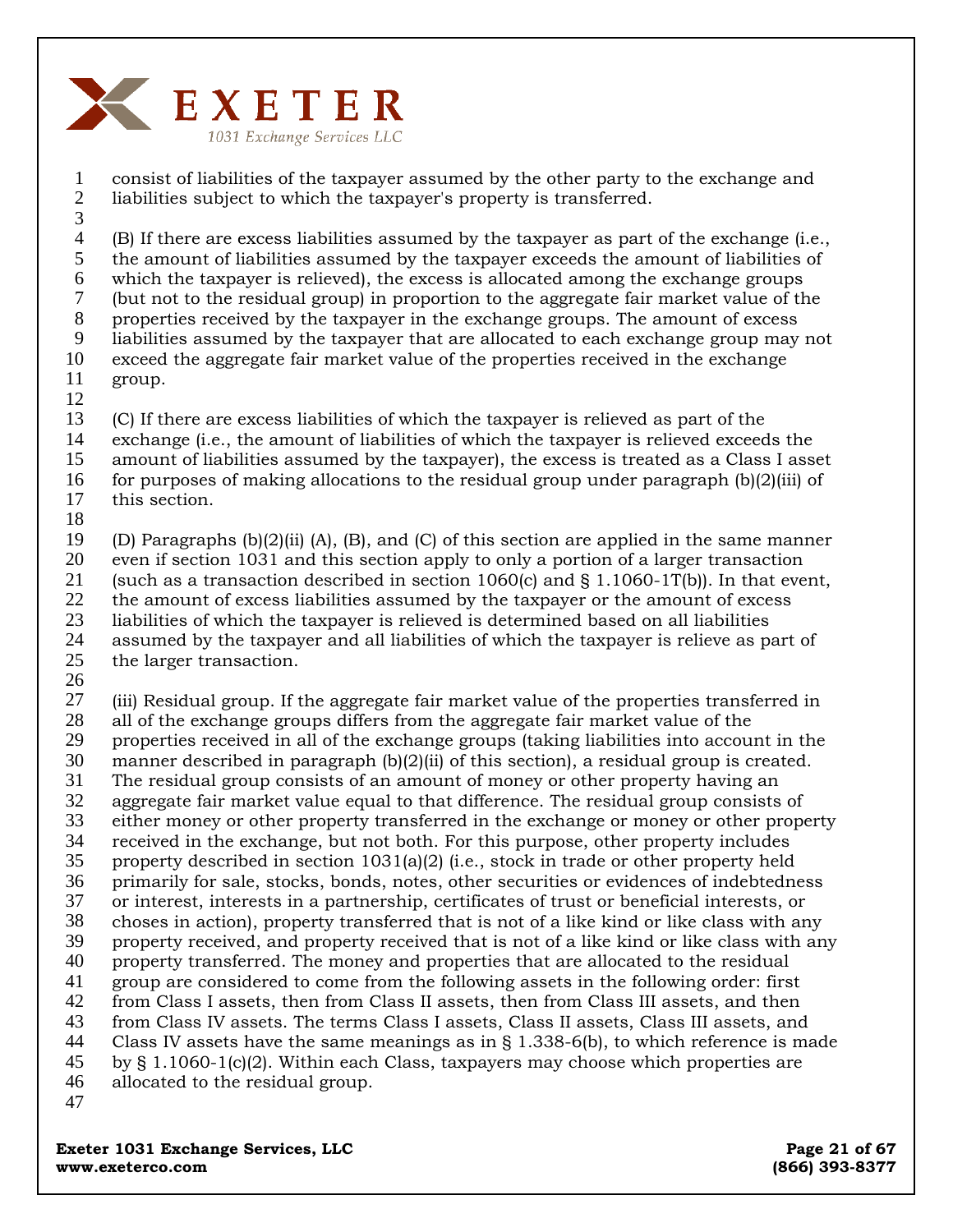

1 2 3 4 5 6 7 8 9 10 11 12 (iv) Exchange group surplus and deficiency. For each of the exchange groups described in this section, an "exchange group surplus" or "exchange group deficiency," if any, must be determined. An exchange group surplus is the excess of the aggregate fair market value of the properties received (less the amount of any excess liabilities assumed by the taxpayer that are allocated to that exchange group), in an exchange group over the aggregate fair market value of the properties transferred in that exchange group. An exchange group deficiency is the excess of the aggregate fair market value of the properties transferred in an exchange group over the aggregate fair market value of the properties received (less the amount of any excess liabilities assumed by the taxpayer that are allocated to that exchange group) in that exchange group.

- 13 (3) Amount of gain recognized. –
- 14

15 16 17 18 19 20 21 22 23 24 25 (i) For purposes of this section, the amount of gain or loss realized with respect to each exchange group and the residual group is the difference between the aggregate fair market value of the properties transferred in that exchange group or residual group and the properties' aggregate adjusted basis. The gain realized with respect to each exchange group is recognized to the extent of the lesser of the gain realized and the amount of the exchange group deficiency, if any. Losses realized with respect to an exchange group are not recognized. See section 1031 (a) and (c). The total amount of gain recognized under section 1031 in the exchange is the sum of the amount of gain recognized with respect to each exchange group. With respect to the residual group, the gain or loss realized (as determined under this section) is recognized as provided in section 1001 or other applicable provision of the Code.

26

27 28 29 30 (ii) The amount of gain or loss realized and recognized with respect to properties transferred by the taxpayer that are not within any exchange group or the residual group is determined under section 1001 and other applicable provisions of the Code, with proper adjustments made for all liabilities not allocated to the exchange groups or

31 32

(c) Computation of basis of properties received.

33 34

35 36 37 38 39 40 41 42 43 44 45 46 In an exchange of multiple properties qualifying for nonrecognition of gain or loss under section 1031 and this section, the aggregate basis of properties received in each of the exchange groups is the aggregate adjusted basis of the properties transferred by the taxpayer within that exchange group, increased by the amount of gain recognized by the taxpayer with respect to that exchange group, increased by the amount of the exchange group surplus or decreased by the amount of the exchange group deficiency, and increased by the amount, if any, of excess liabilities assumed by the taxpayer that are allocated to that exchange group. The resulting aggregate basis of each exchange group is allocated proportionately to each property received in the exchange group in accordance with its fair market value. The basis of each property received within the residual group (other than money) is equal to its fair market value.

47 (d) Examples.

**Exeter 1031 Exchange Services, LLC Exeter 1031 Exchange Services, LLC www.exeterco.com (866) 393-8377** 

the residual group.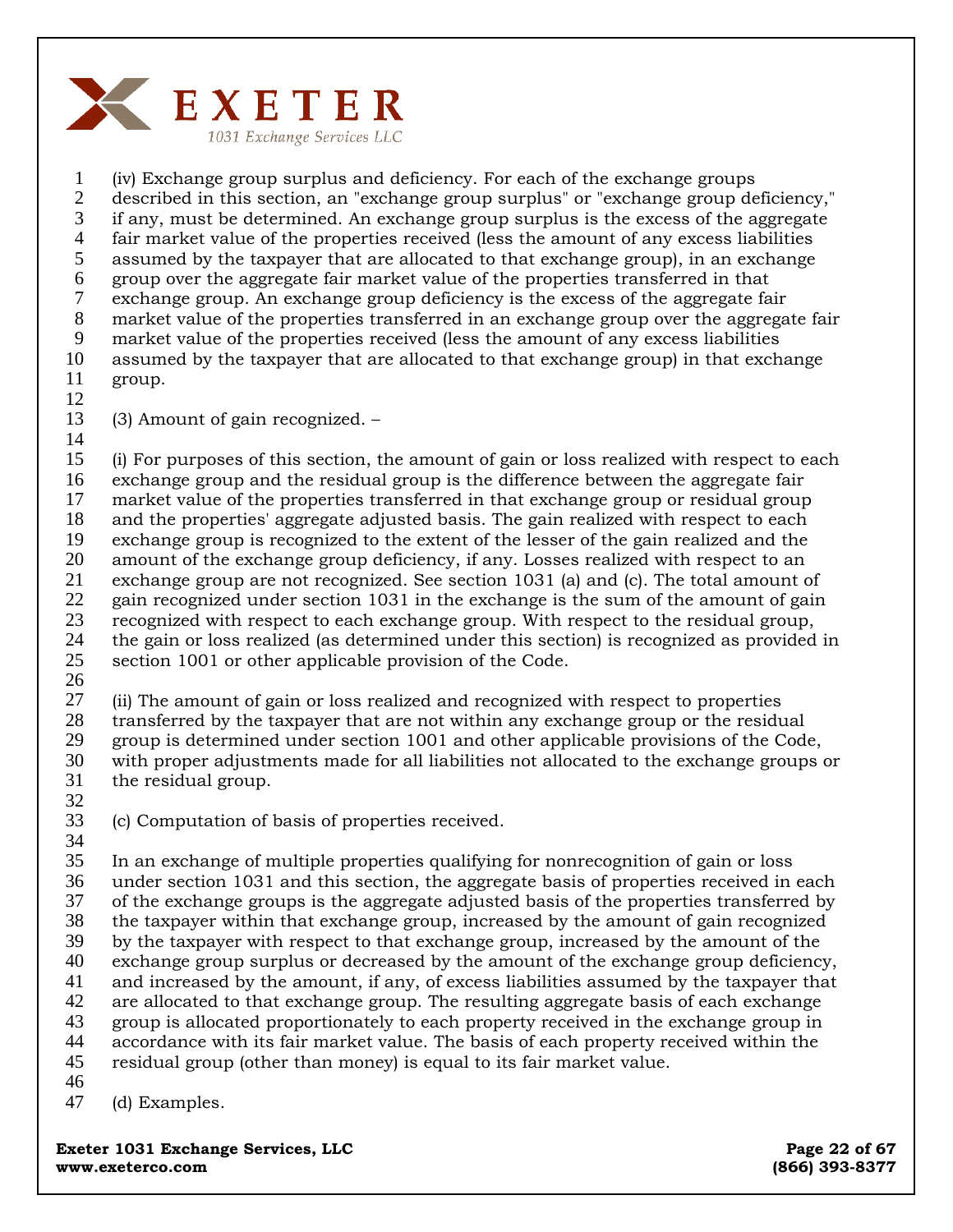

1 2 3

The application of this section may be illustrated by the following examples:

4 Example 1. (i) K exchanges computer A (asset class 00.12) and automobile A (asset

5 class 00.22), both of which were held by K for productive use in its business, with W

6 for printer B (asset class 00.12) and automobile B (asset class 00.22), both of which

7 will be held by K for productive use in its business. K's adjusted basis and the fair

8 market value of the exchanged properties are as follows:

|                    | <b>Adjusted basis</b> Fair market |         |
|--------------------|-----------------------------------|---------|
|                    |                                   | value   |
| Computer A         | \$375                             | \$1,000 |
| Automobile A 1,500 |                                   | 4,000   |
| Printer B          |                                   | 2,050   |
| Automobile B       |                                   | 2,950   |

9

10 11 (ii) Under paragraph (b)(2) of this section, the properties exchanged are separated into exchange groups as follows:

12

13 14 15 16 (A) The first exchange group consists of computer A and printer B (both are within the same General Asset Class) and, as to K, has an exchange group surplus of \$1050 because the fair market value of printer B (\$ 2050) exceeds the fair market value of computer A (\$ 1000) by that amount.

17

22

24

18 19 20 21 (B) The second exchange group consists of automobile A and automobile B (both are within the same General Asset Class) and, as to K, has an exchange group deficiency of \$1050 because the fair market value of automobile A (\$4000) exceeds the fair market value of automobile B (\$ 2950) by that amount.

23 (iii) K recognizes gain on the exchange as follows:

25 26 27 28 29 (A) With respect to the first exchange group, the amount of gain realized is the excess of the fair market value of computer A  $(\$ 1000)$  over its adjusted basis  $(\$ 375)$ , or \$ 625. The amount of gain recognized is the lesser of the gain realized (\$ 625) and the exchange group deficiency (\$ 0), or \$ 0.

30 31 32 33 (B) With respect to the second exchange group, the amount of gain realized is the excess of the fair market value of automobile A (\$ 4000) over its adjusted basis (\$ 1500), or \$ 2500. The amount of gain recognized is the lesser of the gain realized (\$ 2500) and the exchange group deficiency (\$ 1050), or \$ 1050.

34

35 36 37 (iv) The total amount of gain recognized by K in the exchange is the sum of the gains recognized with respect to both exchange groups  $(\$ 0 + \$ 1050)$ , or  $\$ 1050$ .

38 (v) The bases of the property received by K in the exchange, printer B and automobile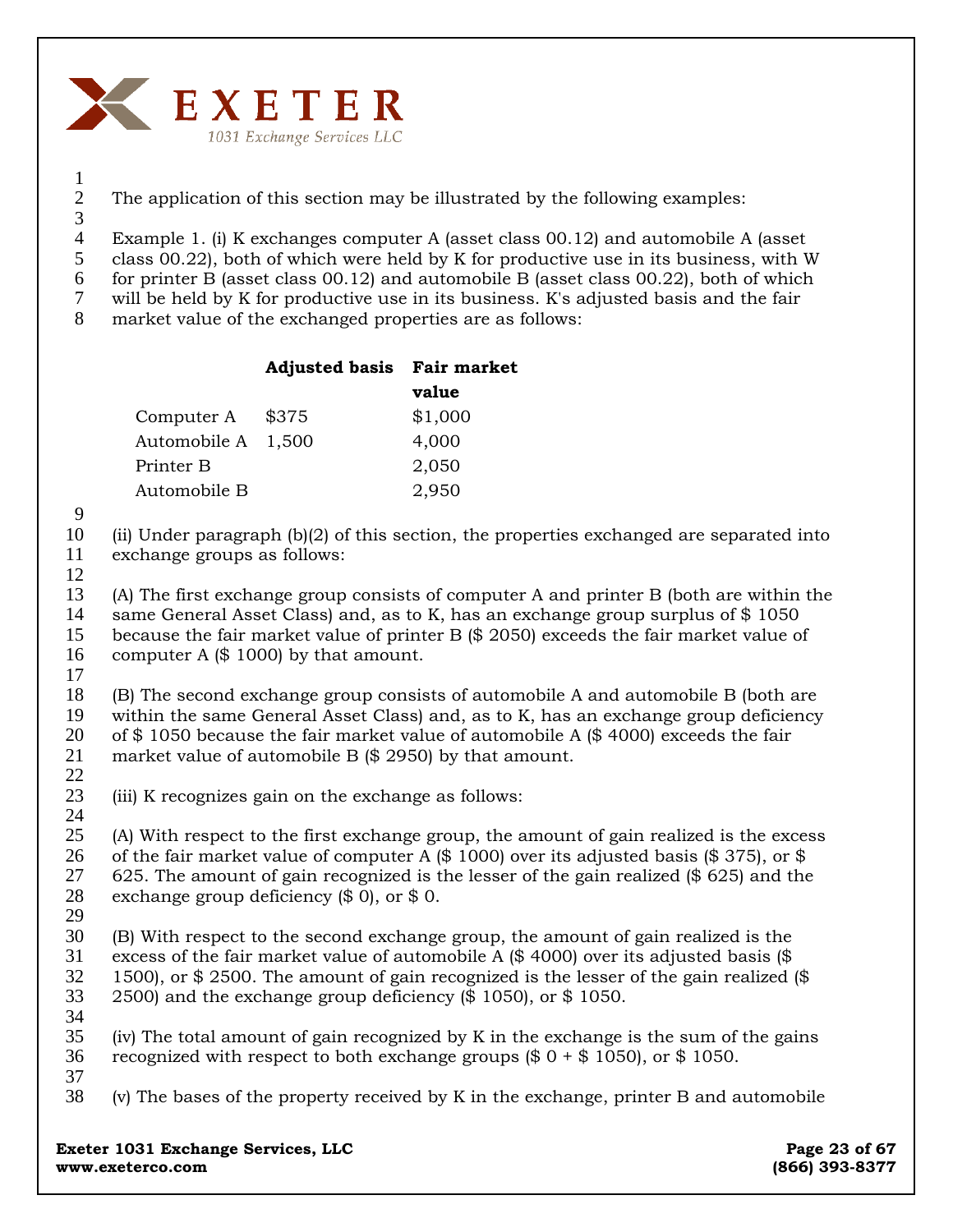

1 B, are determined in the following manner:

2 3 4 5 6 7 8 9 (A) The basis of the property received in the first exchange group is the adjusted basis of the property transferred within the exchange group (\$ 375), increased by the amount of gain recognized with respect to that exchange group (\$ 0), increased by the amount of the exchange group surplus (\$ 1050), and increased by the amount of excess liabilities assumed allocated to that exchange group (\$ 0), or \$ 1425. Because printer B was the only property received within the first exchange group, the entire basis of \$ 1425 is allocated to printer B.

10

11 (B) The basis of the property received in the second exchange group is the adjusted

12 basis of the property transferred within that exchange group (\$ 1500), increased by

13 the amount of gain recognized with respect to that exchange group (\$ 1050), decreased

14 by the amount of the exchange group deficiency (\$ 1050), and increased by the

15 16 amount of excess liabilities assumed allocated to that exchange group (\$ 0), or \$ 1500. Because automobile B was the only property received within the second exchange

17 group, the entire basis of \$ 1500 is allocated to automobile B.

18

19 Example 2. (i) F exchanges computer A (asset class 00.12) and automobile A (asset

20 class 00.22), both of which were held by F for productive use in its business, with G

21 for printer B (asset class 00.12) and automobile B (asset class 00.22), both of which

22 will be held by F for productive use in its business, and corporate stock and \$ 500

23 cash. The adjusted basis and fair market value of the properties are as follows:

|                 | <b>Adjusted basis</b> | <b>Fair market</b> |
|-----------------|-----------------------|--------------------|
|                 |                       | value              |
| Computer A      | \$375                 | \$1,000            |
| Automobile A    | 3,500                 | 4,000              |
| Printer B       |                       | 800                |
| Automobile B    |                       | 2,950              |
| Corporate stock |                       | 750                |
| Cash            |                       |                    |

24

25 26 (ii) Under paragraph (b)(2) of this section, the properties exchanged are separated into exchange groups as follows:

27

28 29 30 31 (A) The first exchange group consists of computer A and printer B (both are within the same General Asset Class) and, as to F, has an exchange group deficiency of \$ 200 because the fair market value of computer A (\$ 1000) exceeds the fair market value of printer B (\$ 800) by that amount.

32

33 34 (B) The second exchange group consists of automobile A and automobile B (both are within the same General Asset Class) and, as to F, has an exchange group deficiency

- 35 of \$ 1050 because the fair market value of automobile A (\$ 4000) exceeds the fair
- 36 market value of automobile B (\$ 2950) by that amount.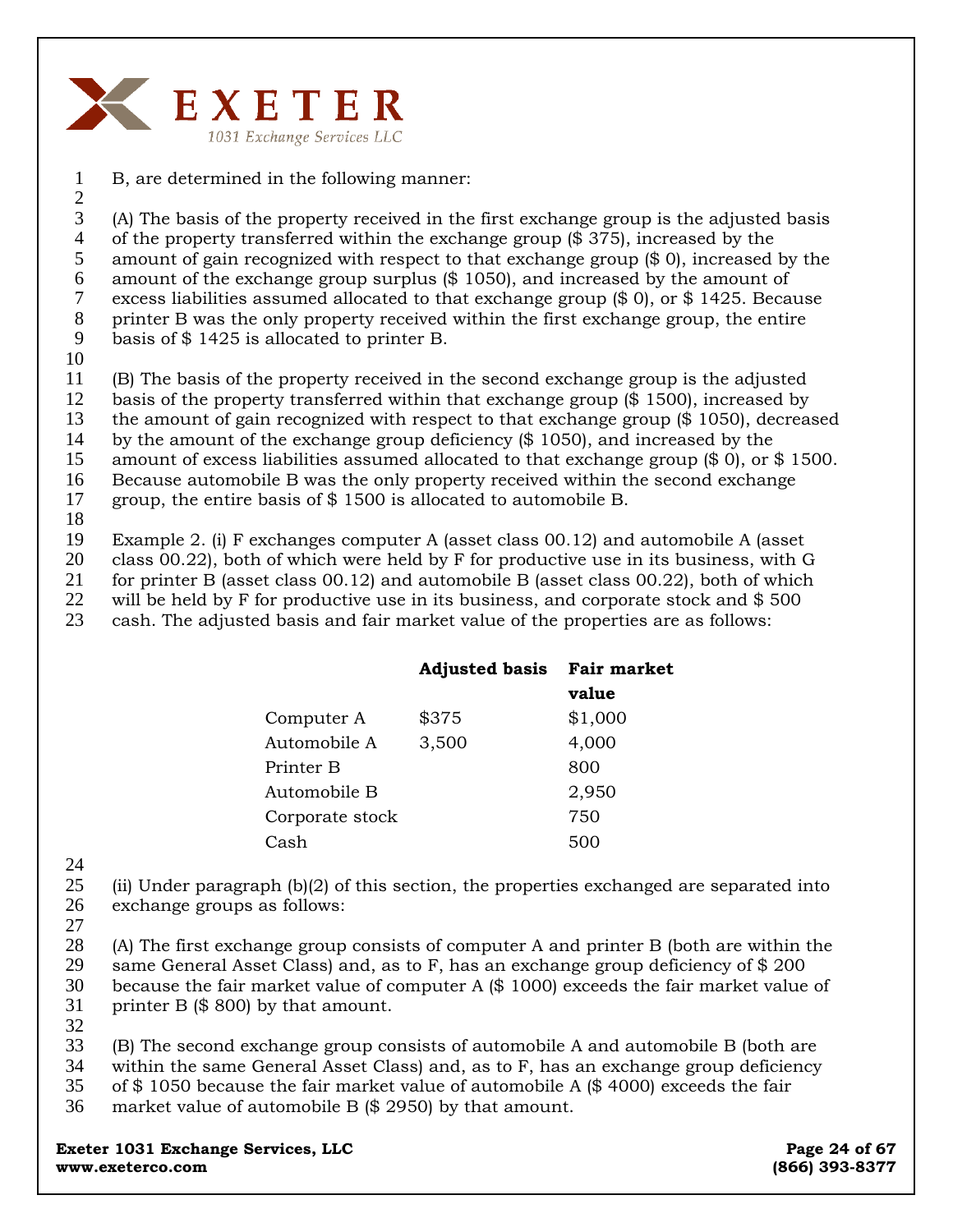

#### (C) Because the aggregate fair market value of the properties transferred by F in the exchange groups (\$ 5,000) exceeds the aggregate fair market value of the properties received by F in the exchange groups (\$ 3750) by \$ 1250, there is a residual group in that amount consisting of the \$ 500 cash and the \$ 750 worth of corporate stock. 1 2 3 4 5 6

(iii) F recognizes gain on the exchange as follows: 7 8

(A) With respect to the first exchange group, the amount of gain realized is the excess of the fair market value of computer A (\$ 1000) over its adjusted basis (\$ 375), or \$ 625. The amount of gain recognized is the lesser of the gain realized (\$ 625) and the exchange group deficiency (\$ 200), or \$ 200. 9 10 11 12 13

(B) With respect to the second exchange group, the amount of gain realized is the excess of the fair market value of automobile A (\$ 4000) over its adjusted basis (\$ 3500), or \$ 500. The amount of gain recognized is the lesser of the gain realized (\$ 500) and the exchange group deficiency (\$ 1050), or \$ 500. 14 15 16 17

- (C) No property transferred by F was allocated to the residual group. Therefore, F does not recognize gain or loss with respect to the residual group. 19 20
- (iv) The total amount of gain recognized by F in the exchange is the sum of the gains recognized with respect to both exchange groups  $(\$ 200 + \$ 500)$ , or  $\$ 700$ . 22 23 24
- (v) The bases of the properties received by F in the exchange (printer B, automobile B, and the corporate stock) are determined in the following manner: 25 26
- (A) The basis of the property received in the first exchange group is the adjusted basis of the property transferred within that exchange group (\$ 375), increased by the amount of gain recognized with respect to that exchange group (\$ 200), decreased by the amount of the exchange group deficiency (\$ 200), and increased by the amount of excess liabilities assumed allocated to that exchange group (\$ 0), or \$ 375. Because printer B was the only property received within the first exchange group, the entire basis of \$ 375 is allocated to printer B. 27 28 29 30 31 32 33 34
- 35

18

21

(B) The basis of the property received in the second exchange group is the adjusted basis of the property transferred within that exchange group (\$ 3500), increased by 36 37

- the amount of gain recognized with respect to that exchange group (\$ 500), decreased 38
- by the amount of the exchange group deficiency (\$ 1050), and increased by the 39
- amount of excess liabilites assumed allocated to that exchange group (\$ 0), or \$ 2950. 40
- Because automobile B was the only property received within the second exchange 41
- group, the entire basis of \$ 2950 is allocated to automobile B. 42 43
- (C) The basis of the property received within the residual group (the corporate stock) is equal to its fair market value or \$ 750. Cash of \$ 500 is also received within the residual group. 44 45 46
- 47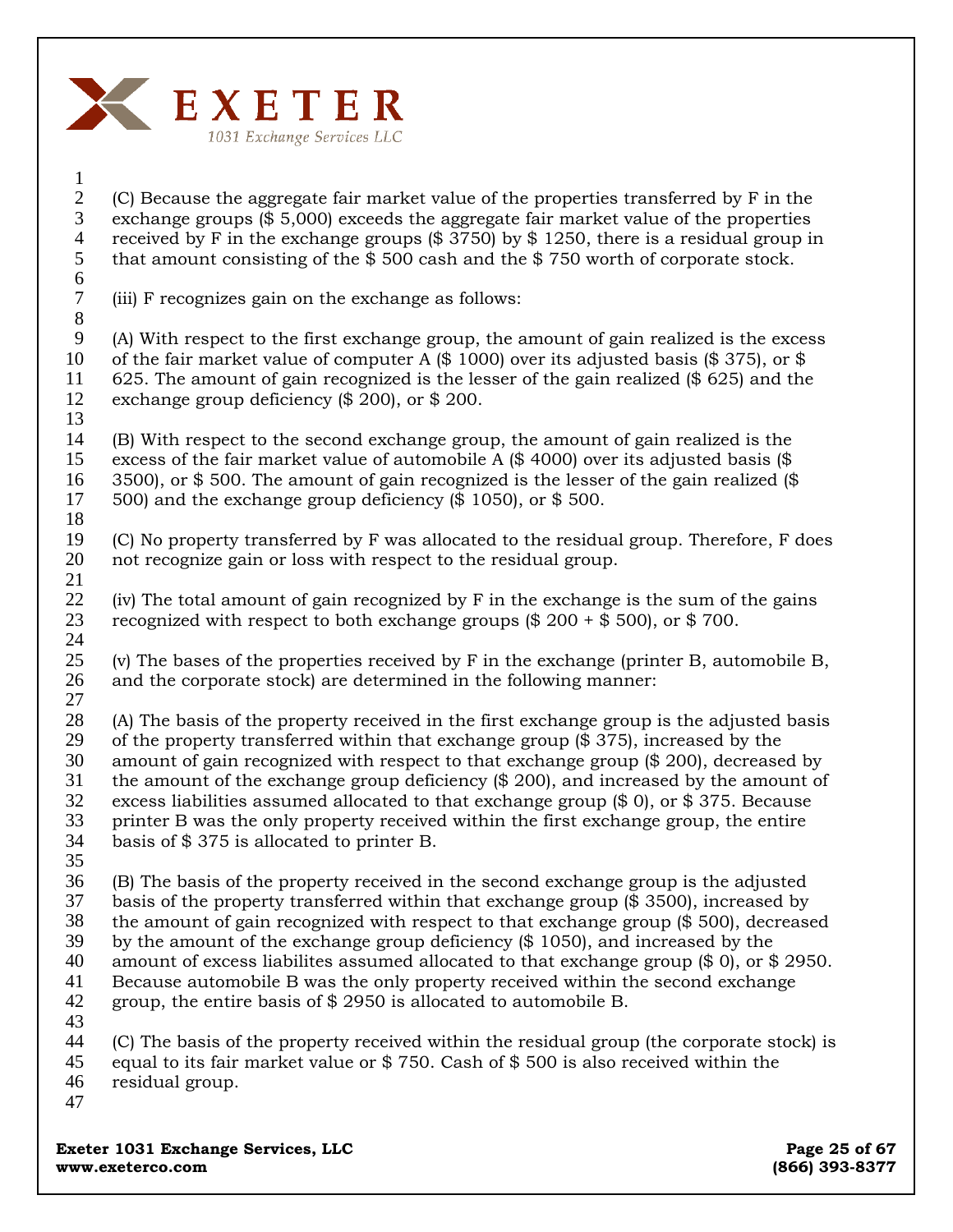

- 1 2 Example 3. (i) J and H enter into an exchange of the following properties. All of the
- 3 property (except for the inventory) transferred by J was held for productive use in J's business. All of the property received by J will be held by J for productive use in its
- 4 business.
- 

**J Transfers: H transfers:** 

| <b>Property</b> | Adjusted<br>basis | Fair<br>market<br>value | Property      | Fair<br>market<br>value |
|-----------------|-------------------|-------------------------|---------------|-------------------------|
| Computer A      | \$1,500           | \$5,000                 | Computer Z    | \$4,500                 |
| Computer B      | 500               | 3,000                   | Printer Y     | 2,500                   |
| Printer C       | 2,000             | 1,500                   | Real Estate X | 1,000                   |
| Real Estate D   | 1,200             | 2,000                   | Real Estate W | 4,000                   |
| Real Estate E   | 0                 | 1,800                   | Grader V      | 2,000                   |
| Scraper F       | 3,300             | 2,500                   | Truck T       | 1,700                   |
| Inventory       | 1,000             | 1,700                   | Cash          | 1,800                   |
|                 | ---------         | ---------               |               | --------                |
| Total           | 9,500             | 17,500                  |               | 17,500                  |

5

6 7

> 8 9

(ii) Under paragraph (b)(2) of this section, the properties exchanged are separated into exchange groups as follows:

10 11 12 (A) The first exchange group consists of computer A, computer B, printer C, computer Z, and printer Y (all are within the same General Asset Class) and, as to J, has an exchange group deficiency of \$ 2500 ((\$ 5000 + \$ 3000 + \$ 1500) - (\$ 4500 + \$ 2500)).

13

14 15 16 17 (B) The second exchange group consists of real estate D, E, X and W (all are of a like kind) and, as to J, has an exchange group surplus of  $$1200$  (( $$1000 + $4000$ ) - ( $$$  $2000 + $1800$ ).

18 19 20 (C) The third exchange group consists of scraper F and grader V (both are within the same Product Class (NAICS code 333120)) and, as to J, has an exchange group deficiency of \$ 500 (\$ 2500 - \$ 2000).

21

22 23 24 25 (D) Because the aggregate fair market value of the properties transferred by J in the exchange groups (\$ 15,800) exceeds the aggregate fair market value of the properties received by J in the exchange groups (\$ 14,000) by \$ 1800, there is a residual group in that amount consisting of the \$ 1800 cash (a Class I asset).

- 26 27 28 29 (E) The transaction also includes a taxable exchange of inventory (which is property described in section 1031 (a)(2)) for truck T (which is not of a like kind or like class to any property transferred in the exchange).
- 30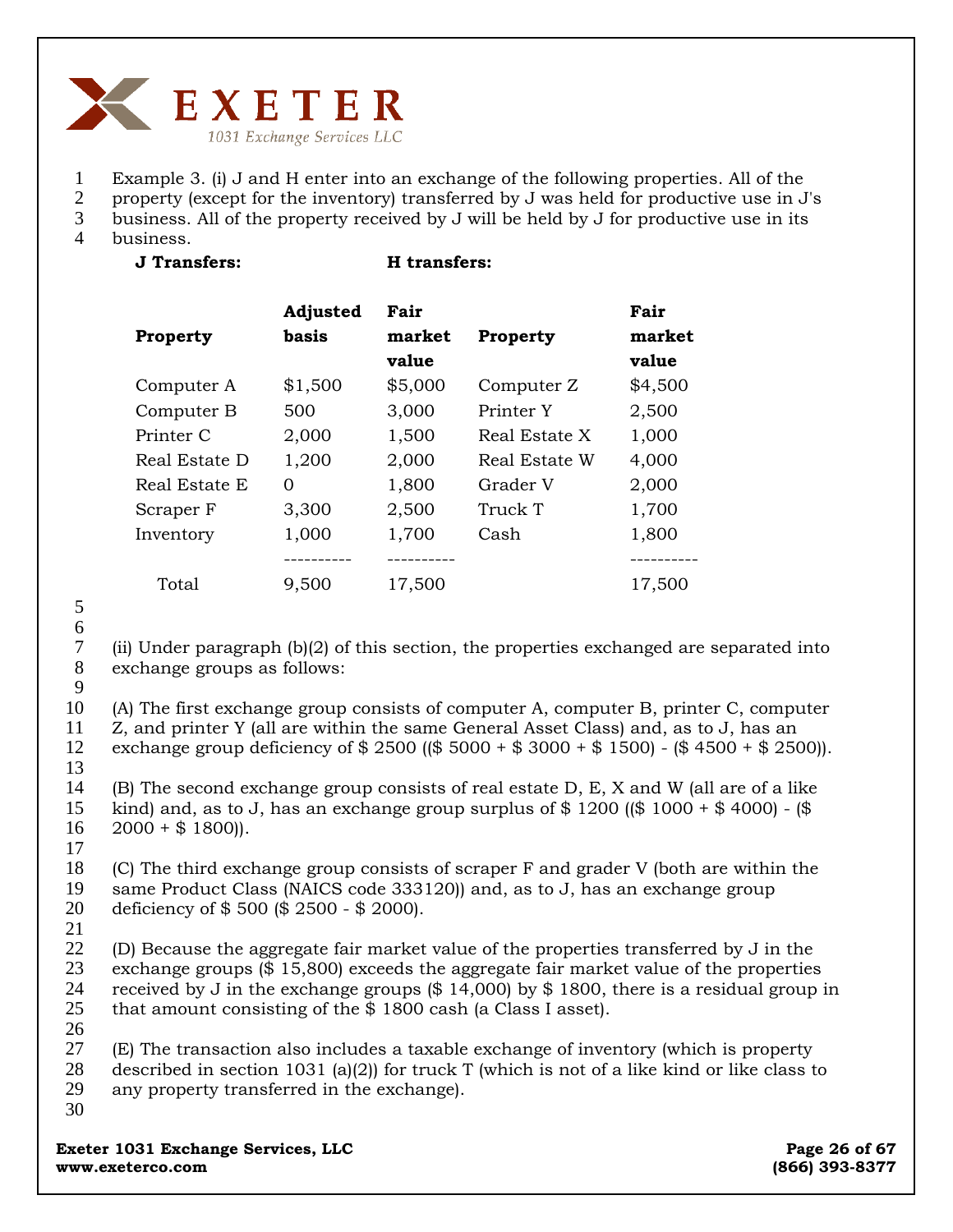

(iii) J recognizes gain on the transaction as follows: (A) With respect to the first exchange group, the amount of gain realized is the excess of the aggregate fair market value of the properties transferred in the exchange group (\$ 9500) over the aggregate adjusted basis (\$ 4000), or \$ 5500. The amount of gain recognized is the lesser of the gain realized (\$ 5500) and the exchange group deficiency (\$ 2500), or \$ 2500. (B) With respect to the second exchange group, the amount of gain realized is the excess of the aggregate fair market value of the properties transferred in the exchange group (\$ 3800) over the aggregate adjusted basis (\$ 1200), or \$ 2600. The amount of gain recognized is the lesser of the gain realized (\$ 2600) and the exchange group deficiency  $(\$ 0)$ , or  $\$ 0$ . (C) With respect to the third exchange group, a loss is realized in the amount of \$ 800 because the fair market value of the property transferred in the exchange group (\$ 2500) is less than its adjusted basis (\$ 3300). Although a loss of \$ 800 was realized, under section 1031 (a) and (c) losses are not recognized. (D) No property transferred by J was allocated to the residual group. Therefore, J does not recognize gain or loss with respect to the residual group. (E) With respect to the taxable exchange of inventory for truck T, gain of \$ 700 is realized and recognized by J (amount realized of \$ 1700 (the fair market value of truck T) less the adjusted basis of the inventory (\$ 1000)). (iv) The total amount of gain recognized by J in the transaction is the sum of the gains recognized under section 1031 with respect to each exchange group  $(\$ 2500 + \$ 0 + \$$ 0) and any gain recognized outside of section 1031 (\$ 700), or \$ 3200. (v) The bases of the property received by J in the exchange are determined in the following manner: (A) The aggregate basis of the properties received in the first exchange group is the adjusted basis of the properties transferred within that exchange group (\$ 4000), increased by the amount of gain recognized with respect to that exchange group (\$ 2500), decreased by the amount of the exchange group deficiency (\$ 2500), and increased by the amount of excess liabilities assumed allocated to that exchange group (\$ 0), or \$ 4000. This \$ 4000 of basis is allocated proportionately among the assets received within the first exchange group in accordance with their fair market values: Computer Z's basis is  $$2571 ($4000 \times $4500/$7000)$ ; printer Y's basis is \$ 1429 (\$ 4000 x \$ 2500/\$ 7000). (B) The aggregate basis of the properties received in the second exchange group is the adjusted basis of the properties transferred within that exchange group (\$ 1200), increased by the amount of gain recognized with respect to that exchange group  $(\$ 0)$ , increased by the amount of the exchange group surplus (\$ 1200), and increased by 1 2 3 4 5 6 7 8 9 10 11 12 13 14 15 16 17 18 19 20 21 22 23 24 25 26 27 28 29 30 31 32 33 34 35 36 37 38 39 40 41 42 43 44 45 46 47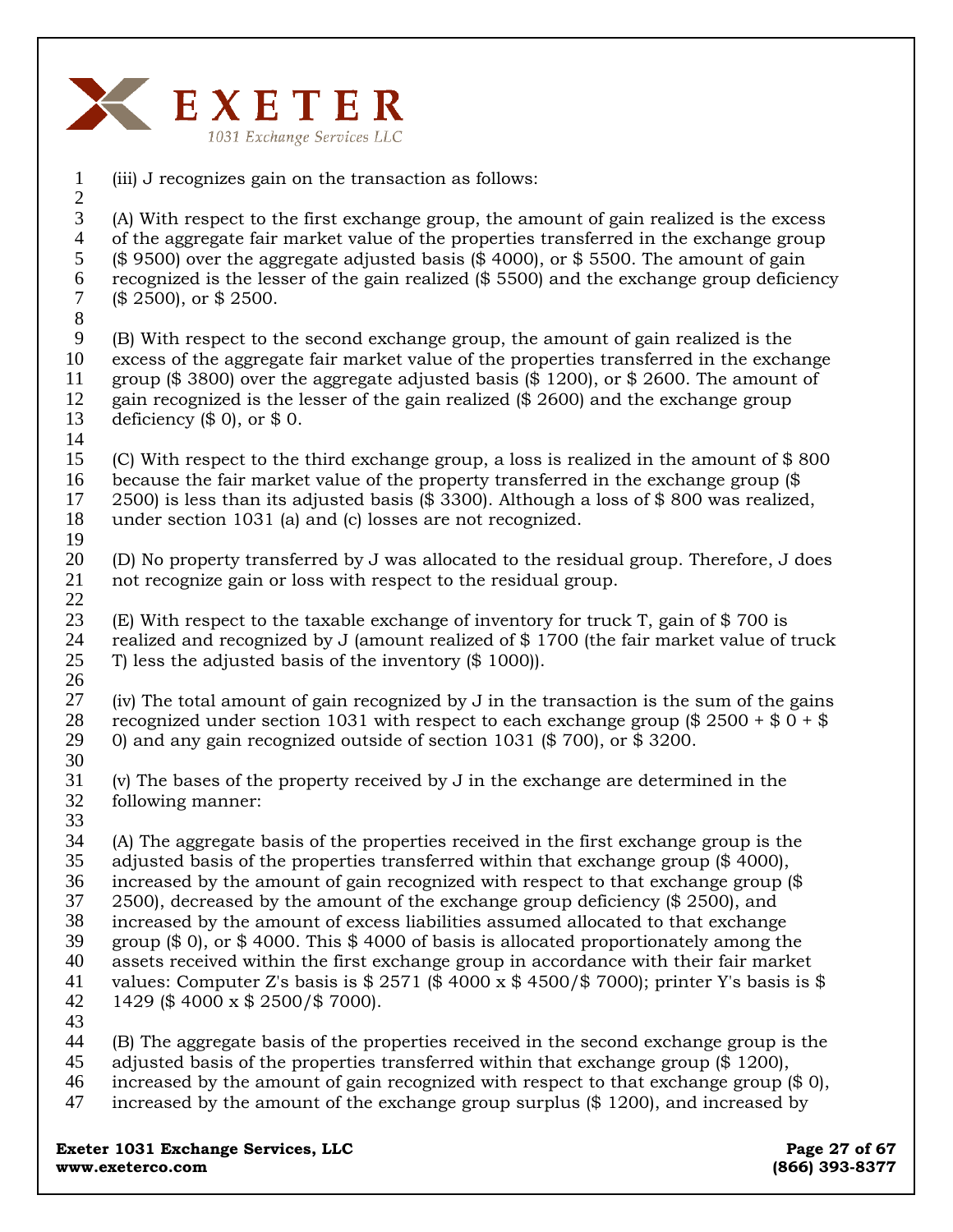

1 2 3 4 5 the amount of excess liabilities assumed allocated to that exchange group  $(\$ 0)$ , or  $\$$ 2400. This \$ 2400 of basis is allocated proportionately among the assets received within the second exchange group in accordance with their fair market values: Real estate X's basis is \$ 480 (\$ 2400 x \$ 1000/\$ 5000); real estate W's basis is \$ 1920 (\$ 2400 x \$ 4000/\$ 5000).

6

7 8 9 10 11 12 (c) The basis of the property received in the third exchange group is the adjusted basis of the property transferred within that exchange group (\$ 3300), increased by the amount of gain recognized with respect to that exchange group (\$ 0), decreased by the amount of the exchange group deficiency (\$ 500), and increased by the amount of excess liabilities assumed allocated to that exchange group (\$ 0), or \$ 2800. Because grader V was the only property received within the third exchange group, the entire

- 13 basis of \$ 2800 is allocated to grader V.
- 14

15 16 (D) Cash of \$ 1800 is received within the residual group.

17 18 (E) The basis of the property received in the taxable exchange (truck T) is equal to its cost of \$ 1700.

19

20 Example 4. (i) B exchanges computer A (asset class 00.12), automobile A (asset class

21 00.22) and truck A (asset class 00.241), with C for computer R (asset class 00.12),

22 automobile R (asset class 00.22), truck R (asset class 00.241) and \$ 400 cash. All

23 properties transferred by either B or C were held for productive use in the respective

24 transferor's business. Similarly, all properties to be received by either B or C will be

25 held for productive use in the respective recipient's business. Automobile A,

26 automobile R and truck R are each secured by a nonrecourse liability and are

27 transferred subject to such liability. The adjusted basis, fair market value, and liability

28 secured by each property, if any, are as follows:

|              | Adjusted<br>basis | Fair<br>market<br>value | Liability |
|--------------|-------------------|-------------------------|-----------|
| B transfers: |                   |                         |           |
| Computer A   | \$800             | \$1,500                 | \$0       |
| Automobile A | 900               | 2,500                   | 500       |
| Truck A      | 700               | 2,000                   | 0         |
| C transfers: |                   |                         |           |
| Computer R   | 1,100             | 1,600                   | Ω         |
| Automobile R | 2,100             | 3,100                   | 750       |
| Truck R      | 600               | 1,400                   | 250       |
| Cash         |                   | 400                     |           |
|              |                   |                         |           |

29

30

31 (ii) The tax treatment to B is as follows: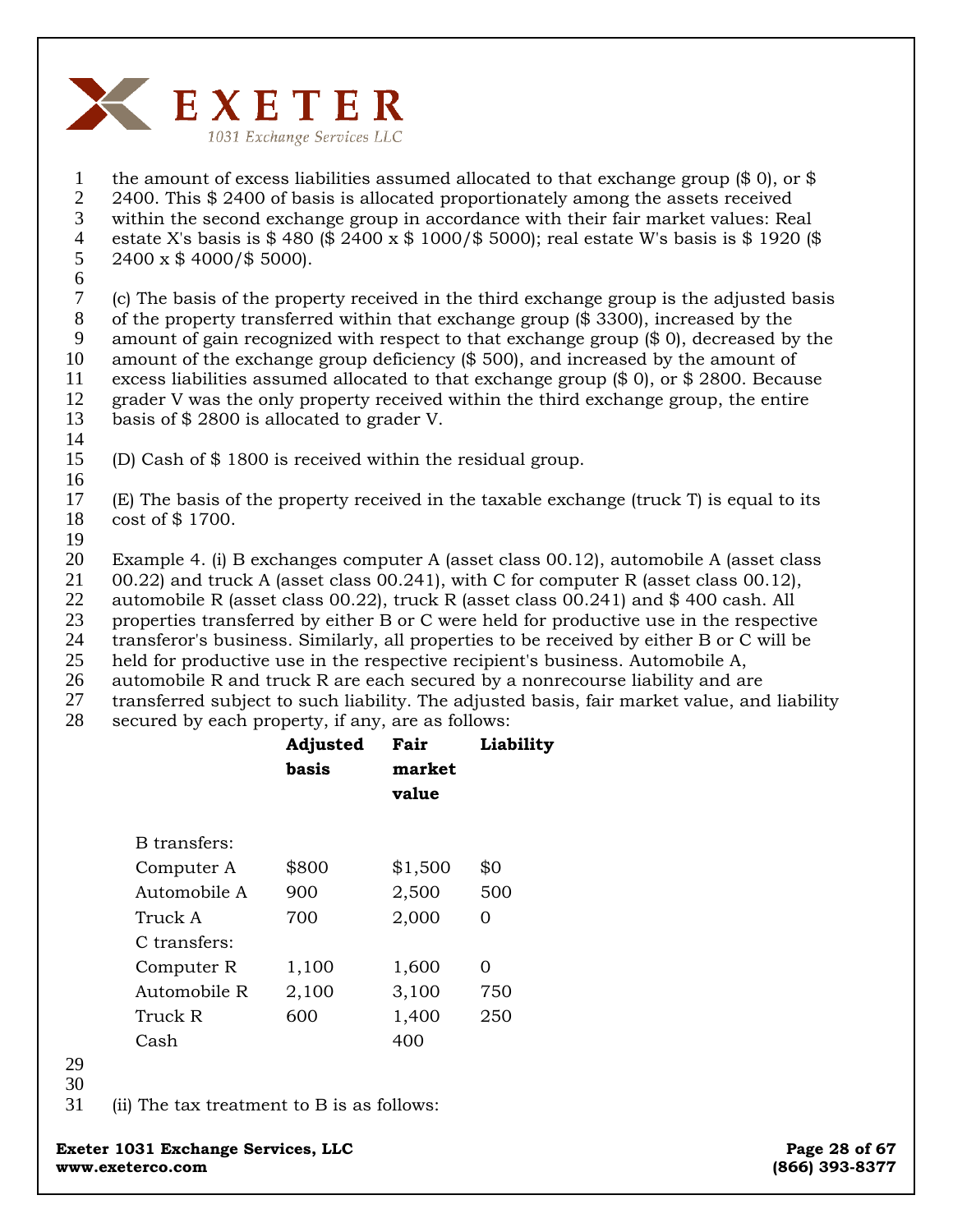

(A)(1) The first exchange group consists of computers A and R (both are within the same General Asset Class). 2 3 4

(2) The second exchange group consists of automobiles A and R (both are within the same General Asset Class).

(3) The third exchange group consists of trucks A and R (both are in the same General Asset Class). 8 9

(B) Under paragraph (b)(2)(ii) of this section, all liabilities assumed by B (\$ 1000) are offset by all liabilities of which B is relieved (\$ 500), resulting in excess liabilities assumed of \$ 500. The excess liabilities assumed of \$ 500 is allocated among the exchange groups in proportion to the fair market value of the properties received by B in the exchange groups as follows: 10 11 12 13 14 15 16

(1) \$ 131 of excess liabilities assumed (\$ 500 x  $$1600$ / $$6100$ ) is allocated to the first exchange group. The first exchange group has an exchange group deficiency of  $$31$ because the fair market value of computer A (\$ 1500) exceeds the fair market value of computer R less the excess liabilities assumed allocated to the exchange group (\$ 1600-\$ 131) by that amount. 17 18 19 20 21 22

(2)  $$254$  of excess liabilities assumed ( $$500 \times $3100$ ) is allocated to the second exchange group. The second exchange group has an exchange group surplus of \$ 346 because the fair market value of automobile R less the excess liabilities assumed allocated to the exchange group (\$ 3100-\$ 254) exceeds the fair market value of automobile A (\$ 2500) by that amount. 23 24 25 26 27

28

1

5 6 7

(3)  $$ 115$  of excess liabilities assumed ( $$ 500 \times $ 1400 / $ 6100$ ) is allocated to the third exchange group. The third exchange group has an exchange group deficiency of \$ 715 because the fair market value of truck A (\$ 2000) exceeds the fair market value of truck R less the excess liabilities assumed allocated to the exchange group (\$ 1400-\$ 115) by that amount. 29 30 31 32 33 34

(4) The difference between the aggregate fair market value of the properties transferred in all of the exchange groups, \$ 6000, and the aggregate fair market value of the properties received in all of the exchange groups (taking excess liabilities assumed into account), \$ 5600, is \$ 400. Therefore there is a residual group in that amount consisting of \$ 400 cash received. 35 36 37 38 39

40

(C) B recognizes gain on the exchange as follows: 41

(1) With respect to the first exchange group, the amount of gain realized is the excess of the fair market value of computer A (\$ 1500) over its adjusted basis (\$ 800), or \$ 700. The amount of gain recognized is the lesser of the gain realized (\$ 700) and the exchange group deficiency (\$ 31), or \$ 31. 42 43 44 45 46 47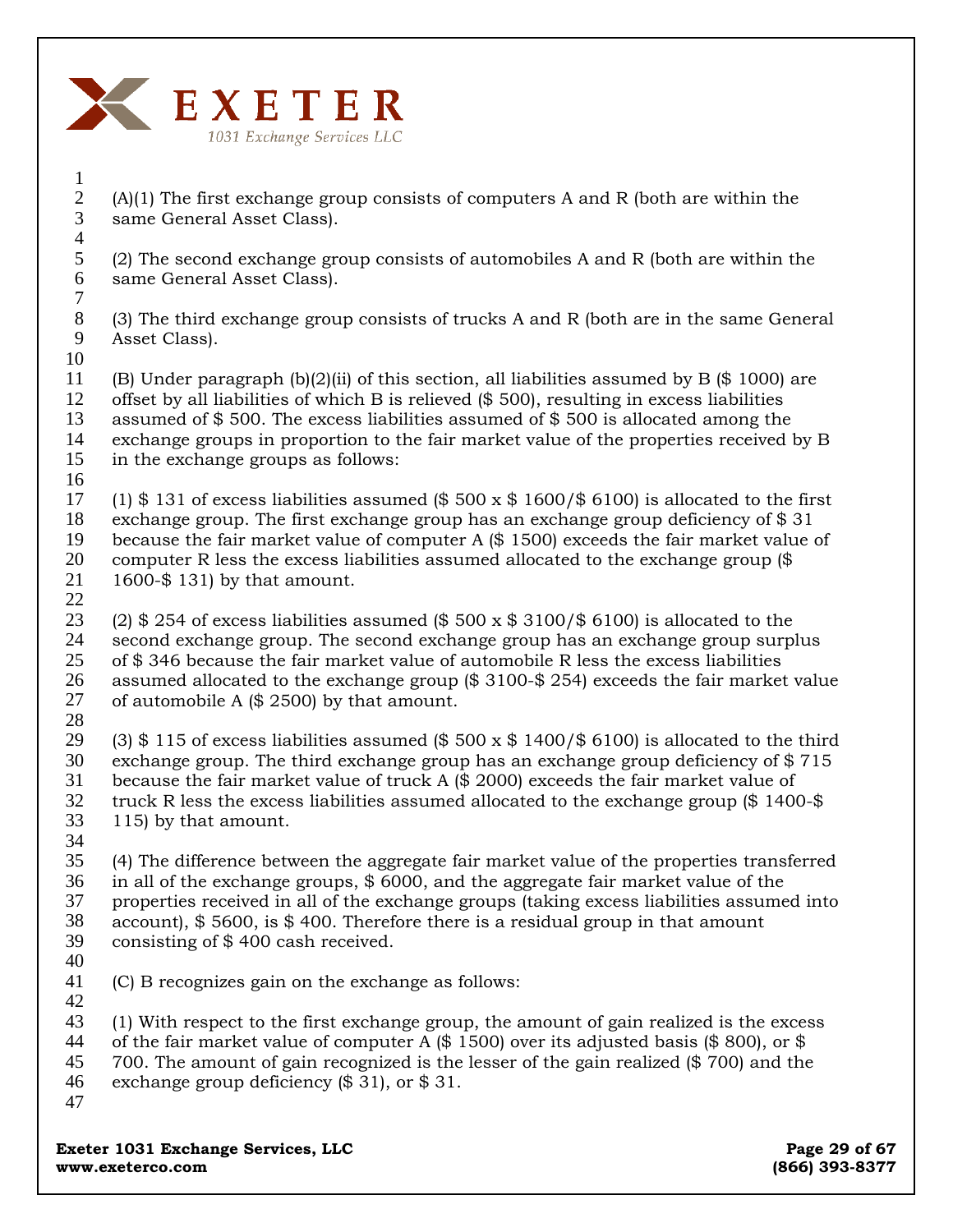

(2) With respect to the second exchange group, the amount of gain realized is the excess of the fair market value of automobile A (\$ 2500) over its adjusted basis (\$ 900), or \$ 1600. 1 2 3

The amount of gain recognized is the lesser of the gain realized (\$ 1600) and the exchange group deficiency (\$ 0), or \$ 0. 5 6 7

(3) With respect to the third exchange group, the amount of gain realized is the excess of the fair market value of truck A  $(\$ 2000)$  over its adjusted basis  $(\$ 700)$ , or  $\$ 1300$ . The amount of gain recognized is the lesser of gain realized (\$ 1300) and the exchange group deficiency  $(\$715)$ , or  $\$715$ . 8 9 10 11 12

(4) No property transferred by B was allocated to the residual group. Therefore, B does not recognize gain or loss with respect to the residual group. 13 14 15

(D) The total amount of gain recognized by B in the exchange is the sum of the gains recognized under section 1031 with respect to each exchange group  $\textcircled{ } 31 + \textcircled{ } 9 + \textcircled{ } 8$ 715), or \$ 746. 16 17 18 19

(E) the bases of the property received by B in the exchange (computer R, automobile R, and truck R) are determined in the following manner: 20 21 22

(1) The basis of the property received in the first exchange group is the adjusted basis of the property transferred within that exchange group (\$ 800), increased by the amount of gain recognized with respect to that exchange group (\$ 31), decreased by the amount of the exchange group deficiency (\$ 31), and increased by the amount of excess liabilities assumed allocated to that exchange group (\$ 131), or \$ 931. Because computer R was the only property received within the first exchange group, the entire basis of \$ 931 is allocated to computer R. 23 24 25 26 27 28 29

30

4

(2) The basis of the property received in the second exchange group is the adjusted basis of the property transferred within that exchange group (\$ 900), increased by the amount of gain recognized with respect to that exchange group (\$ 0), increased by the amount of the exchange group surplus (\$ 346), and increased by the amount of excess liabilities assumed allocated to that exchange group (\$ 254), or \$ 1500. Because automobile R was the only property received within the second exchange group, the entire basis of \$ 1500 is allocated to automobile R. 31 32 33 34 35 36 37

38

(3) The basis of the property received in the third exchange group is the adjusted basis of the property transferred within that exchange group (\$ 700), increased by the amount of gain recognized with respect to that exchange group (\$ 715), decreased by the amount of the exchange group deficiency (\$ 715), and increased by the amount of excess liabilities assumed allocated to that exchange group (\$ 115), or \$ 815. Because truck R was the only property received within the third exchange group, the entire basis of \$ 815 is allocated to truck R. 39 40 41 42 43 44 45

46

(F) Cash of \$ 400 is also received by B. 47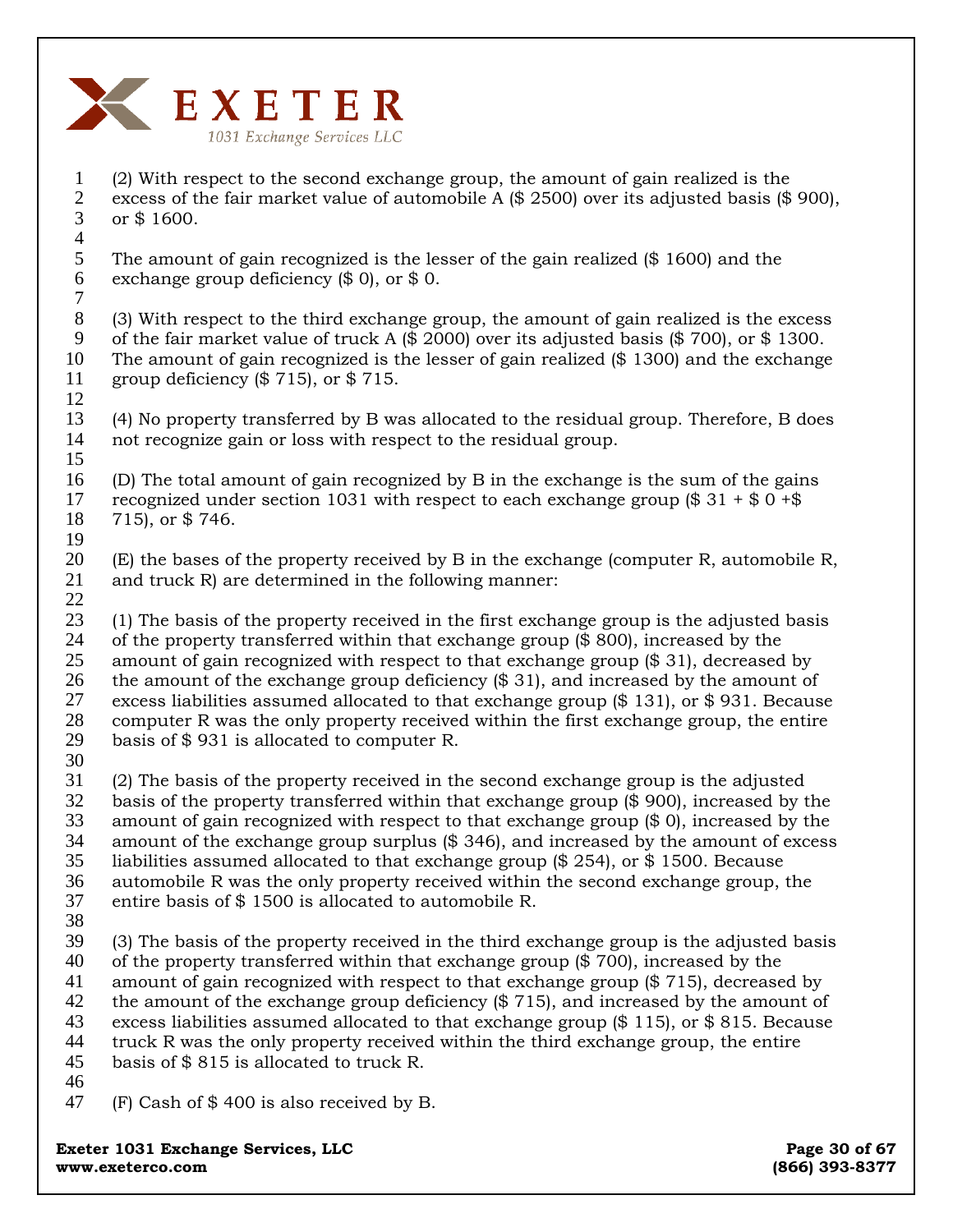

(iii) The tax treatment to C is as follows: (A) (1) The first exchange group consists of computers R and A (both are within the same General Asset Class). (2) The second exchange group consists of automobiles R and A (both are within the same General Asset Class). (3) The third exchange group consists of trucks R and A (both are in the same General Asset Class). (B) Under paragraph  $(b)(2)(ii)$  of this section, all liabilities of which C is relieved  $(\$$ 1000) are offset by all liabilities assumed by C (\$ 500), resulting in excess liabilities relieved of \$ 500. This excess liabilities relieved is treated as cash received by C. (1) The first exchange group has an exchange group deficiency of \$ 100 because the fair market value of computer R  $(\$ 1600)$  exceeds the fair market value of computer A (\$ 1500) by that amount. (2) The second exchange group has an exchange group deficiency of \$ 600 because the fair market value of automobile R (\$ 3100) exceeds the fair market value of automobile A (\$ 2500) by that amount. (3) The third exchange group has an exchange group surplus of \$ 600 because the fair market value of truck A (\$ 2000) exceeds the fair market value of truck R (\$ 1400) by that amount. (4) The difference between the aggregate fair market value of the properties transferred by C in all of the exchange groups, \$ 6100, and the aggregate fair market value of the properties received by C in all of the exchange groups, \$ 6000, is \$ 100. Therefore, there is a residual group in that amount, consisting of excess liabilities relieved of \$ 100, which is treated as cash received by C. (5) The \$ 400 cash paid by C and \$ 400 of the excess liabilities relieved which is treated as cash received by C are not within the exchange groups of the residual group. (C) C recognizes gain on the exchange as follows: (1) With respect to the first exchange group, the amount of gain realized is the excess of the fair market value of computer R  $(\frac{6}{1600})$  over its adjusted basis  $(\frac{6}{100})$ , or  $\frac{6}{100}$ 500. The amount of gain recognized is the lesser of the gain realized (\$ 500) and the exchange group deficiency (\$ 100), or \$ 100. (2) With respect to the second exchange group, the amount of gain realized is the excess of the fair market value of automobile R  $(\$ 3100)$  over its adjusted basis  $(\$$ 1 2 3 4 5 6 7 8 9 10 11 12 13 14 15 16 17 18 19 20 21 22 23 24 25 26 27 28 29 30 31 32 33 34 35 36 37 38 39 40 41 42 43 44 45 46 47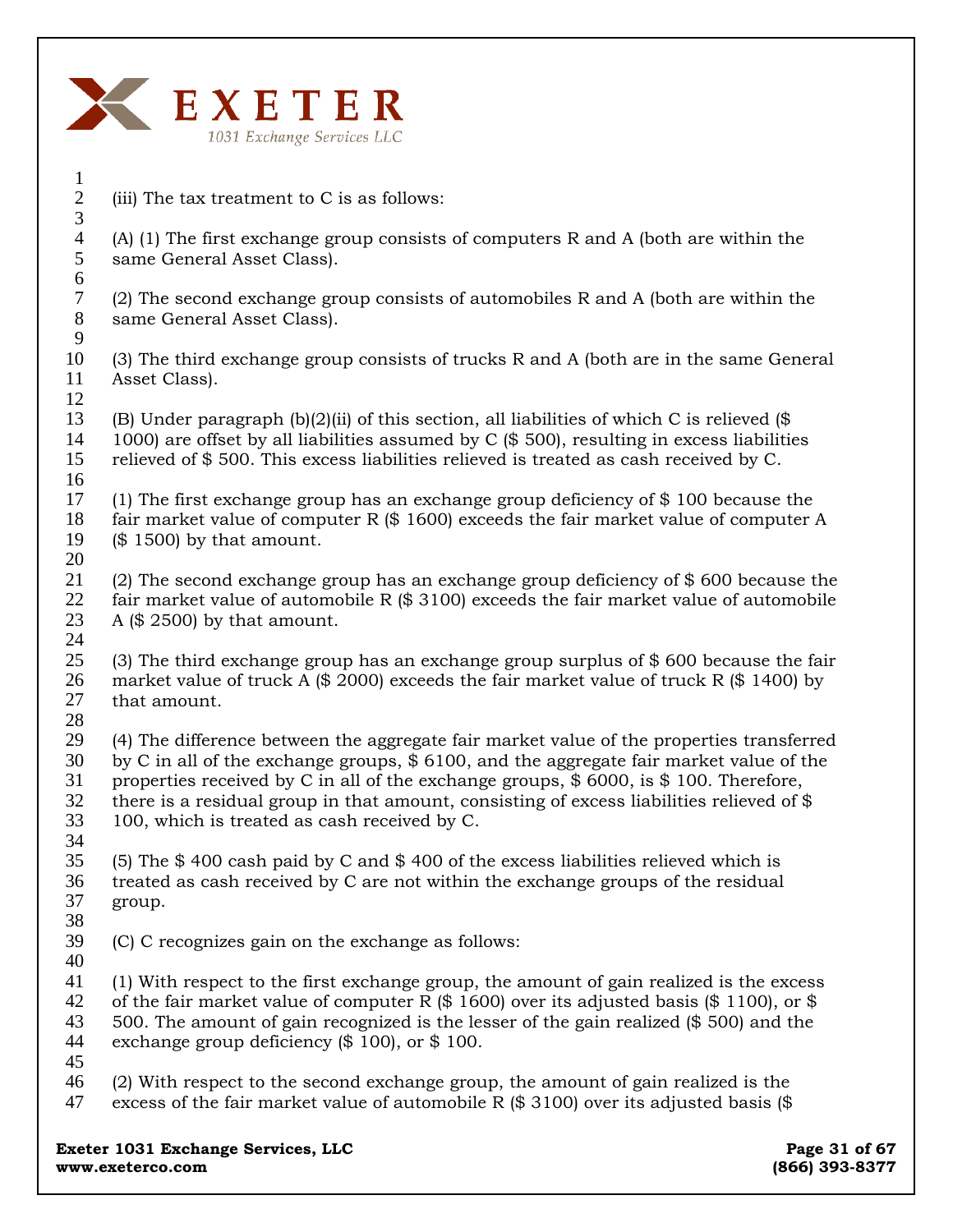

2100), or \$ 1000. The amount of gain recognized is the lesser of the gain realized (\$ 1000) and the exchange group deficiency (\$ 600), or \$ 600. (3) With respect to the third exchange group, the amount of gain realized is the excess of the fair market value of truck R  $(\frac{6}{1400})$  over its adjusted basis  $(\frac{6}{1400})$ , or  $\frac{6}{1400}$ . The amount of gain recognized is the lesser of gain realized (\$ 800) and the exchange group deficiency  $(\$ 0)$ , or  $\$ 0$ . (4) No property transferred by C was allocated to the residual group. Therefore, C does not recognize any gain with respect to the residual group. (D) The total amount of gain recognized by C in the exchange is the sum of the gains recognized under section 1031 with respect to each exchange group (\$ 100+\$ 600+\$ 0), or \$ 700. (E) The bases of the properties received by C in the exchange (computer A, automobile A, and truck A) are determined in the following manner: (1) The basis of the property received in the first exchange group is the adjusted basis of the property transferred within that exchange group  $(\$ 1100)$ , increased by the amount of gain recognized with respect to that exchange group (\$ 100), decreased by the amount of the exchange group deficiency (\$ 100), and increased by the amount of excess liabilities assumed allocated to that exchange group (\$ 0), or \$ 1100. Because computer A was the only property received within the first exchange group, the entire basis of \$ 1100 is allocated to computer A. (2) The basis of the property received in the second exchange group is the adjusted basis of the property transferred within that exchange group (\$ 2100), increased by the amount of gain recognized with respect to that exchange group (\$ 600), decreased by the amount of the exchange group deficiency (\$ 600), and increased by the amount of excess liabilities assumed allocated to that exchange group (\$ 0), or \$ 2100. Because automobile A was the only property received within the second exchange group, the entire basis of \$ 2100 is allocated to automobile A. (3) The basis of the property received in the third exchange group is the adjusted basis of the property transferred within that exchange group (\$ 600), increased by the amount of gain recognized with respect to that exchange group (\$ 0), increased by the amount of the exchange group surplus (\$ 600), and increased by the amount of excess liabilities assumed allocated to that exchange group (\$ 0), or \$ 1200. Because truck A was the only property received within the third exchange group, the entire basis of  $\$\$ 1200 is allocated to truck A. Example 5. (i) U exchanges real estate A, real estate B, and grader A (NAICS code 333120) with V for real estate R and railroad car R (General Asset Class 00.25). All properties transferred by either U or V were held for productive use in the respective transferor's business. Similarly, all properties to be received by either U or V will be held for productive use in the respective recipient's business. Real estate R is secured 1 2 3 4 5 6 7 8 9 10 11 12 13 14 15 16 17 18 19 20 21 22 23 24 25 26 27 28 29 30 31 32 33 34 35 36 37 38 39 40 41 42 43 44 45 46 47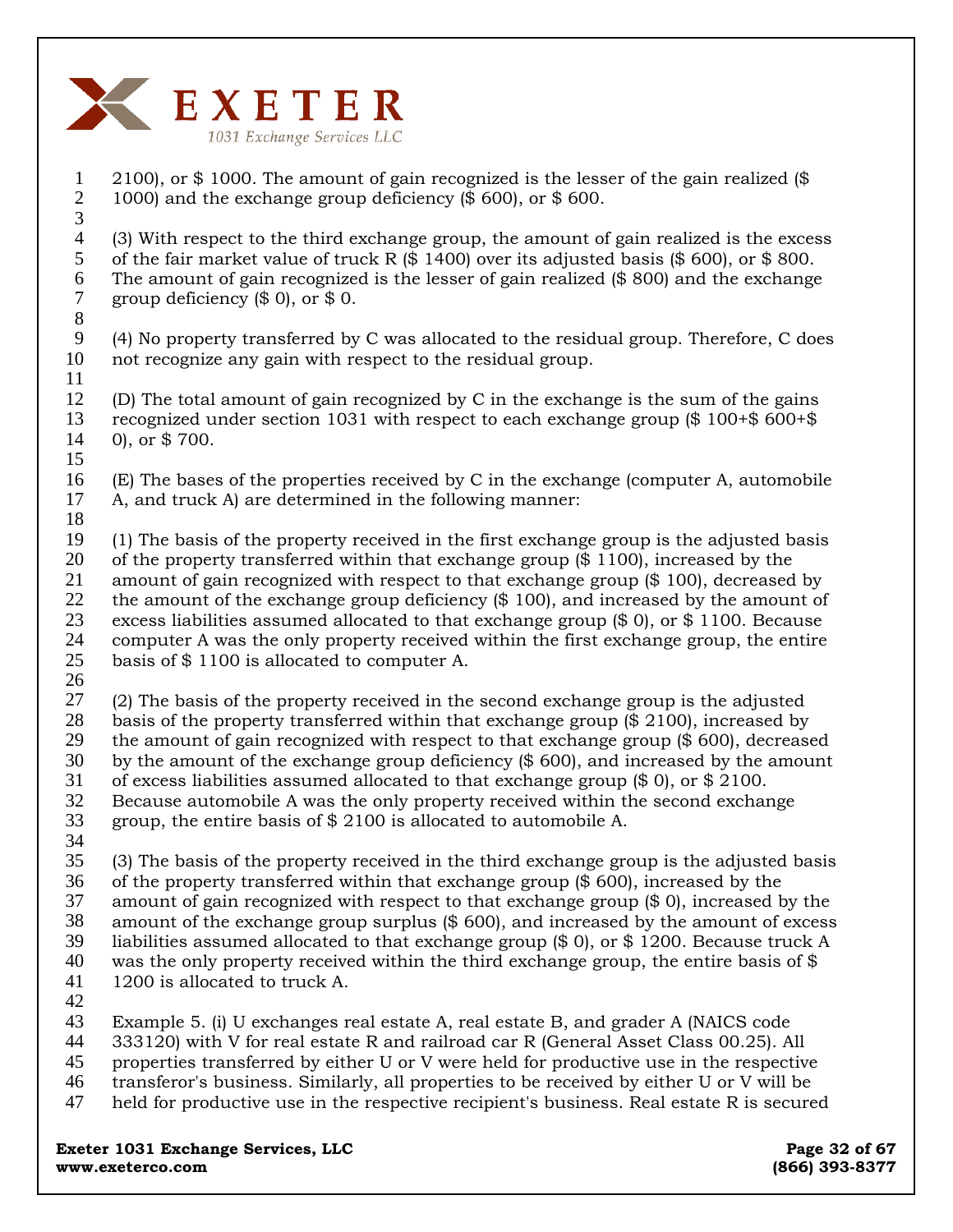

1 2 by a recourse liability and is transferred subject to that liability. The adjusted basis, fair market value, and liability secured by each property, if any, are as follows:

|                            |                                                                                                                                                                                                                                                                                                                                                                                                                                                | <b>Adjusted basis Fair market Liability</b> | value    |                                                                                     |  |  |  |
|----------------------------|------------------------------------------------------------------------------------------------------------------------------------------------------------------------------------------------------------------------------------------------------------------------------------------------------------------------------------------------------------------------------------------------------------------------------------------------|---------------------------------------------|----------|-------------------------------------------------------------------------------------|--|--|--|
|                            | <b>U</b> Transfers:                                                                                                                                                                                                                                                                                                                                                                                                                            |                                             |          |                                                                                     |  |  |  |
|                            | Real Estate A                                                                                                                                                                                                                                                                                                                                                                                                                                  | \$2000                                      | \$5000   |                                                                                     |  |  |  |
|                            | Real Estate B                                                                                                                                                                                                                                                                                                                                                                                                                                  | 8000                                        | 13,500   |                                                                                     |  |  |  |
|                            | Grader A                                                                                                                                                                                                                                                                                                                                                                                                                                       | 500                                         | 2000     |                                                                                     |  |  |  |
|                            | V Transfers:                                                                                                                                                                                                                                                                                                                                                                                                                                   |                                             |          |                                                                                     |  |  |  |
|                            | Real Estate R                                                                                                                                                                                                                                                                                                                                                                                                                                  | \$20,000                                    | \$26,500 | \$7000                                                                              |  |  |  |
|                            | Railroad car R                                                                                                                                                                                                                                                                                                                                                                                                                                 | 1200                                        | 1000     |                                                                                     |  |  |  |
| 3                          |                                                                                                                                                                                                                                                                                                                                                                                                                                                |                                             |          |                                                                                     |  |  |  |
| $\overline{4}$<br>5        | (ii) The tax treatment to U is as follows:                                                                                                                                                                                                                                                                                                                                                                                                     |                                             |          |                                                                                     |  |  |  |
| 6<br>$\boldsymbol{7}$      |                                                                                                                                                                                                                                                                                                                                                                                                                                                |                                             |          | (A) The exchange group consists of real estate A, real estate B, and real estate R. |  |  |  |
| $8\,$<br>9<br>10<br>11     | (B) Under paragraph (b)(2)(ii) of this section, all liabilities assumed by U (\$ 7000) are<br>excess liabilities assumed. The excess liabilities assumed of \$7000 is allocated to the<br>exchange group.                                                                                                                                                                                                                                      |                                             |          |                                                                                     |  |  |  |
| 12<br>13<br>14<br>15<br>16 | (1) The exchange group has an exchange group surplus of \$ 1000 because the fair<br>market value of real estate R less the excess liabilities assumed allocated to the<br>exchange group (\$ 26,500-\$ 7000) exceeds the aggregate fair market value of real<br>estate A and B $(\$ 18,500)$ by that amount.                                                                                                                                   |                                             |          |                                                                                     |  |  |  |
| 17<br>18<br>19<br>20<br>21 | (2) The difference between the aggregate fair market value of the properties received in<br>the exchange group (taking excess liabilities assumed into account), $\frac{6}{3}$ 19,500, and the<br>aggregate fair market value of the properties transferred in the exchange group, \$<br>18,500, is \$1000. Therefore, there is a residual group in that amount consisting of \$<br>1000 (or 50 percent of the fair market value) of grader A. |                                             |          |                                                                                     |  |  |  |
| 22                         |                                                                                                                                                                                                                                                                                                                                                                                                                                                |                                             |          |                                                                                     |  |  |  |
| 23                         | (3) The transaction also includes a taxable exchange of the 50 percent portion of                                                                                                                                                                                                                                                                                                                                                              |                                             |          |                                                                                     |  |  |  |
| 24<br>25                   | grader A not allocated to the residual group (which is not of a like kind or like class to<br>any property received by U in the exchange) for railroad car R (which is not of a like                                                                                                                                                                                                                                                           |                                             |          |                                                                                     |  |  |  |
| 26<br>27                   | kind or like class to any property transferred by U in the exchange).                                                                                                                                                                                                                                                                                                                                                                          |                                             |          |                                                                                     |  |  |  |
| 28<br>29                   | (C) U recognizes gain on the exchange as follows:                                                                                                                                                                                                                                                                                                                                                                                              |                                             |          |                                                                                     |  |  |  |
| 30<br>31<br>32<br>33<br>34 | (1) With respect to the exchange group, the amount of the gain realized is the excess of<br>the aggregate fair market value of real estate A and B $(\$ 18,500)$ over the aggregate<br>adjusted basis (\$ 10,000), or \$ 8500. The amount of the gain recognized is the lesser<br>of the gain realized (\$ 8500) and the exchange group deficiency (\$ 0), or \$ 0.                                                                            |                                             |          |                                                                                     |  |  |  |
|                            |                                                                                                                                                                                                                                                                                                                                                                                                                                                |                                             |          |                                                                                     |  |  |  |

**Exeter 1031 Exchange Services, LLC** Page 33 of 67 **www.exeterco.com (866) 393-8377**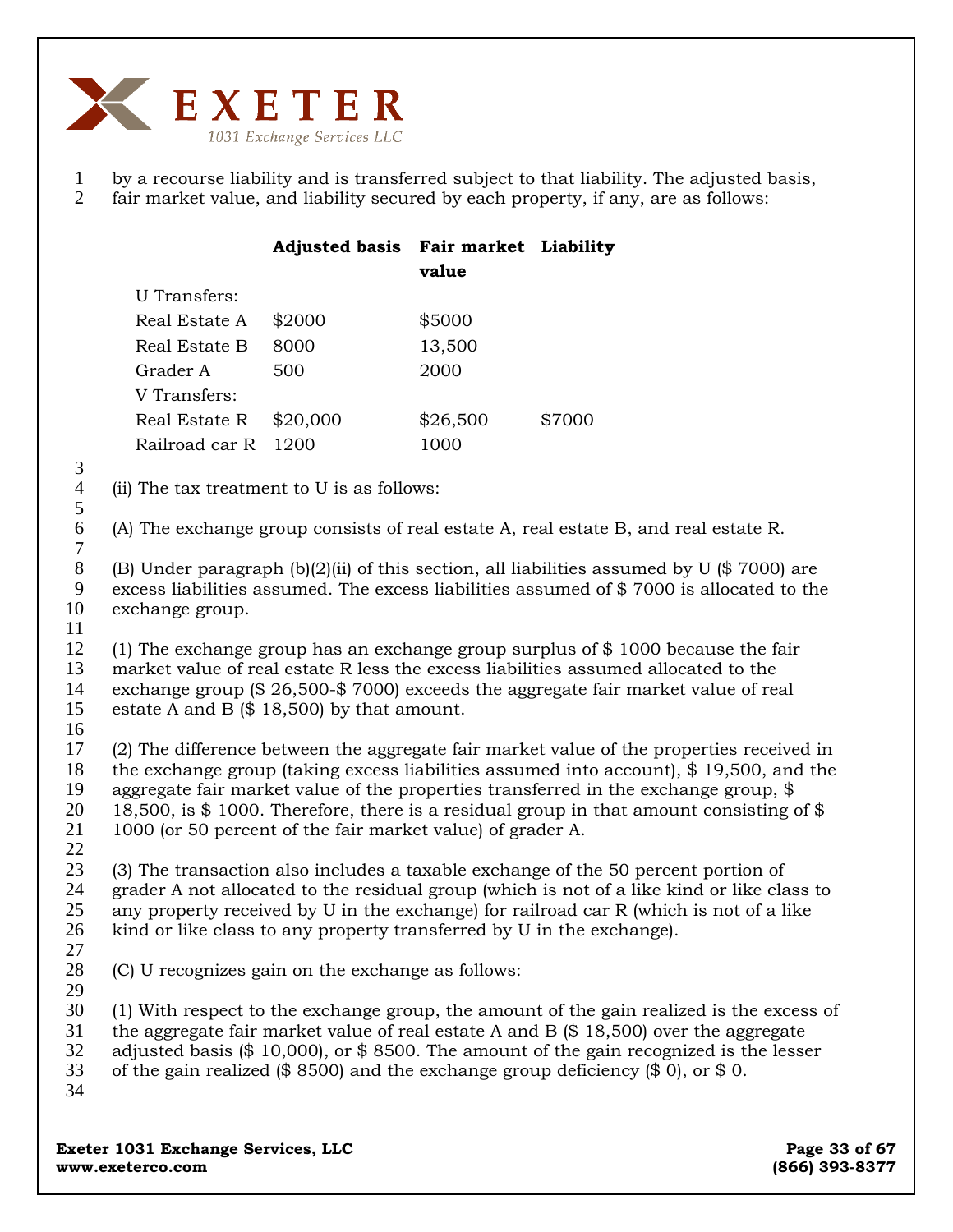

(2) With respect to the residual group, the amount of gain realized and recognized is the excess of the fair market value of the 50 percent portion of grader A that is allocated to the residual group (\$ 1000) over its adjusted basis (\$ 250), or \$ 750. (3) With respect to the taxable exchange of the 50 percent portion of grader A not allocated to the residual group for railroad car R, gain of \$ 750 is realized and recognized by U (amount realized of \$ 1000 (the fair market value of railroad car R) less the adjusted basis of the 50 percent portion of grader A not allocated to the residual group (\$ 250)). (D) The total amount of gain recognized by U in the transaction is the sum of the gain recognized under section 1031 with respect to the exchange group (\$ 0), any gain recognized with respect to the residual group (\$ 750), and any gain recognized with respect to property transferred that is not in the exchange group or the residual group (\$ 750), or \$ 1500. (E) The bases of the property received by U in the exchange (real estate R and railroad car R) are determined in the following manner: (1) The basis of the property received in the exchange group is the aggregate adjusted basis of the property transferred within that exchange group (\$ 10,000), increased by the amount of gain recognized with respect to that exchange group (\$ 0), increased by the amount of the exchange group surplus (\$ 1000), and increased by the amount of excess liabilities assumed allocated to that exchange group (\$ 7000), or \$ 18,000. Because real estate R is the only property received within the exchange group, the entire basis of \$ 18,000 is allocated to real estate R. (2) The basis of railroad car R is equal to its cost of  $$1000$ . (iii) The tax treatment to V is as follows: (A) The exchange group consists of real estate R, real estate A, and real estate B. (B) Under paragraph (b)(2)(ii) of this section, the liabilities of which V is relieved (\$) 7000) results in excess liabilities relieved of \$ 7000 and is treated as cash received by V. (1) The exchange group has an exchange group deficiency of \$ 8000 because the fair market value of real estate R  $(\$ 26,500)$  exceeds the aggregate fair market value of real estate A and B  $(\$ 18,500)$  by that amount. (2) The difference between the aggregate fair market value of the properties transferred by V in the exchange group, \$ 26,500, and the aggregate fair market value of the properties received by V in the exchange group, \$ 18,500, is \$ 8000. Therefore, there is a residual group in that amount, consisting of the excess liabilities relieved of \$ 7000, which is treated as cash received by V, and \$ 1000 (or 50 percent of the fair market value) of grader A. 1 2 3 4 5 6 7 8 9 10 11 12 13 14 15 16 17 18 19 20 21 22 23 24 25 26 27 28 29 30 31 32 33 34 35 36 37 38 39 40 41 42 43 44 45 46 47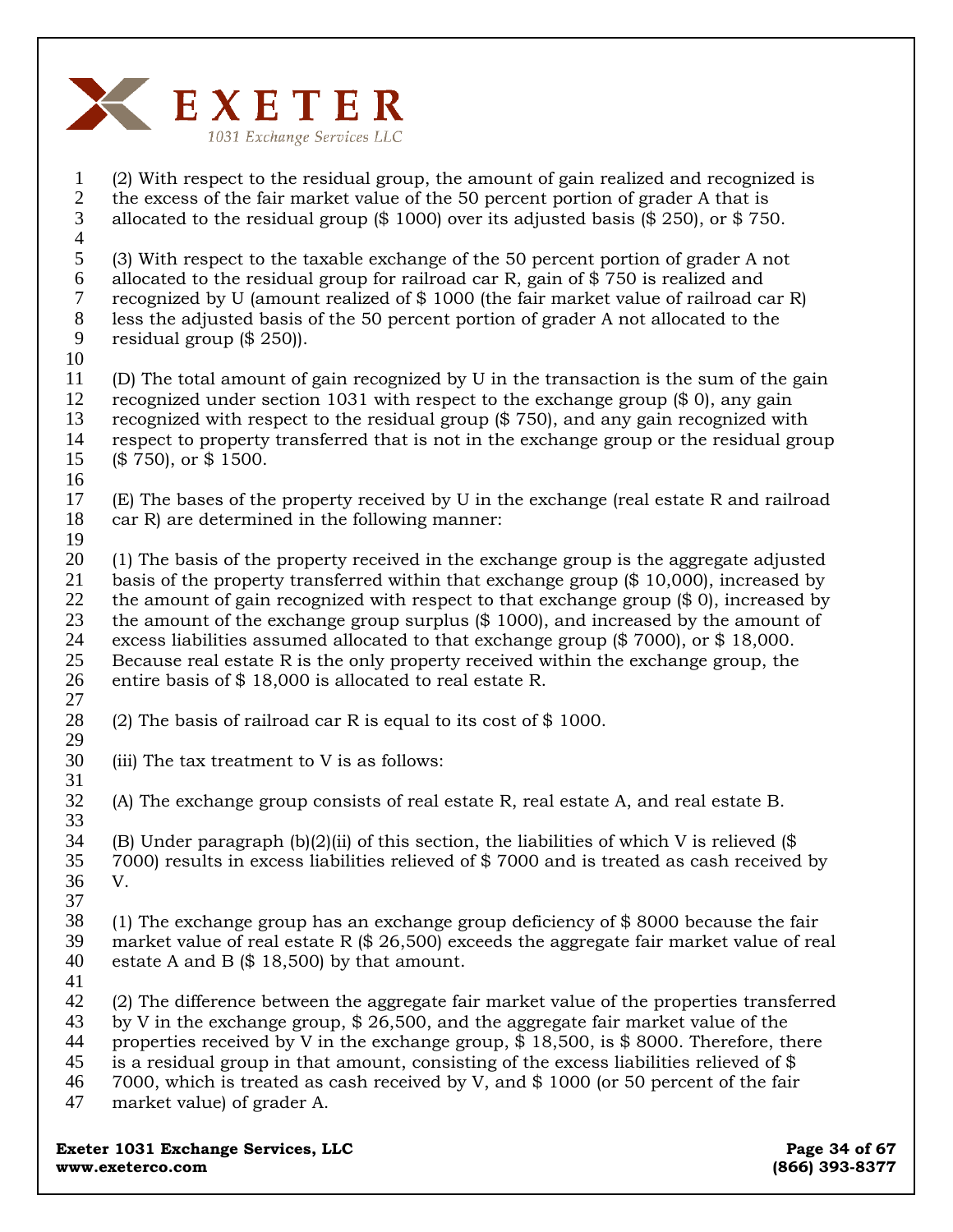

#### 1 2 3 4 5 6 (3) The transaction also includes a taxable exchange of railroad car R (which is not of a like kind or like class to any property received by V in the exchange) for the 50 percent portion of grader A (which is not of a like kind or like class to any property transferred by V in the exchange) not allocated to the residual group.

(C) V recognizes gain on the exchange as follows:

9 10 11 12 13 (1) With respect to the exchange group, the amount of the gain realized is the excess of the fair market value of real estate R  $(\$ 26,500)$  over its adjusted basis  $(\$ 20,000)$ , or \$ 6500. The amount of the gain recognized is the lesser of the gain realized (\$ 6500) and the exchange group deficiency (\$ 8000), or \$ 6500.

- 14 15 16 (2) No property transferred by V was allocated to the residual group. Therefore, V does not recognize gain or loss with respect to the residual group.
- 17 18 19 20 21 22 (3) With respect to the taxable exchange of railroad car R for the 50 percent portion of grader A not allocated to the exchange group or the residual group, a loss is realized and recognized in the amount of \$ 200 (the excess of the \$ 1200 adjusted basis of railroad car R over the amount realized of \$ 1000 (fair market value of the 50 percent portion of grader A)).
- 23 24 25 (D) The basis of the property received by V in the exchange (real estate A, real estate B, and grader A) are determined in the following manner:
- 26 27 28 29 30 31 32 33 (1) The basis of the property received in the exchange group is the adjusted basis of the property transferred within that exchange group (\$ 20,000), increased by the amount of gain recognized with respect to that exchange group (\$ 6500), and decreased by the amount of the exchange group deficiency (\$ 8000), or \$ 18,500. This \$ 18,500 of basis is allocated proportionately among the assets received within the exchange group in accordance with their fair market values: real estate A's basis is \$ 5000 (\$ 18,500 \$ 5000/\$ 18,500); real estate B's basis is \$ 13,500 (\$ 18,500 \$ 13,500/\$ 18,500).
- 35 (2) The basis of grader A is \$ 2000.
- 36 37 (e) Effective date.
- 38

34

7 8

- 39 40 Section 1.1031 (j)-1 is effective for exchanges occurring on or after April 11, 1991.
- 41 § 1.1031**(**K)-1 Treatment of deferred exchanges.
- 42 43 (a) Overview.
- 44
- 45 This section provides rules for the application of section 1031 and the regulations
- 46 thereunder in the case of a "deferred exchange." For purposes of section 1031 and this
- 47 section, a deferred exchange is defined as an exchange in which, pursuant to an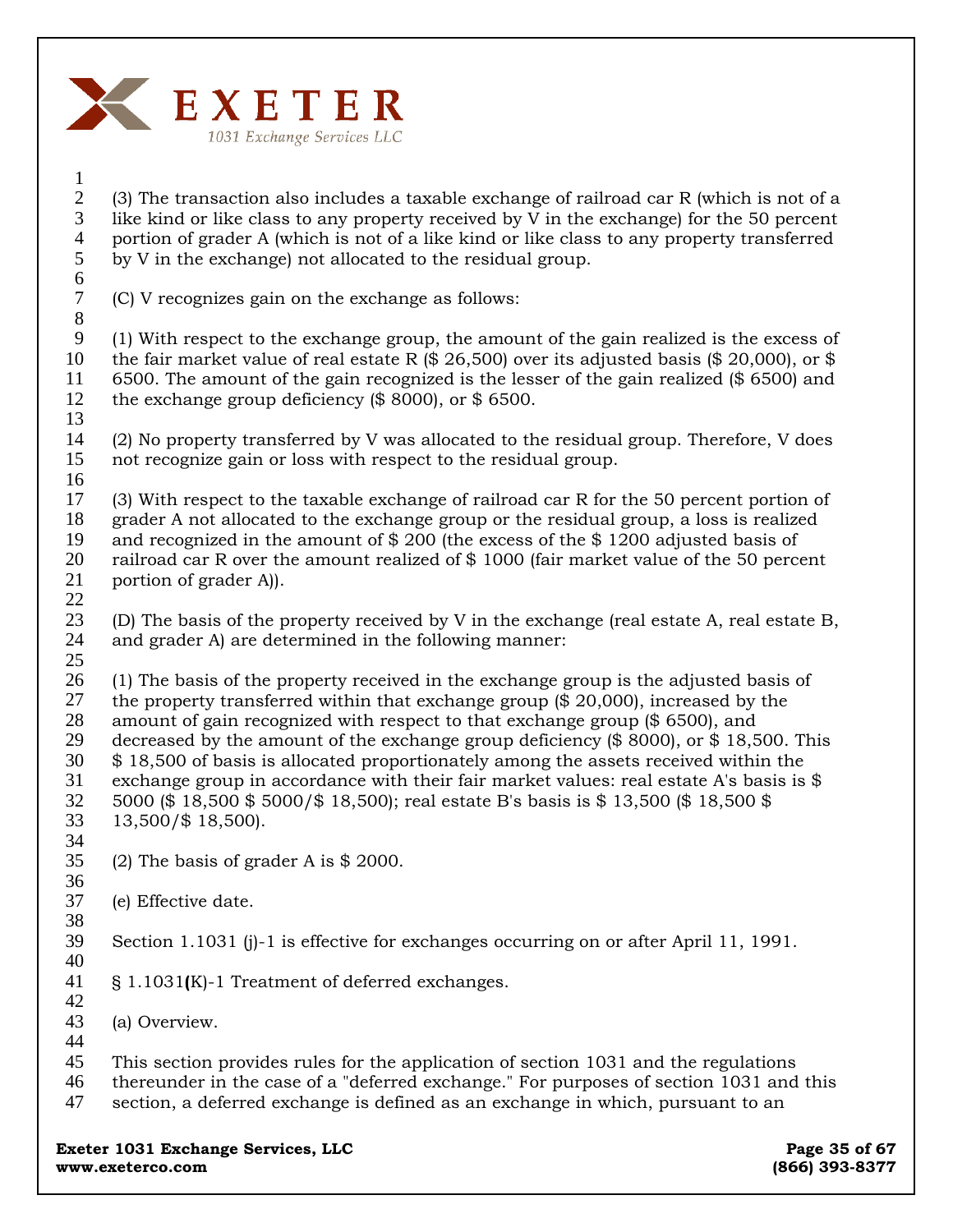

1 2 3 4 5 6 7 8 9 10 11 12 13 14 15 16 17 18 19 20 21 22 23 24 25 26 27 28 29 30 31 32 33 34 35 36 agreement, the taxpayer transfers property held for productive use in a trade or business or for investment (the "relinquished property") and subsequently receives property to be held either for productive use in a trade or business or for investment (the "replacement property"). In the case of a deferred exchange, if the requirements set forth in paragraphs (b), (c), and (d) of this section (relating to identification and receipt of replacement property) are not satisfied, the replacement property received by the taxpayer will be treated as property which is not of a like kind to the relinquished property. In order to constitute a deferred exchange, the transaction must be an exchange (i.e., a transfer of property for property, as distinguished from a transfer of property for money). For example, a sale of property followed by a purchase of property of a like kind does not qualify for nonrecognition of gain or loss under section 1031 regardless of whether the identification and receipt requirements of section 1031(a)(3) and paragraphs (b), (c), and (d) of this section are satisfied. The transfer of relinquished property in a deferred exchange is not within the provisions of section 1031(a) if, as part of the consideration, the taxpayer receives money or property which does not meet the requirements of section 1031(a), but the transfer, if otherwise qualified, will be within the provisions of either section 1031 (b) or (c). See  $\S$  1.1031(a)-1(a)(2). In addition, in the case of a transfer of relinquished property in a deferred exchange, gain or loss may be recognized if the taxpayer actually or constructively receives money or property which does not meet the requirements of section 1031(a) before the taxpayer actually receives like-kind replacement property. If the taxpayer actually or constructively receives money or property which does not meet the requirements of section 1031(a) in the full amount of the consideration for the relinquished property, the transaction will constitute a sale, and not a deferred exchange, even though the taxpayer may ultimately receive like-kind replacement property. For purposes of this section, property which does not meet the requirements of section 1031(a) (whether by being described in section  $1031(a)(2)$  or otherwise) is referred to as "other property." For rules regarding actual and constructive receipt, and safe harbors therefrom, see paragraphs (f) and (g), respectively, of this section. For rules regarding the determination of gain or loss recognized and the basis of property received in a deferred exchange, see paragraph (j) of this section. (b) Identification and receipt requirements – (1) In general.

37 38 39 In the case of a deferred exchange, any replacement property received by the taxpayer will be treated as property which is not of a like kind to the relinquished property if --

40 41 (i) The replacement property is not "identified" before the end of the "identification period," or

43 44 45 (ii) The identified replacement property is not received before the end of the "exchange period."

46 (2) Identification period and exchange period.

47

42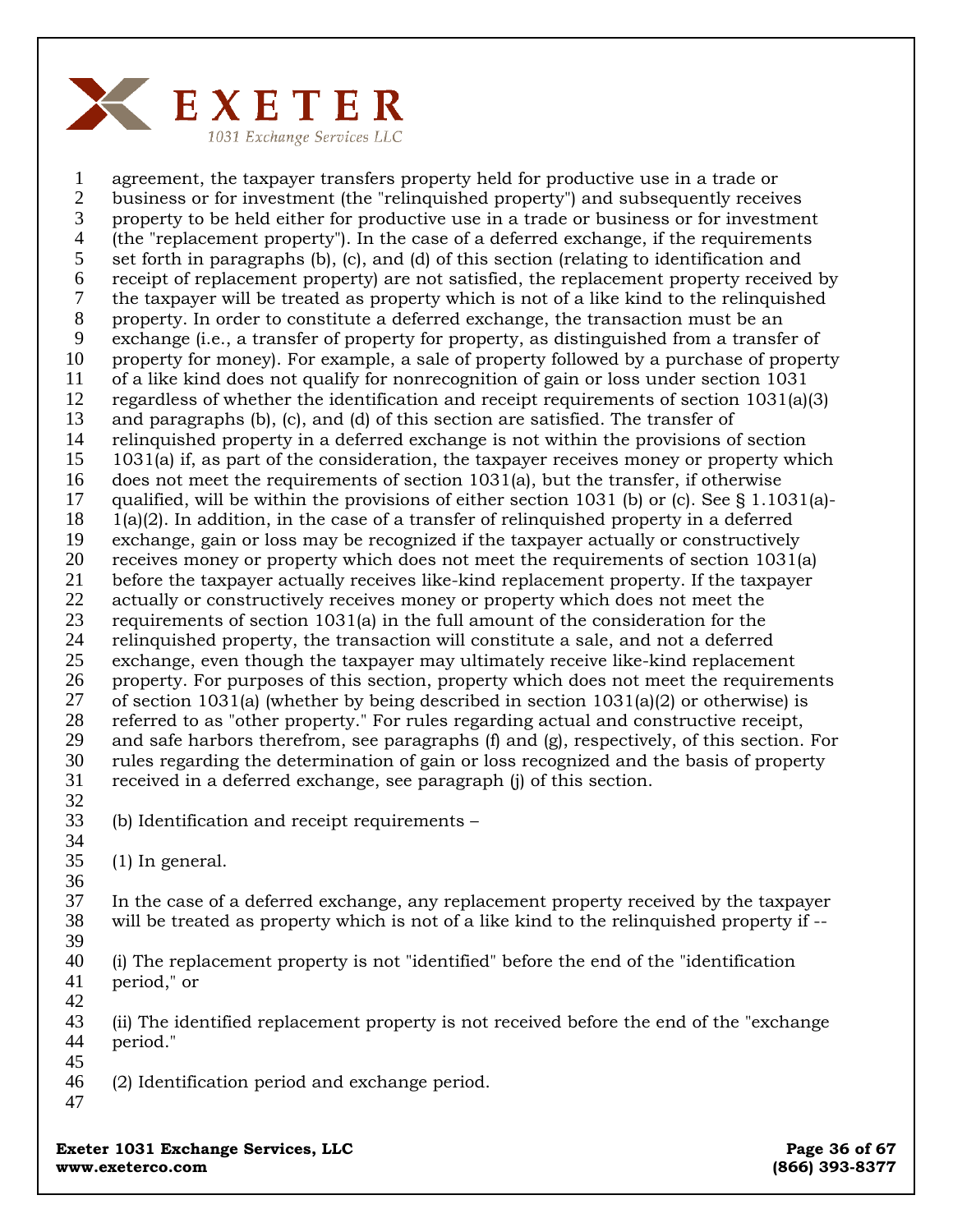

1 2 3 (i) The identification period begins on the date the taxpayer transfers the relinquished property and ends at midnight on the 45th day thereafter.

4 5 6 7 8 (ii) The exchange period begins on the date the taxpayer transfers the relinquished property and ends at midnight on the earlier of the 180th day thereafter or the due date (including extensions) for the taxpayer's return of the tax imposed by chapter 1 of subtitle A of the Code for the taxable year in which the transfer of the relinquished property occurs.

10 11 12 13 (iii) If, as part of the same deferred exchange, the taxpayer transfers more than one relinquished property and the relinquished properties are transferred on different dates, the identification period and the exchange period are determined by reference to the earliest date on which any of the properties are transferred.

15 16 17 (iv) For purposes of this paragraph (b)(2), property is transferred when the property is disposed of within the meaning of section 1001(a).

- 18 (3) Example.
- 19
- 20 21 This paragraph (b) may be illustrated by the following example.

22 23 Example. (i) M is a corporation that files its Federal income tax return on a calendar year basis. M and C enter into an agreement for an exchange of property that requires

24 M to transfer property X to C. Under the agreement, M is to identify like-kind

25 replacement property which C is required to purchase and to transfer to M. M

- 26 transfers property X to C on November 16, 1992.
- 27

9

14

28 29 30 31 32 33 34 (ii) The identification period ends at midnight on December 31, 1992, the day which is 45 days after the date of transfer of property X. The exchange period ends at midnight on March 15, 1993, the due date for M's Federal income tax return for the taxable year in which M transferred property X. However, if M is allowed the automatic six-month extension for filing its tax return, the exchange period ends at midnight on May 15, 1993, the day which is 180 days after the date of transfer of property X.

- 35 (c) Identification of replacement property before the end of the identification period –
- 36

37 (1) In general.

38

39 For purposes of paragraph  $(b)(1)(i)$  of this section (relating to the identification

40 requirement), replacement property is identified before the end of the identification

41 period only if the requirements of this paragraph (c) are satisfied with respect to the

- 42 replacement property. However, any replacement property that is received by the
- 43 44 taxpayer before the end of the identification period will in all events be treated as identified before the end of the identification period.
- 45
- 46 (2) Manner of identifying replacement property.
- 47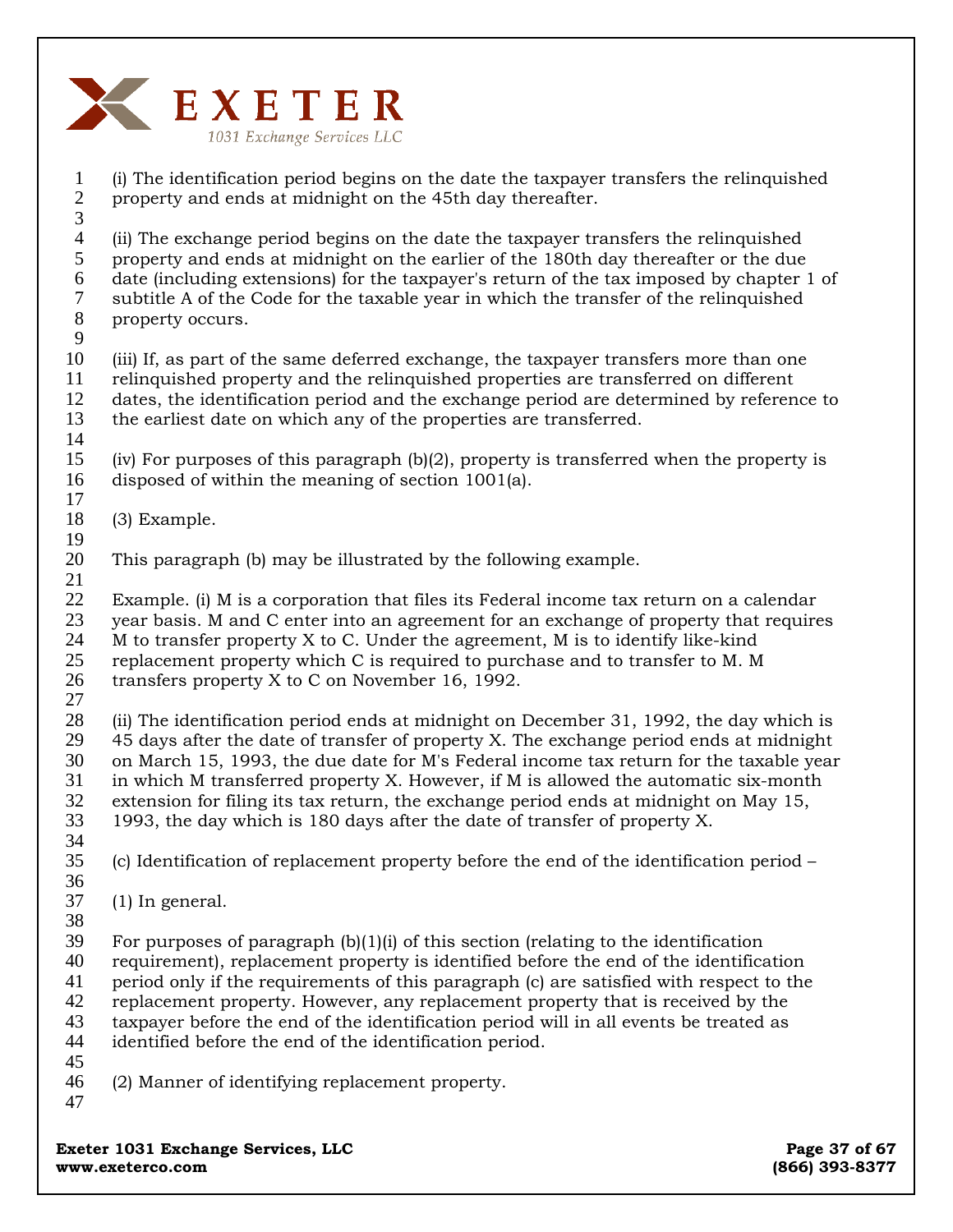

1 2 3 4 5 6 7 8 9 10 11 12 13 14 15 16 17 18 19 20 21 22 23 24 25 26 27 28 29 30 31 32 33 34 35 36 37 38 39 40 41 42 43 44 45 46 47 Replacement property is identified only if it is designated as replacement property in a written document signed by the taxpayer and hand delivered, mailed, telecopied, or otherwise sent before the end of the identification period to either -- (i) The person obligated to transfer the replacement property to the taxpayer (regardless of whether that person is a disqualified person as defined in paragraph (k) of this section); or (ii) Any other person involved in the exchange other than the taxpayer or a disqualified person (as defined in paragraph (k) of this section). Examples of persons involved in the exchange include any of the parties to the exchange, an intermediary, an escrow agent, and a title company. An identification of replacement property made in a written agreement for the exchange of properties signed by all parties thereto before the end of the identification period will be treated as satisfying the requirements of this paragraph (c)(2). (3) Description of replacement property. Replacement property is identified only if it is unambiguously described in the written document or agreement. Real property generally is unambiguously described if it is described by a legal description, street address, or distinguishable name (e.g., the Mayfair Apartment Building). Personal property generally is unambiguously described if it is described by a specific description of the particular type of property. For example, a truck generally is unambigously described if it is described by a specific make, model, and year. (4) Alternative and multiple properties. **Exeter 1031 Exchange Services, LLC Exeter 1031 Exchange Services, LLC** (i) The taxpayer may identify more than one replacement property. Regardless of the number of relinquished properties transferred by the taxpayer as part of the same deferred exchange, the maximum number of replacement properties that the taxpayer may identify is -- (A) Three properties without regard to the fair market values of the properties (the "3 property rule"), or (B) Any number of properties as long as their aggregate fair market value as of the end of the identification period does not exceed 200 percent of the aggregate fair market value of all the relinquished properties as of the date the relinquished properties were transferred by the taxpayer (the "200-percent rule"). (ii) If, as of the end of the identification period, the taxpayer has identified more properties as replacement properties than permitted by paragraph  $(c)(4)(i)$  of this section, the taxpayer is treated as if no replacement property had been identified. The preceding sentence will not apply, however, and an identification satisfying the requirements of paragraph (c)(4)(i) of this section will be considered made, with respect

**www.exeterco.com (866) 393-8377**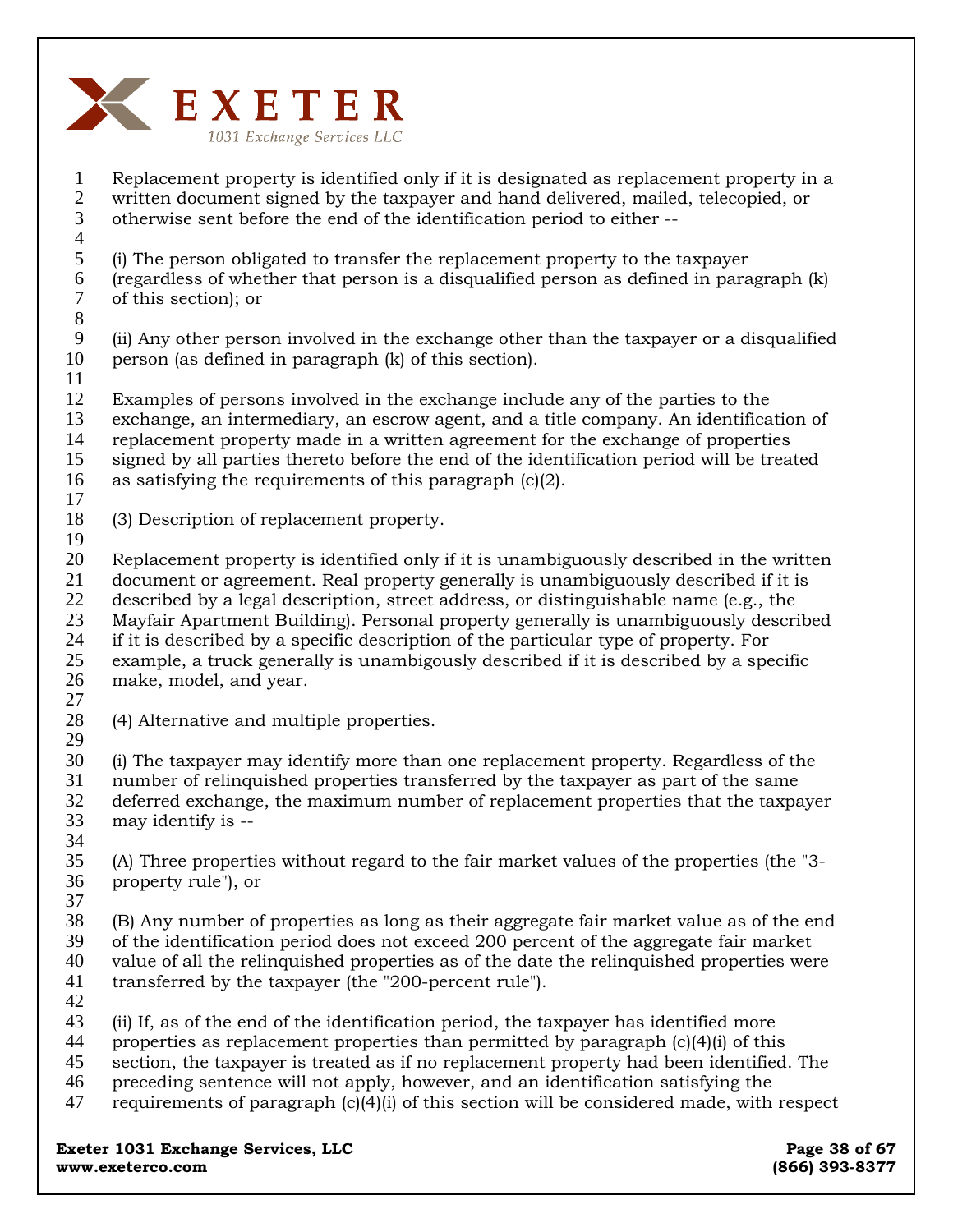

 $to --$ 1 2

(A) Any replacement property received by the taxpayer before the end of the identification period, and 3 4

5

(B) Any replacement property identified before the end of the identification period and received before the end of the exchange period, but only if the taxpayer receives before the end of the exchange period identified replacement property the fair market vlaue of which is at least 95 percent of the aggregate fair market value of all identified replacement properties (the "95-percent rule"). 6 7 8 9 10

11

For this purpose, the fair market value of each identified replacement property is determined as of the earlier of the date the property is received by the taxpayer or the 12 13

- last day of the exchange period. 14
- 15

(iii) For purposes of applying the 3-property rule, the 200-percent rule, and the 95- 16

percent rule, all identifications of replacement property, other than identifications of 17

replacement property that have been revoked in the manner provided in paragraph (c)(6) of this section, are taken into account. For example, if, in a deferred exchange, B 18 19

transfers property X with a fair market value of \$ 100,000 to C and B receives like-20

kind property Y with a fair market value of  $$50,000$  before the end of the 21

identification period, under paragraph  $(c)(1)$  of this section, property Y is treated as 22

identified by reason of being received before the end of the identification period. Thus, 23

under paragraph  $(c)(4)(i)$  of this section, B may identify either two additional 24

replacement properties of any fair market value or any number of additional 25

replacement properties as long as the aggregate fair market value of the additional 26

- replacement properties does not exceed \$ 150,000. 27
- 28

(5) Incidental property disregarded. (i) Solely for purposes of applying this paragraph 29

(c), property that is incidental to a larger item of property is not treated as property 30

- that is separate from the larger item of property. Property is incidental to a larger item of property if -- 31 32
- 33

(A) In standard commercial transactions, the property is typically transferred together with the larger item of property, and 34 35

36

(B) The aggregate fair market value of all of the incidental property does not exceed 15 percent of the aggregate fair market value of the larger item of property. 37 38

39

(ii) This paragraph (c)(5) may be illustrated by the following examples. 40

41

Example 1. For purposes of paragraph (c) of this section, a spare tire and tool kit will 42

not be treated as separate property from a truck with a fair market value of \$ 10,000, 43

if the aggregate fair market value of the spare tire and tool kit does not exceed  $$1,500$ . 44

- For purposes of the 3-property rule, the truck, spare tire, and tool kit are treated as 1 45
- property. Moreover, for purposes of paragraph (c)(3) of this section (relating to the 46
- description of replacement property), the truck, spare tire, and tool kit are all 47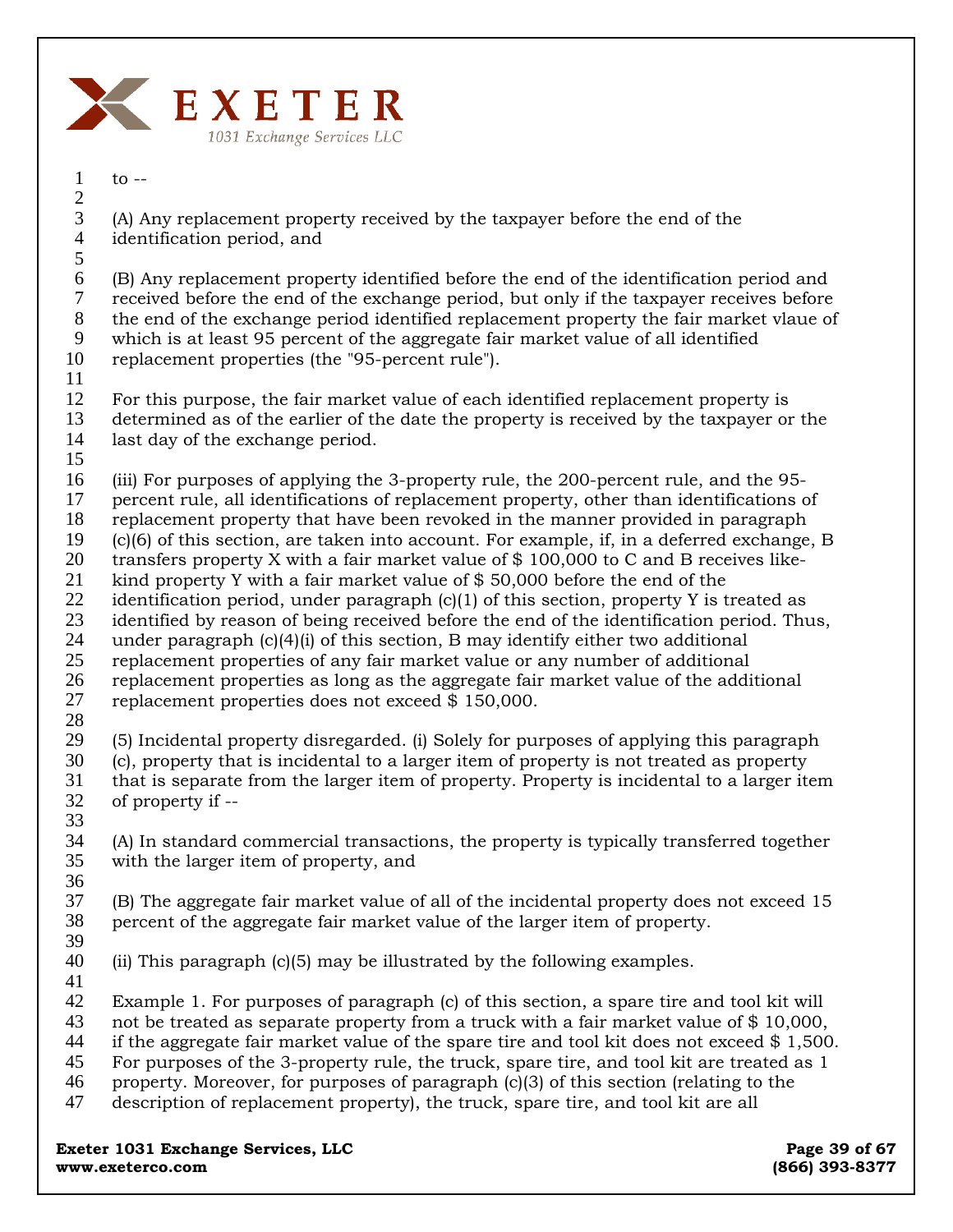

1 2 considered to be unambiguously described if the make, model, and year of the truck are specified, even if no reference is made to the spare tire and tool kit.

3

4 5 Example 2. For purposes of paragraph (c) of this section, furniture, laundry machines, and other miscellaneous items of personal property will not be treated as separate

6 property from an apartment building with a fair market value of \$ 1,000,000, if the

7 aggregate fair market value of the furniture, laundry machines, and other personal

8 property does not exceed \$ 150,000. For purposes of the 3-property rule, the

9 apartment building, furniture, laundry machines, and other personal property are

10 treated as 1 property. Moreover, for purposes of paragraph (c)(3) of this section (relating to the description of replacement property), the apartment building, furniture,

11 12

13 laundry machines, and other personal property are all considered to be unambiguously described if the legal description, street address, or distinguishable

14 name of the apartment building is specified, even if no reference is made to the

15 furniture, laundry machines, and other personal property.

- 16
- 17 (6) Revocation of identification.
- 18

19 20 21 22 23 24 25 26 An identification of replacement property may be revoked at any time before the end of the identification period. An identification of replacement property is revoked only if the revocation is made in a written document signed by the taxpayer and hand delivered, mailed, telecopied, or othewise sent before the end of the identification period to the person to whom the identification of the replacement property was sent. An identification of replacement property that is made in a written agreement for the exchange of properties is treated as revoked only if the revocation is made in a written amendment to the agreement or in a written document signed by the taxpayer and

27 28 29 hand delivered, mailed, telecopied, or othewise sent before the end of the identification period to all of the parties to the agreement.

- 30 (7) Examples.
- 31

32 This paragraph (c) may be illustrated by the following examples.

33

34 Unless otherwise provided in an example, the following facts are assumed: B, a

35 calendar year taxpayer, and C agree to enter into a deferred exchange. Pursuant to

36 37 their agreement, B transfers real property X to C on May 17, 1991. Real property X,

38 which has been held by B for investment, is unencumbered and has a fair market value on May 17, 1991, of \$ 100,000. On or before July 1, 1991 (the end of the

39 identification period), B is to identify replacement property that is of a like kind to real

40 property X. On or before November 13, 1991 (the end of the exchange period), C is

41 required to purchase the property identified by B and to transfer that property to B. To

42 43 the extent the fair market value of the replacement property transferred to B is greater

44 or less than the fair market value of real property X, either B or C, as applicable, will make up the difference by paying cash to the other party after the date the

45 replacement property is received by B. No replacement property is identified in the

46 agreement. When subsequently identified, the replacement property is described by

47 legal description and is of a like kind to real property X (determined without regard to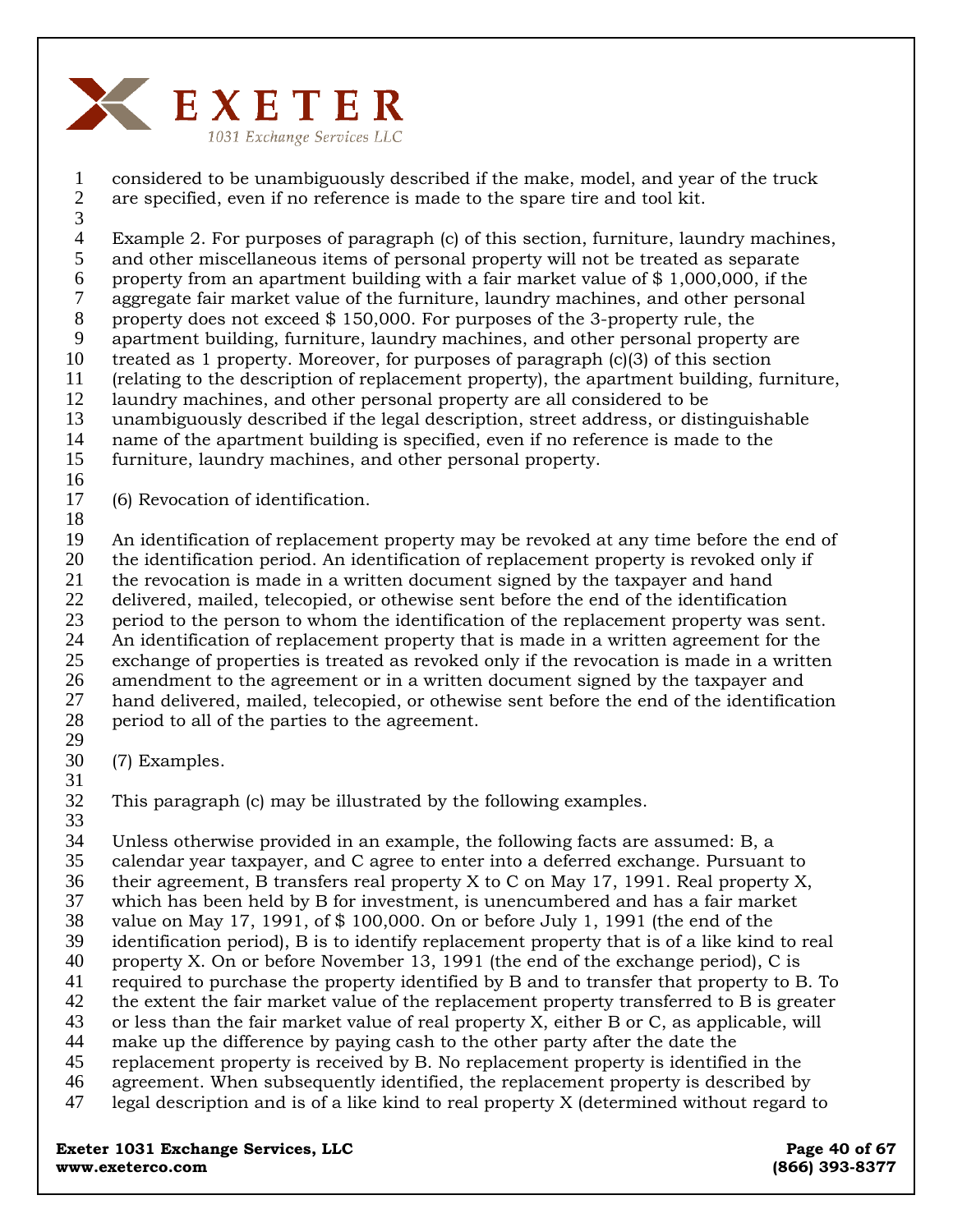

section 1031(a)(3) and this section). B intends to hold the replacement property received for investment. Example 1. (i) On July 2, 1991, B identifies real property E as replacement property by designating real property E as replacement property in a written document signed by B and personally delivered to C. (ii) Because the identification was made after the end of the identification period, pursuant to paragraph  $(b)(1)(i)$  of this section (relating to the identification requirement), real property E is treated as property which is not of a like kind to real property X. Example 2. (i) C is a corporation of which 20 percent of the outstanding stock is owned by B. On July 1, 1991, B identifies real property F as replacement property by designating real property F as replacement property in a written document signed by B and mailed to C. (ii) Because C is the person obligated to transfer the replacement property to B, real property F is identified before the end of the identification period. The fact that C is a "disqualified person" as defined in paragraph (k) of this section does not change this result. (iii) Real property F would also have been treated as identified before the end of the identification period if, instead of sending the identification to C, B had designated real property F as replacement property in a written agreement for the exchange of properties signed by all parties thereto on or before July 1, 1991. Example 3. (i) On June 3, 1991, B identifies the replacement property as "unimproved land located in Hood County with a fair market value not to exceed \$ 100,000." The designation is made in a written document signed by B and personally delivered to C. On July 8, 1991, B and C agree that real property G is the property described in the June 3, 1991 document. (ii) Because real property G was not unambiguously described before the end of the identification period, no replacement property is identified before the end of the identification period. Example 4. (i) On June 28, 1991, B identifies real properties H, J, and K as replacement properties by designating these properties as replacement properties in a written document signed by B and personally delivered to C. The written document provides that by August 1, 1991, B will orally inform C which of the identified properties C is to transfer to B. As of July 1, 1991, the fair market values of real properties H, J, and K are  $$75,000, $100,000, and $125,000, respectively.$ (ii) Because B did not identify more than three properties as replacement properties, the requirements of the 3-property rule are satisfied, and real properties H, J, and K are all identified before the end of the identification period. 1 2 3 4 5 6 7 8 9 10 11 12 13 14 15 16 17 18 19 20 21 22 23 24 25 26 27 28 29 30 31 32 33 34 35 36 37 38 39 40 41 42 43 44 45 46 47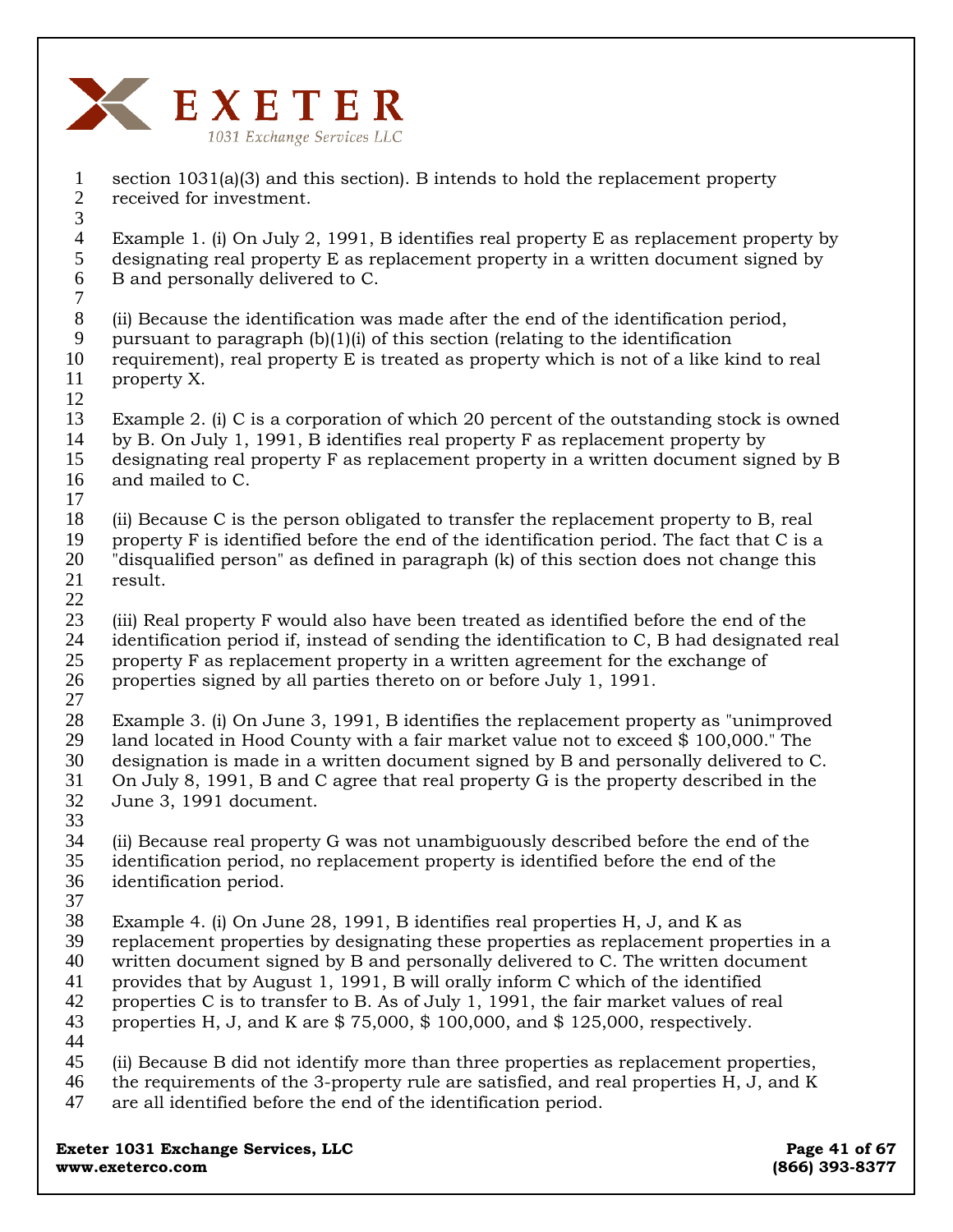

1 2

Example 5. (i) On May 17, 1991, B identifies real properties L, M, N, and P as replacement properties by designating these properties as replacement properties in a written document signed by B and personally delivered to C. The written document provides that by July 2, 1991, B will orally inform C which of the identified properties C is to transfer to B. As of July 1, 1991, the fair market values of real properties L, M, N, and P are \$ 30,000, \$ 40,000, \$ 50,000, and \$ 60,000, respectively. 3 4 5 6 7

8

(ii) Although B identified more than three properties as replacement properties, the aggregate fair market value of the identified properties as of the end of the identification period (\$ 180,000) did not exceed 200 percent of the aggregate fair market value of real property X (200%  $X$  \$ 100,000=\$ 200,000). Therefore, the requirements of the 200-percent rule are satisfied, and real properties L, M, N, and P are all identified before the end of the identification period. 9 10 11 12 13 14

- Example 6. (i) On June 21, 1991, B identifies real properties Q, R, and S as replacement properties by designating these properties as replacement properties in a written document signed by B and mailed to C. On June 24, 1991, B identifies real properties T and U as replacement properties in a written document signed by B and mailed to C. On June 28, 1991, B revokes the identification of real properties Q and R 15 16 17 18 19 20
- in a written document signed by B and personally delivered to C. 21
- 22

(ii) B has revoked the identification of real properties Q and R in the manner provided by paragraph (c)(6) of this section. Identifications of replacement property that have been revoked in the manner provided by paragraph (c)(6) of this section are not taken into account for purposes of applying the 3-property rule. Thus, as of June 28, 1991, B has identified only replacement properties S, T, and U for purposes of the 3-property rule. Because B did not identify more than three properties as replacement properties for purposes of the 3-property rule, the requirements of that rule are satisfied, and real properties S, T, and U are all identified before the end of the identification period. 23 24 25 26 27 28 29 30 31

Example 7. (i) On May 20, 1991, B identifies real properties V and W as replacement properties by designating these properties as replacement properties in a written document signed by B and personally delivered to C. On June 4, 1991, B identifies real properties Y and Z as replacement properties in the same manner. On June 5, 1991, B telephones C and orally revokes the identification of real properties V and W. As of July 1, 1991, the fair market values of real properties V, W, Y, and Z are  $\$ 50,000, \$ 70,000, \$ 90,000, and \$ 100,000, respectively. On July 31, 1991, C purchases real property Y and Z and transfers them to B. 32 33 34 35 36 37 38 39

40

(ii) Pursuant to paragraph (c)(6) of this section (relating to revocation of identification), 41

- the oral revocation of the identification of real properties V and W is invalid. Thus, the 42
- identification of real properties V and W is taken into account for purposes of 43
- determining whether the requirements of paragraph (c)(4) of this section (relating to the identification of alternative and multiple properties) are satisfied. Because B 44 45
- identified more than three properties and the aggregate fair market value of the 46
- identified properties as of the end of the identification period (\$ 310,000) exceeds 200 47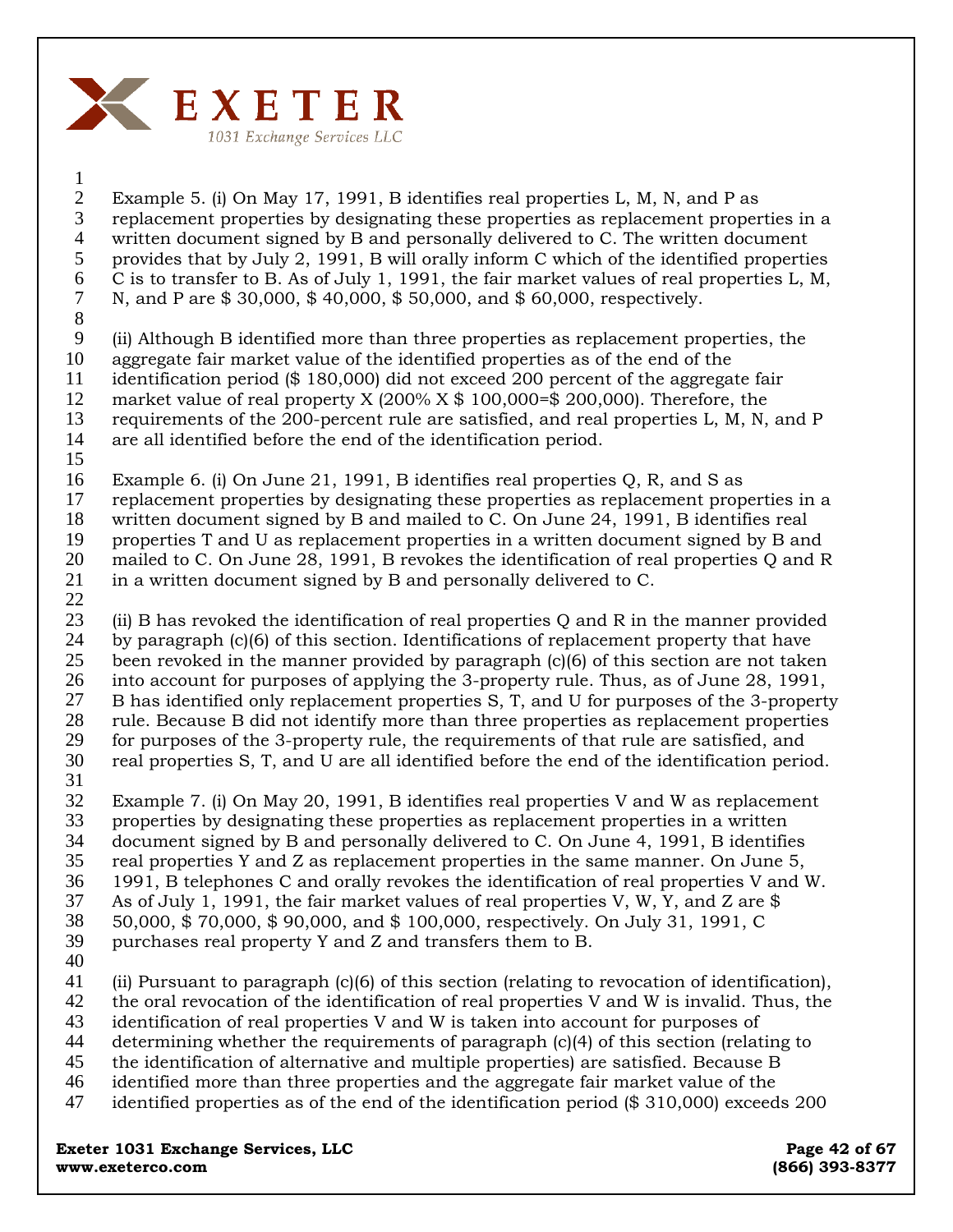

percent of the fair market value of real property X  $(200\% \times \$ 100,000 = \$ 200,000)$ , the requirements of paragraph (c)(4) of this section are not satisfied, and B is treated as if B did not identify any replacement property. (d) Receipt of identified replacement property -- (1) In general. For purposes of paragraph  $(b)(1)(ii)$  of this section (relating to the receipt requirement), the identified replacement property is received before the end of the exchange period only if the requriements of this paragraph (d) are satisfied with respect to the replacement property. In the case of a deferred exchange, the identified replacement property is received before the end of the exchange period if -- (i) The taxpayer receives the replacement property before the end of the exchange period, and (ii) The replacement property received is substantially the same property as identified. If the taxpayer has identified more than one replacement property, section 1031(a)(3)(B) and this paragraph (d) are applied separately to each replacement property. (2) Examples. This paragraph (d) may be illustrated by the following examples. The following facts are assumed: B, a calendar year taxpayer, and C agree to enter into a deferred exchange. Pursuant to their agreement, B transfers real property X to C on May 17, 1991. Real property X, which has been held by B for investment, is unencumbered and has a fair market value on May 17, 1991, of \$ 100,000. On or before July 1, 1991 (the end of the identification period), B is to identify replacement property that is of a like kind to real property X. On or before November 13, 1991 (the end of the exchange period), C is required to purchase the property identified by B and to transfer that property to B. To the extent the fair market value of the replacement property transferred to B is greater or less than the fair market value of real property X, either B or C, as applicable, will make up the difference by paying cash to the other party after the date the replacement property is received by B. The replacement property is identified in a manner that satisfies paragraph (c) of this section (relating to identification of replacement property) and is of a like kind to real property X (determined without regard to section 1031(a)(3) and this section). B intends to hold any replacement property received for investment. Example 1. (i) In the agreement, B identifies real properties J, K, and L as replacement properties. The agreement provides that by July 26, 1991, B will orally inform C which of the properties C is to transfer to B. (ii) As of July 1, 1991, the fair market values of real properties J, K, and L are \$ 75,000, \$ 100,000, and \$ 125,000, respectively. On July 26, 1991, B instructs C to acquire real property K. On October 31, 1991, C purchases real property K for \$ 100,000 and transfers the property to B. (iii) Because real property K was identified before the end of the identification period 1 2 3 4 5 6 7 8 9 10 11 12 13 14 15 16 17 18 19 20 21 22 23 24 25 26 27 28 29 30 31 32 33 34 35 36 37 38 39 40 41 42 43 44 45 46 47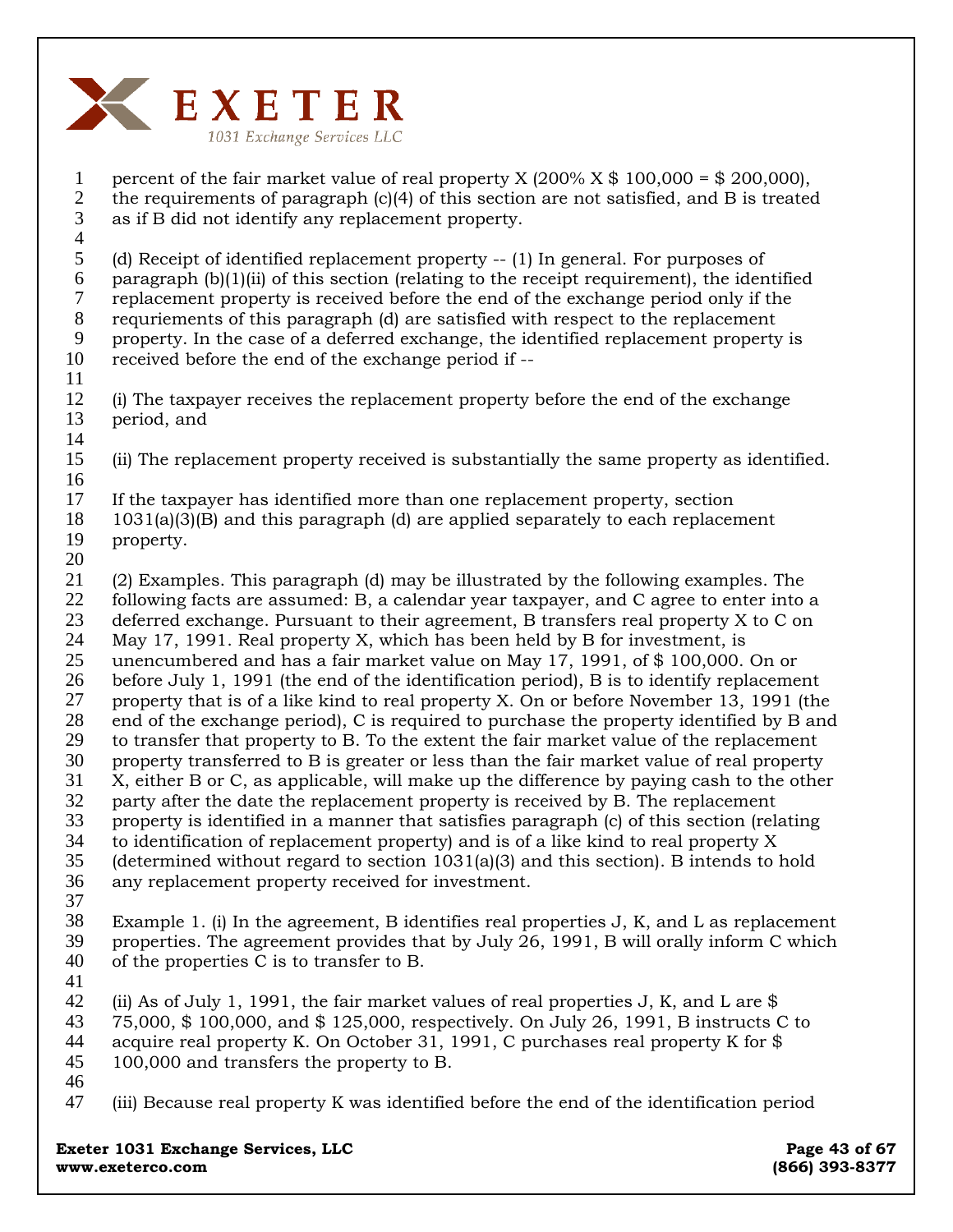

1 2 3 4 and was received before the end of the exchange period, the identification and receipt requirements of section 1031(a)(3) and this section are satisfied with respect to real property K.

5 6 7 8 Example 2. (i) In the agreement, B identifies real property P as replacement property. Real property P consists of two acres of unimproved land. On October 15, 1991, the owner of real property P erects a fence on the property. On November 1, 1991, C purchases real property P and transfers it to B.

9

10 11 12 (ii) The erection of the fence on real property P subsequent to its identification did not alter the basic nature or character of real property P as unimproved land. B is considered to have received substantially the same property as identified.

13

14 15 Example 3. (i) In the agreement, B identifies real property Q as replacement property. Real property Q consists of a barn on two acres of land and has a fair market value of

- 16 \$ 250,000 (\$ 187,500 for the barn and underlying land and \$ 87,500 for the
- 17 remaining land). As of July 26, 1991, real property Q remains unchanged and has a
- 18 fair market value of \$ 250,000. On that date, at B's direction, C purchases the barn
- 19 20 and underlying land for \$ 187,500 and transfers it to B, and B pays \$ 87,500 to C.
- 21 22 23 (ii) The barn and underlying land differ in basic nature or character from real property Q as a whole, B is not considered to have received substantially the same property as identified.
- 24

25 26 27 28 29 30 Example 4. (i) In the agreement, B identifies real property R as replacement property. Real property R consists of two acres of unimproved land and has a fair market value of \$ 250,000. As of October 3, 1991, real property R remains unimproved and has a fair market value of  $$ 250,000$ . On that date, at B's direction, C purchases 11/2 acres of real property R for \$ 187,500 and transfers it to B, and B pays \$ 87,500 to C.

31 32 33 34 35 (ii) The portion of real property R that B received does not differ from the basic nature or character of real property R as a whole. Moreover, the fair market value of the portion of real property R that B received (\$ 187,500) is 75 percent of the fair market value of real property R as of the date of receipt. Accordingly, B is considered to have received substantially the same property as identified.

- 36
- 37 38 (e) Special rules for identification and receipt of replacement property to be produced –
- 39 (1) In general.
- 40

41 A transfer of relinquished property in a deferred exchange will not fail to qualify for

- 42 nonrecognition of gain or loss under section 1031 merely because the replacement
- 43 property is not in existence or is being produced at the time the property is identified
- 44 as replacement property. For purposes of this paragraph (e), the terms "produced" and
- 45 "production" have the same meanings as provided in section 263A(g)(1) and the
- 46 regulations thereunder.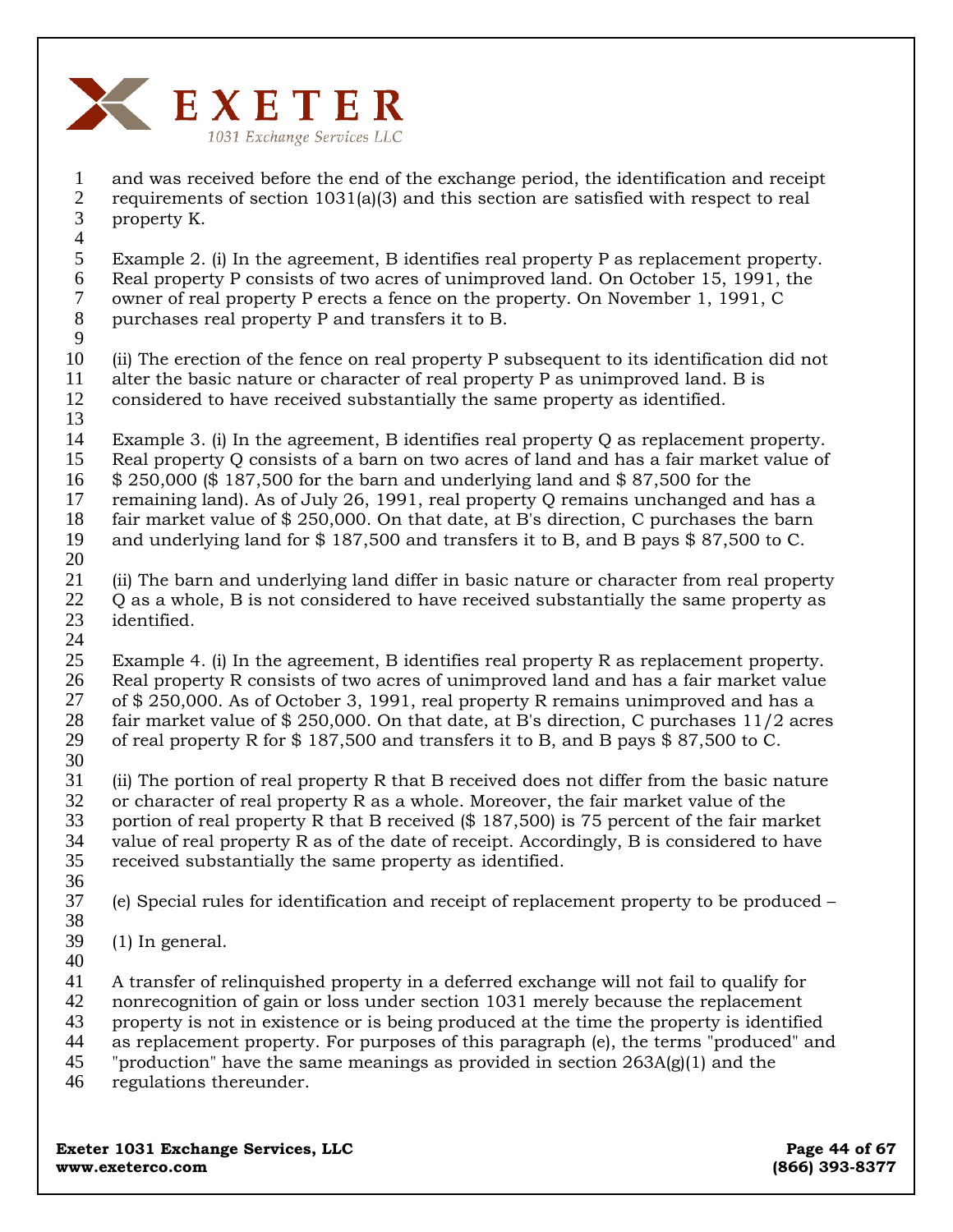

(2) Identification of replacement property to be produced.

4 5 6 7 8 9 10 11 12 (i) In the case of replacement property that is to be produced, the replacement property must be identified as provided in paragraph (c) of this section (relating to identification of replacement property). For example, if the identified replacement property consists of improved real property where the improvements are to be constructed, the description of the replacement property satisfies the requirements of paragraph (c)(3) of this section (relating to description of replacement property) if a legal description is provided for the underlying land and as much detail is provided regarding construction of the improvements as is practicable at the time the identification is made.

13

1 2 3

14 15 16 (ii) For purposes of paragraphs  $(c)(4)(i)(B)$  and  $(c)(5)$  of this section (relating to the 200percent rule and incidental property), the fair market value of replacement property that is to be produced is its estimated fair market value as of the date it is expected to be received by the taxpayer.

17 18

19 (3) Receipt of replacement property to be produced.

20

21 22 23 24 25 26 27 (i) For purposes of paragraph  $(d)(1)(ii)$  of this section (relating to receipt of the identified replacement property), in determining whether the replacement property received by the taxpayer is substantially the same property as identified where the identified replacement property is property to be produced, variations due to usual or typical production changes are not taken into account. However, if substantial changes are made in the property to be produced, the replacement property received will not be considered to be substantially the same property as identified.

28

29 30 (ii) If the identified replacement property is personal property to be produced, the replacement property received will not be considered to be substantially the same

- 31 property as identified unless production of the replacement property received is
- 32 completed on or before the date the property is received by the taxpayer.
- 33

34 35 (iii) If the identified replacement property is real property to be produced and the production of the property is not completed on or before the date the taxpayer receives

36 the property, the property received will be considered to be substantially the same

37 property as identified only if, had production been completed on or before the date the

38 39 taxpayer receives the replacement property, the property received would have been considered to be substantially the same property as identified. Even so, the property

40 received is considered to be substantially the same property as identified only to the

41 extent the property received constitutes real property under local law.

42

43 (4) Additional rules.

44

45 The transfer of relinquished property is not within the provisions of section 1031(a) if

- 46 the relinquished property is transferred in exchange for services (including production
- 47 services). Thus, any additional production occurring with respect to the replacement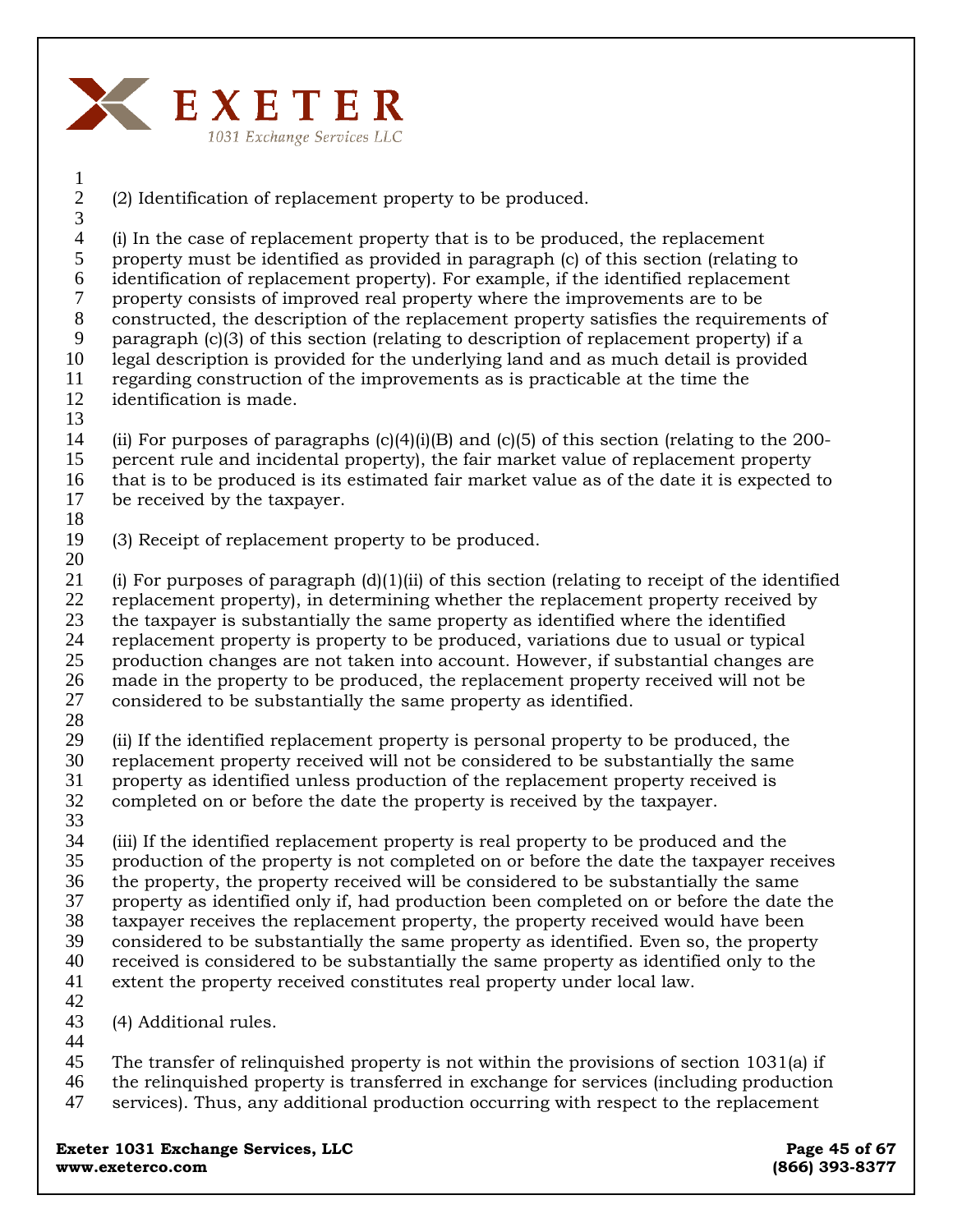

property after the property is received by the taxpayer will not be treated as the receipt of property of a like kind.

(5) Example.

6 This paragraph (e) may be illustrated by the following example.

7 8 9 10 11 12 13 14 15 16 17 18 19 20 21 22 23 24 Example. (i) B, a calendar year taxpayer, and C agree to enter into a deferred exchange. Pursuant to their agreement, B transfers improved real property X and personal property Y to C on May 17, 1991. On or before November 13, 1991 (the end of the exchange period), C is required to transfer to B real property M, on which C is constructing improvements, and personal property N, which C is producing. C is obligated to complete the improvements and production regardless of when properties M and N are transferred to B. Properties M and N are identified in a manner that satisfies paragraphs (c) (relating to identification of replacement property) and (e)(2) of this section. In addition, properties M and N are of a like kind, respectively, to real property X and personal property Y (determined without regard to section 1031(a)(3) and this section). On November 13, 1991, when construction of the improvements to property M is 20 percent completed and the production of property N is 90 percent completed, C transfers to B property M and property N. If construction of the improvements had been completed, property M would have been considered to be substantially the same property as identified. Under local law, property M constitutes real property to the extent of the underlying land and the 20 percent of the construction that is completed.

25

26 27 28 29 (ii) Because property N is personal property to be produced and production of property N is not completed before the date the property is received by B, property N is not considered to be substantially the same property as identified and is treated as property which is not of a like kind to property Y.

30

31 32 33 34 35 (iii) Property M is considered to be substantially the same property as identified to the extent of the underlying land and the 20 percent of the construction that is completed when property M is received by B. However, any additional construction performed by C with respect to property M after November 13, 1991, is not treated as the receipt of property of a like kind.

36

37 38 (f) Receipt of money or other property –

39 (1) In general.

40

41 A transfer of relinquished property in a deferred exchange is not within the provisions

42 of section 1031(a) if, as part of the consideration, the taxpayer receives money or other

43 property. However, such a transfer, if otherwise qualified, will be within the provisions

- 44 of either section 1031 (b) or (c). See § 1031(a)-1(a)(2). In addition, in the case of a
- 45 transfer of relinquished property in a deferred exchange, gain or loss may be
- 46 recognized if the taxpayer actually or constructively receives money or other property

47 before the taxpayer actually receives like-kind replacement property. If the taxpayer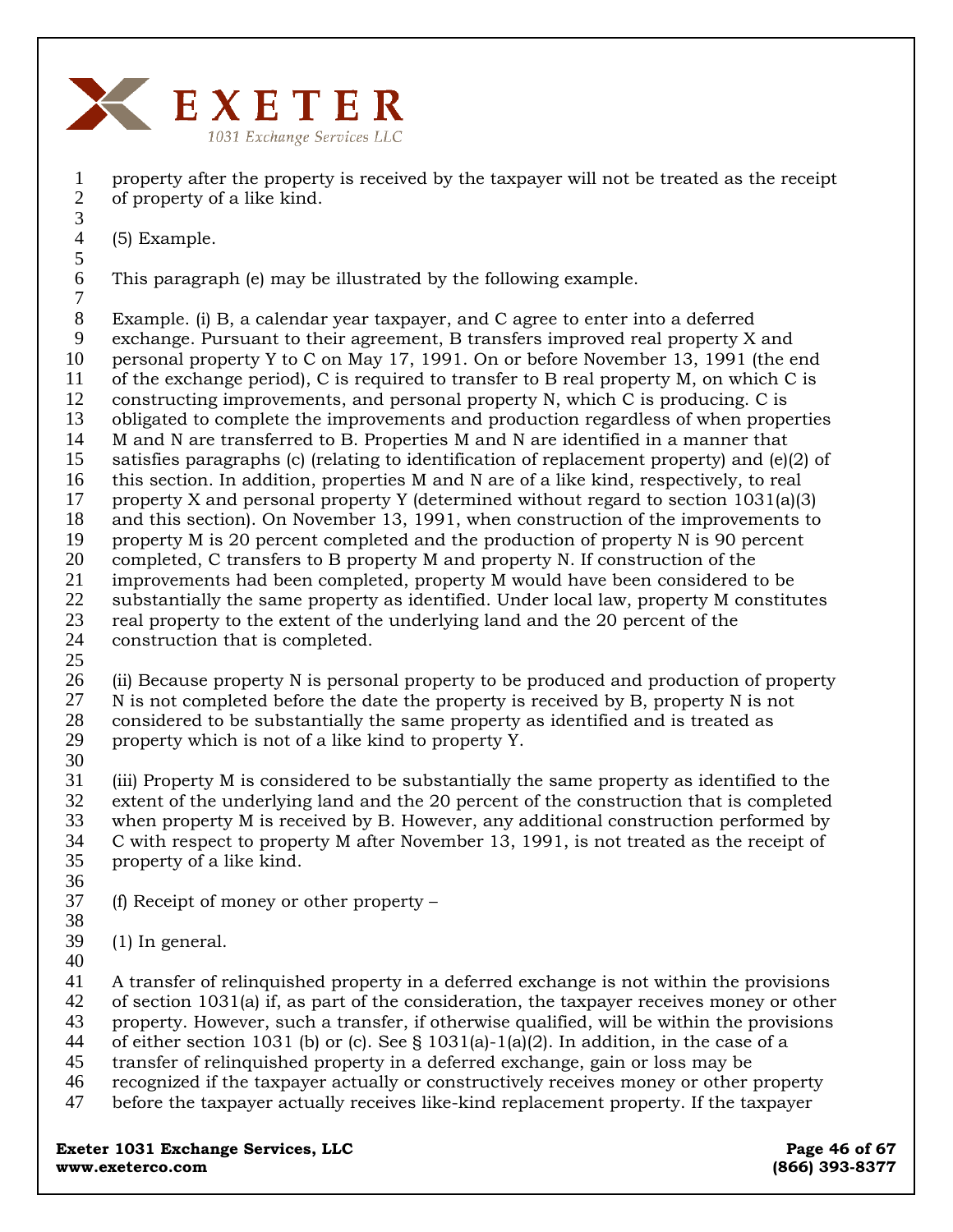

1 2 3 4 5 actually or constructively receives money or other property in the full amount of the consideration for the relinquished property before the taxpayer actually receives likekind replacement property, the transaction will constitute a sale and not a deferred exchange, even though the taxpayer may ultimately receive like-kind replacement property.

6 7

(2) Actual and constructive receipt.

8 9 10 11 12 13 14 15 16 17 18 19 20 21 22 23 24 25 26 Except as provided in paragraph (g) of this section (relating to safe harbors), for purposes of section 1031 and this section, the determination of whether (or the extent to which) the taxpayer is in actual or constructive receipt of money or other property before the taxpayer actually receives like-kind replacement property is made under the general rules concerning actual and constructive receipt and without regard to the taxpayer's method of accounting. The taxpayer is in actual receipt of money or property at the time the taxpayer actually receives the money or property or receives the economic benefit of the money or property. The taxpayer is in constructive receipt of money or property at the time the money or property is credited to the taxpayer's account, set apart for the taxpayer, or otherwise made available so that the taxpayer may draw upon it at any time or so that the taxpayer can draw upon it if notice of intention to draw is given. Although the taxpayer is not in constructive receipt of money or property if the taxpayer's control of its receipt is subject to substantial limitations or restrictions, the taxpayer is in constructive receipt of the money or property at the time the limitations or restrictions lapse, expire, or are waived. In addition, actual or constructive receipt of money or property by an agent of the taxpayer (determined without regard to paragraph (k) of this section) is actual or constructive receipt by the taxpayer.

- 27 28 (3) Example.
- 29
- 30 This paragraph (f) may be illustrated by the following example.
- 31

32 Example. (i) B, a calendar year taxpayer, and C agree to enter into a deferred

33 exchange. Pursuant to the agreement, on May 17, 1991, B transfers real property X to

34 35 C. Real property X, which has been held by B for investment, is unencumbered and has a fair market value on May 17, 1991, of \$ 100,000. On or before July 1, 1991 (the

36 end of the identification period), B is to identify replacement property that is of a like

- 37 kind to real property X. On or before November 13, 1991 (the end of the exchange
- 38 period), C is required to purchase the property identified by B and to transfer that
- 39 property to B. At any time after May 17, 1991, and before C has purchased the
- 40 replacement property, B has the right, upon notice, to demand that C pay \$ 100,000
- 41 in lieu of acquiring and transferring the replacement property. Pursuant to the
- 42 43 agreement, B identifies replacement property, and C purchases the replacement property and transfers it to B.
- 44

45 (ii) Under the agreement, B has the unrestricted right to demand the payment of \$

- 46 100,000 as of May 17, 1991. B is therefore in constructive receipt of \$ 100,000 on that
- 47 date. Because B is in constructive receipt of money in the full amount of the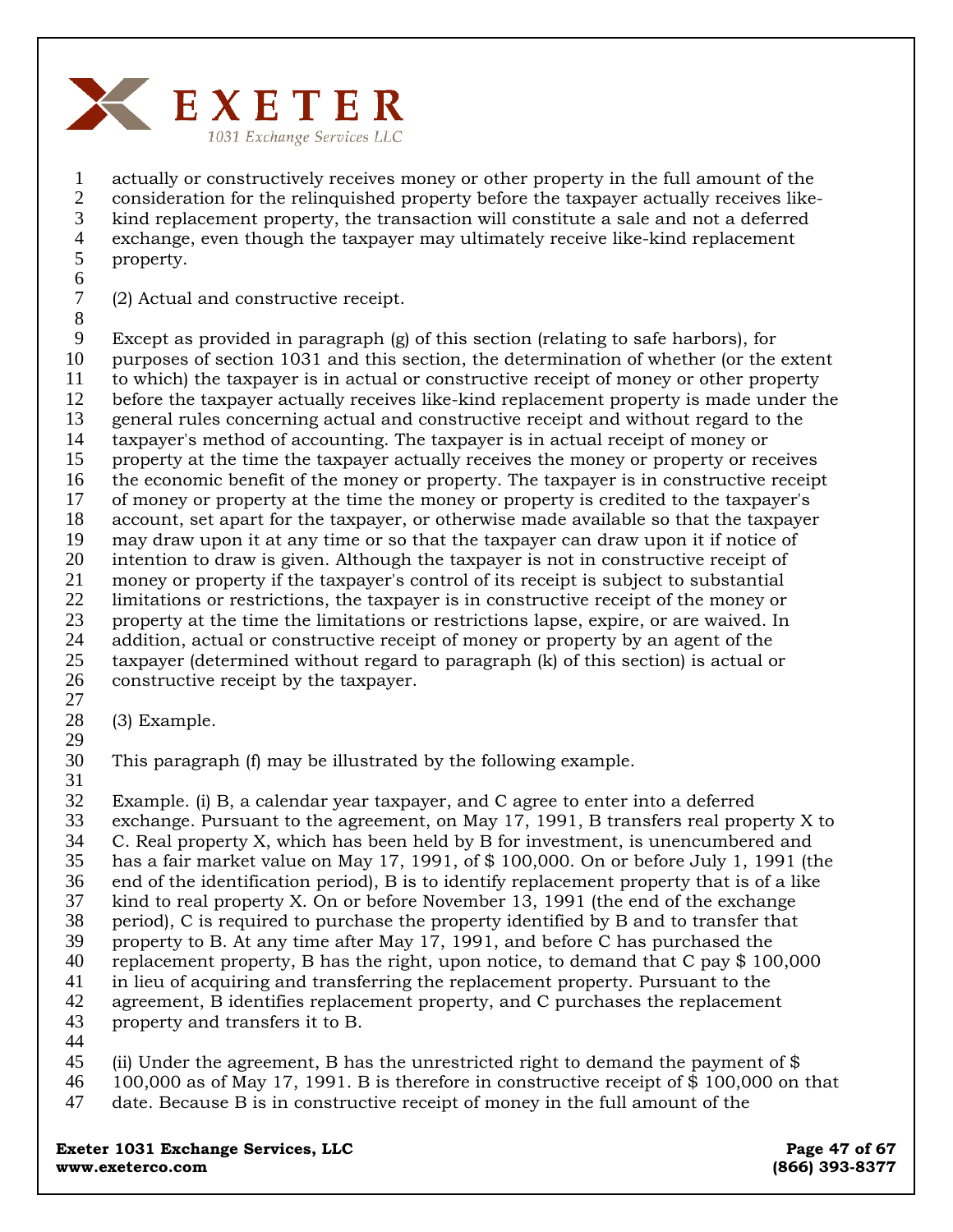

1 2 3 4 5 6 consideration for the relinquished property before B actually receives the like-kind replacement property, the transaction constitutes a sale, and the transfer of real property X does not qualify for nonrecognition of gain or loss under section 1031. B is treated as if B received the \$ 100,000 in consideration for the sale of real property X and then purchased the like-kind replacement property.

7 8 9 10 11 (iii) If B's right to demand payment of the \$ 100,000 were subject to a substantial limitation or restriction (e.g., the agreement provided that B had no right to demand payment before November 14, 1991 (the end of the exchange period)), then, for purposes of this section, B would not be in actual or constructive receipt of the money unless (or until) the limitation or restriction lapsed, expired, or was waived.

- 12
- 13 (g) Safe harbors –
- 14
- 15 16 (1) In general.

17 18 19 20 21 22 23 24 Paragraphs  $g(2)$  through  $g(5)$  of this section set forth four safe harbors the use of which will result in a determination that the taxpayer is not in actual or constructive receipt of money or other property for purposes of section 1031 and this section. More than one safe harbor can be used in the same deferred exchange, but the terms and conditions of each must be separately satisfied. For purposes of the safe harbor rules, the term "taxpayer" does not include a person or entity utilized in a safe harbor (e.g., a qualified intermediary). See paragraph  $(g)(8)$ , Example 3(v), of this section.

25 (2) Security or guarantee arrangements.

26 27 28 29 30 31 32 (i) In the case of a deferred exchange, the determination of whether the taxpayer is in actual or constructive receipt of money or other property before the taxpayer actually receives like-kind replacement property will be made without regard to the fact that the obligation of the taxpayer's transferee to transfer the replacement property to the taxpayer is or may be secured or guaranteed by one or more of the following --

33 34 (A) A mortgage, deed of trust, or other security interest in property (other than cash or a cash equivalent),

35 36 37 38 39 (B) A standby letter of credit which satisfies all of the requirements of § 15A.453-1 (b)(3)(iii) and which may not be drawn upon in the absence of a default of the transferee's obligation to transfer like-kind replacement property to the taxpayer, or

40 (C) A guarantee of a third party.

42 43 44 (ii) Paragraph  $(g(2)(i)$  of this section ceases to apply at the time the taxpayer has an immediate ability or unrestricted right to receive money or other property pursuant to the security or guarantee arrangement.

45

41

- 46 47 (3) Qualified escrow accounts and qualified trusts.
- **Exeter 1031 Exchange Services, LLC Exeter 1031 Exchange Services, LLC www.exeterco.com (866) 393-8377**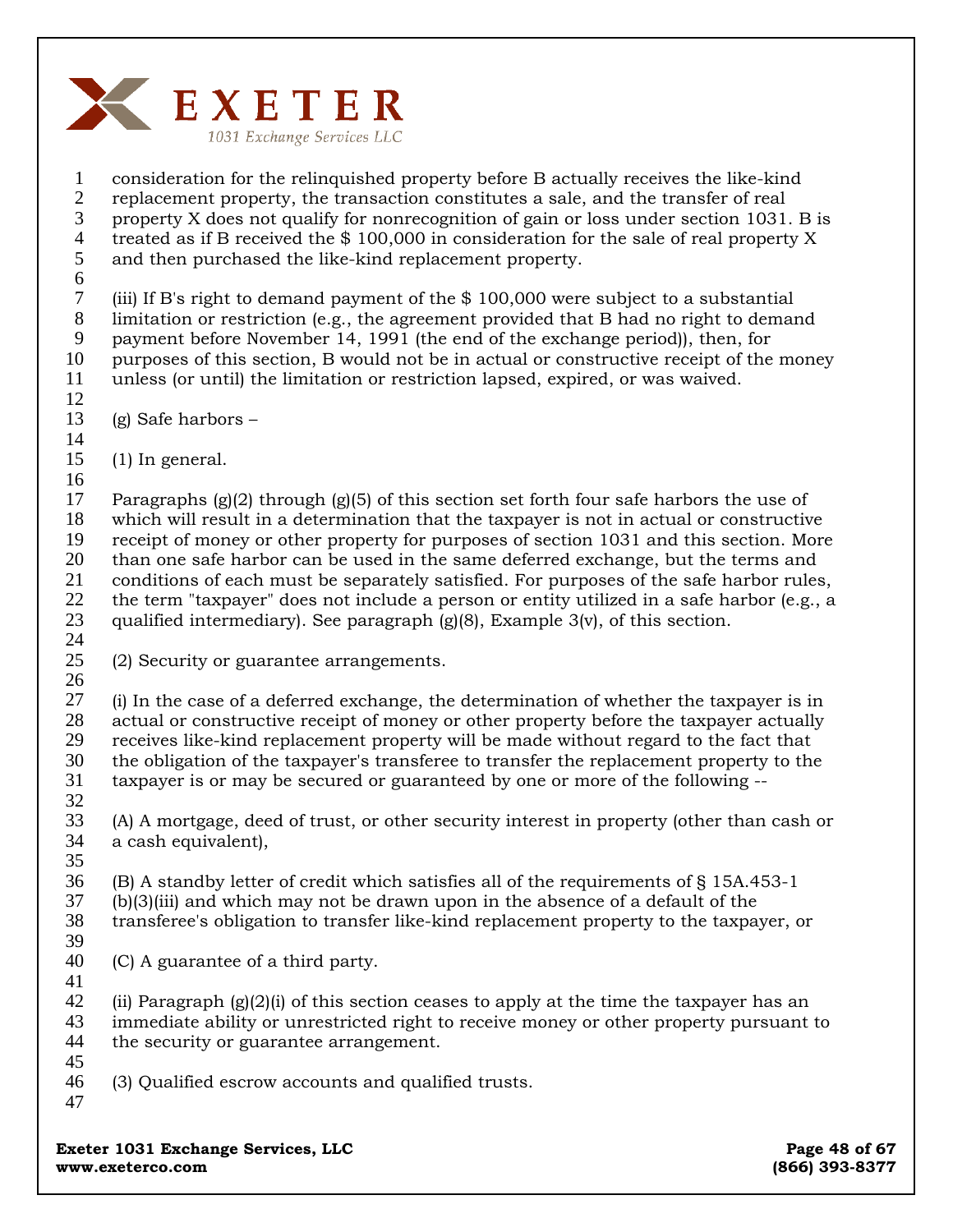

1 2 3 4 5 6 7 8 9 10 11 12 13 14 15 16 17 18 19 20 21 22 23 24 25 26 27 28 29 30 31 32 33 34 35 36 37 38 39 40 41 42 43 44 45 46 47 (i) In the case of a deferred exchange, the determination of whether the taxpayer is in actual or constructive receipt of money or other property before the taxpayer actually receives like-kind replacement property will be made without regard to the fact that the obligation of the taxpayer's transferee to transfer the replacement property to the taxpayer is or may be secured by cash or a cash equivalent if the cash or cash equivalent is held in a qualified escrow account or in a qualified trust. (ii) A qualified escrow account is an escrow account wherein -- (A) The escrow holder is not the taxpayer or a disqualified person (as defined in paragraph (k) of this section), and (B) The escrow agreement expressly limits the taxpayer's rights to receive, pledge, borrow, or otherwise obtain the benefits of the cash or cash equivalent held in the escrow account as provided in paragraph (g)(6) of this section. (iii) A qualified trust is a trust wherein -- (A) The trustee is not the taxpayer or a disqualified person (as defined in paragraph (k) of this section, except that for this purpose the relationship between the taxpayer and the trustee created by the qualified trust will not be considered a relationship under section 267(b)), and (B) The trust agreement expressly limits the taxpayer's rights to receive, pledge, borrow, or otherwise obtain the benefits of the cash or cash equivalent held by the trustee as provided in paragraph (g)(6) of this section. (iv) Paragraph  $(g)(3)(i)$  of this section ceases to apply at the time the taxpayer has an immediate ability or unrestricted right to receive, pledge, borrow, or otherwise obtain the benefits of the cash or cash equivalent held in the qualified escrow account or qualified trust. Rights conferred upon the taxpayer under state law to terminate or dismiss the escrow holder of a qualified escrow account or the trustee of a qualified trust are disregarded for this purpose. (v) A taxpayer may receive money or other property directly from a party to the exchange, but not from a qualified escrow account or a qualified trust, without affecting the application of paragraph (g)(3)(i) of this section. (4) Qualified intermediaries. (i) In the case of a taxpayer's transfer of relinquished property involving a qualified intermediary, the qualified intermediary is not considered the agent of the taxpayer for purposes of section 1031(a). In such a case, the taxpayer's transfer of relinquished property and subsequent receipt of like-kind replacement property is treated as an exchange, and the determination of whether the taxpayer is in actual or constructive receipt of money or other property before the taxpayer actually receives like-kind replacement property is made as if the qualified intermediary is not the agent of the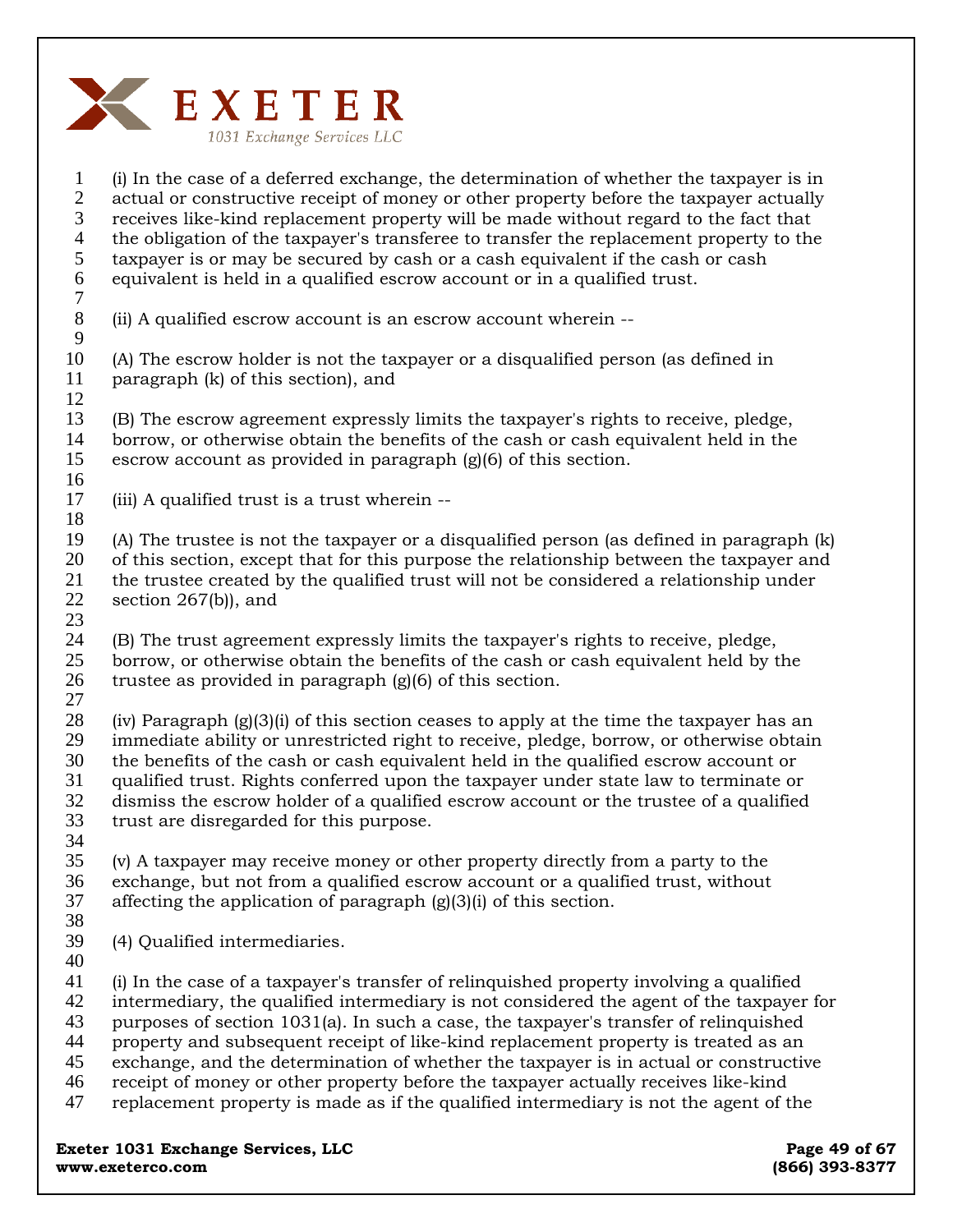

taxpayer.

(ii) Paragraph  $(g)(4)(i)$  of this section applies only if the agreement between the taxpayer and the qualified intermediary expressly limits the taxpayer's rights to receive, pledge, borrow, or otherwise obtain the benefits of money or other property held by the qualified intermediary as provided in paragraph (g)(6) of this section. 2 3 4 5 6

7 8 9

1

(iii) A qualified intermediary is a person who --

(A) Is not the taxpayer or a disqualified person (as defined in paragraph (k) of this section), and 10 11

(B) Enters into a written agreement with the taxpayer (the "exchange agreement") and, as required by the exchange agreement, acquires the relinquished property from the taxpayer, transfers the relinquished property, acquires the replacement property, and transfers the replacement property to the taxpayer. 12 13 14 15 16

- (iv) Regardless of whether an intermediary acquires and transfers property under general tax principals, solely for purposes of paragraph  $(g(4)(iii)B)$  of this section  $-$ 18 19 20
- (A) An intermediary is treated as acquiring and transferring property if the intermediary acquires and transfers legal title to that property, 21 22
- 23

17

(b) An intermediary is treated as acquiring and transferring the relinquished property if the intermediary (either on its own behalf or as the agent of any party to the transaction) enters into an agreement with a person other than the taxpayer for the 24 25 26

transfer of the relinquished property to that person and, pursuant to that agreement, the relinquished property is transferred to that person, and 27 28

29

(C) An intermediary is treated as acquiring and transferring replacement property if the intermediary (either on its own behalf or as the agent of any party to the transaction) enters into an agreement with the owner of the replacement property for the transfer of that property and, pursuant to that agreement, the replacement 30 31 32 33

- property is transferred to the taxpayer. 34
- 35

(v) Solely for purposes of paragraphs  $(g)(4)(iii)$  and  $(g)(4)(iv)$  of this section, an 36

intermediary is treated as entering into an agreement if the rights of a party to the 37

agreement are assigned to the intermediary and all parties to that agreement are 38

notified in writing of the assignment on or before the date of the relevent transfer of 39

property. For example, if a taxpayer enters into an agreement for the transfer of 40

relinquished property and thereafter assigns its rights in that agreement to an intermediary and all parties to that agreement are notified in writing of the assignment 41 42

on or before the date of the transfer of the relinquished property, the intermediary is 43

treated as entering into that agreement. If the relinquished property is transferred 44

pursuant to that agreement, the intermediary is treated as having acquired and 45

- transferred the relinquished property. 46
- 47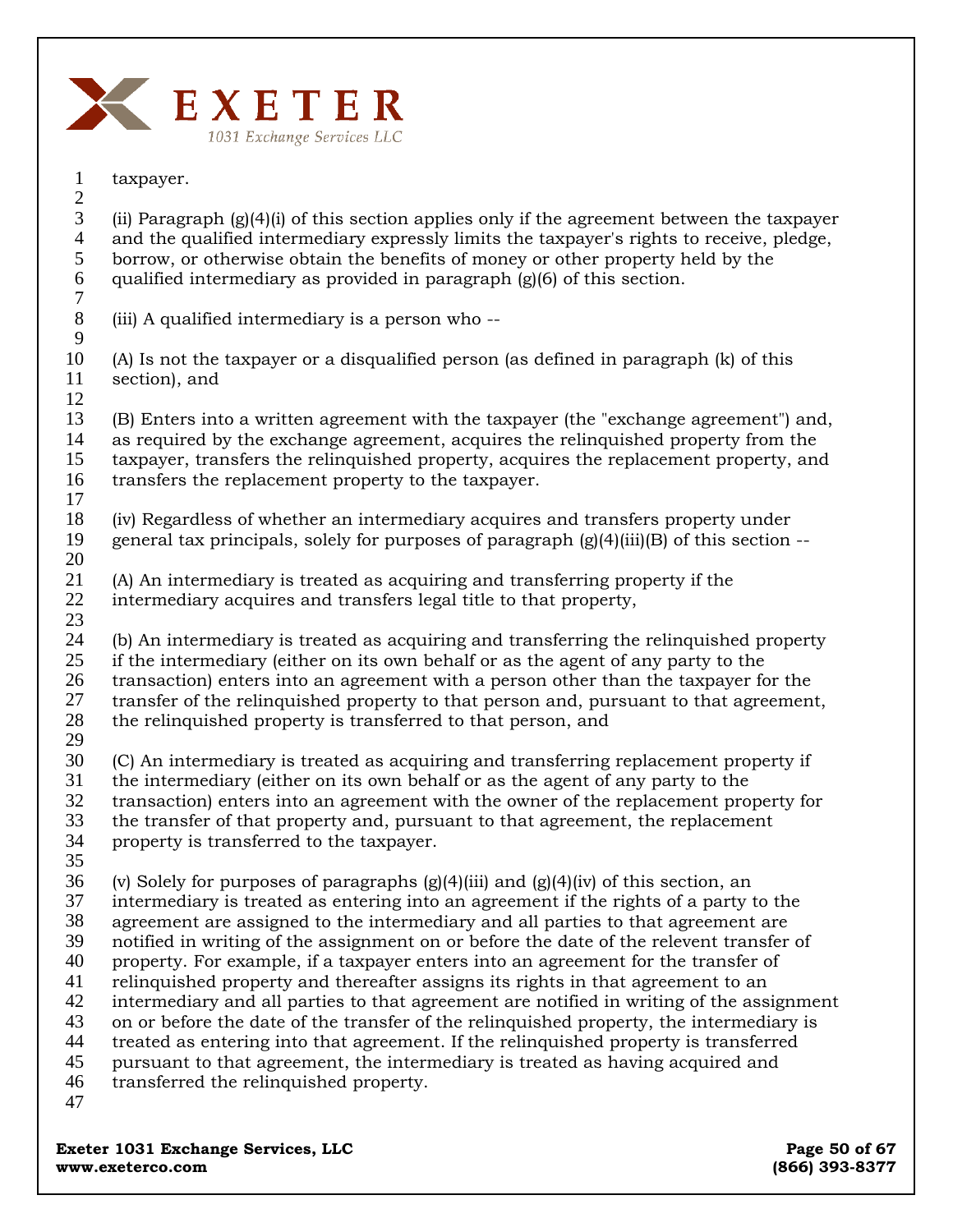

1 2 3 4 5 6 (vi) Paragraph (g)(4)(i) of this section ceases to apply at the time the taxpayer has an immediate ability or unrestricted right to receive, pledge, borrow, or otherwise obtain the benefits of money or other property held by the qualified intermediary. Rights conferred upon the taxpayer under state law to terminate or dismiss the qualified intermediary are disregarded for this purpose.

7 8 9 (vii) A taxpayer may receive money or other property directly from a party to the transaction other than the qualified intermediary without affecting the application of paragraph  $(g)(4)(i)$  of this section.

### 10 11

(5) Interest and growth factors.

12 13 14 15 16 17 18 19 20 21 22 In the case of a deferred exchange, the determination of whether the taxpayer is in actual or constructive receipt of money or other property before the taxpayer actually receives the like-kind replacement property will be made without regard to the fact that the taxpayer is or may be entitled to receive any interest or growth factor with respect to the deferred exchange. The preceding sentence applies only if the agreement pursuant to which the taxpayer is or may be entitled to the interest or growth factor expressly limits the taxpayer's rights to receive the interest or growth factor as provided in paragragh (g)(6) of this section. For additional rules concerning interest or growth factors, see paragraph (h) of this section.

23 24 (6) Additional restrictions on safe harbors under paragraphs  $(g)(3)$  through  $(g)(5)$ .

25 26 27 28 29 (i) An agreement limits a taxpayer's rights as provided in this paragraph (g)(6) only if the agreement provides that the taxpayer has no rights, except as provided in paragraph  $(g)(6)$ (ii) and  $(g)(6)$ (iii) of this section, to receive, pledge, borrow, or otherwise obtain the benefits of money or other property before the end of the exchange period.

- 30 31 32 33 34 (ii) The agreement may provide that if the taxpayer has not identified replacement property by the end of the identification period, the taxpayer may have rights to receive, pledge, borrow, or othewise obtain the benefits of money or other property at any time after the end of the identification period.
- 35 36 37 38 (iii) The agreement may provide that if the taxpayer has identified replacement property, the taxpayer may have rights to receive, pledge, borrow, or otherwise obtain the benefits of money or other property upon or after --
- 39 40 (A) The receipt by the taxpayer of all of the replacement property to which the taxpayer is entitled under the exchange agreement, or
- 41
- 42 43 (B) The occurrence after the end of the identification period of a material and substantial contingency that --
- 44 45 (1) Relates to the deferred exchange,
- 46
- 47 (2) Is provided for in writing, and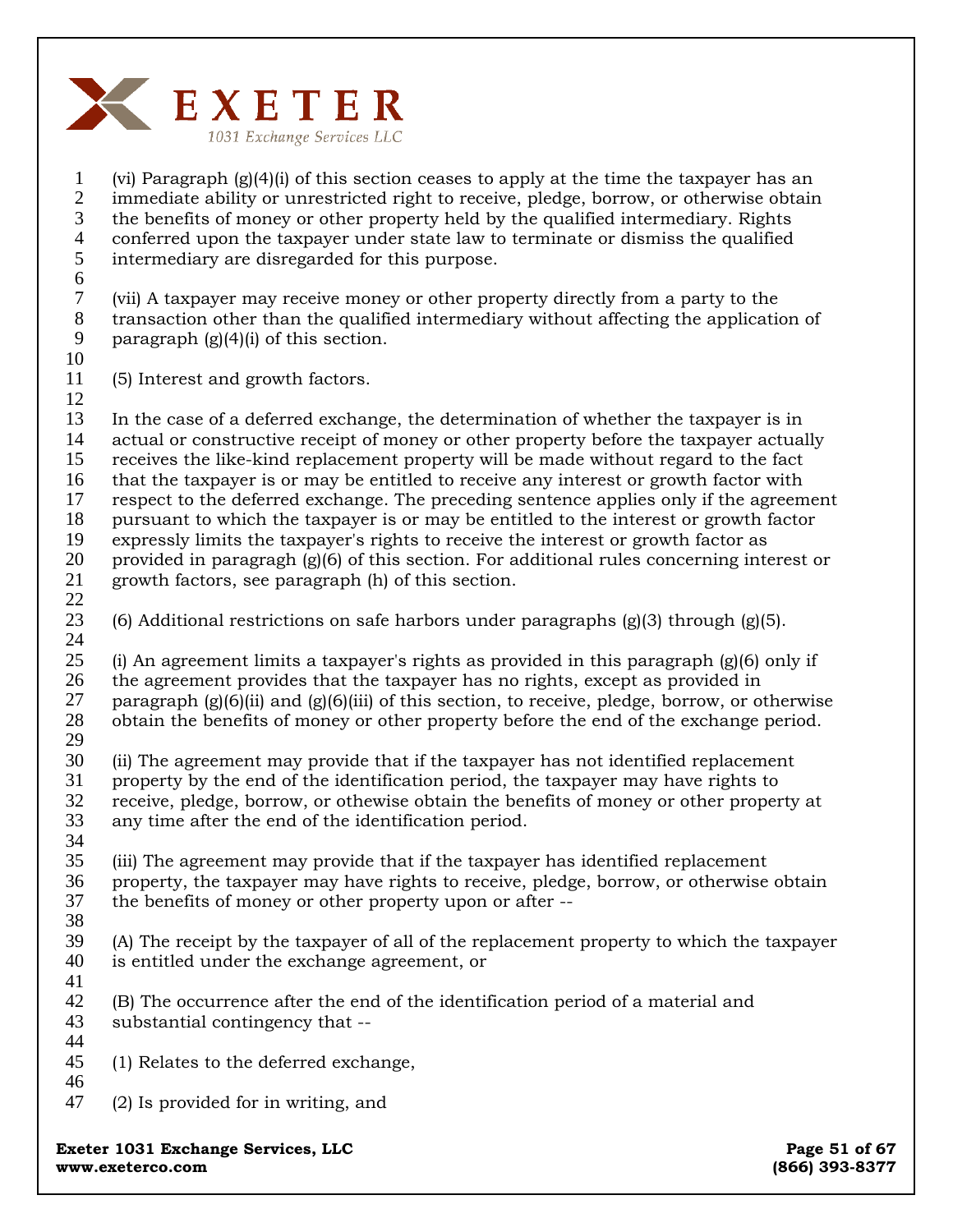

2 3 4 (3) Is beyond the control of the taxpayer and of any disqualified person (as defined in paragraph (k) of this section), other than the person obligated to transfer the replacement property to the taxpayer.

5

1

6 7 8 9 10 11 (7) Items disregarded in applying safe harbors under paragraphs  $(g)(3)$  through  $(g)(5)$ . In determining whether a safe harbor under paragraphs  $(g)(3)$  through  $(g)(5)$  of this section ceases to apply and whether the taxpayer's rights to receive, pledge, borrow, or otherwise obtain the benefits of money or other property are expressly limited as provided in paragraph (g)(6) of this section, the taxpayer's receipt of or right to receive any of the following items will be disregarded --

12

13 14 15 (i) Items that a seller may receive as a consequence of the disposition of property and that are not included in the amount realized from the disposition of property (e.g., prorated rents), and

16

17 18 19 20 (ii) Transactional items that relate to the disposition of the relinquished property or to the acquisition of the replacement property and appear under local standards in the typical closing statements as the responsibility of a buyer or seller (e.g., commissions, prorated taxes, recording or transfer taxes, and title company fees).

21

22 (8) Examples.

23

24 25 26 27 28 29 30 31 32 33 34 35 36 37 38 39 41 This paragraph (g) may be illustrated by the following examples. Unless otherwise provided in an example, the following facts are assumed: B, a calendar year taxpayer, and C agree to enter into a deferred exchange. Pursuant to their agreement, B is to transfer real property X to C on May 17, 1991. Real property X, which has been held by B for investment, is unencumbered and has a fair market value on May 17, 1991, of \$ 100,000. On or before July 1, 1991 (the end of the identification period), B is to identify replacement property that is of a like kind to real property X. On or before November 13, 1991 (the end of the exchange period), C is required to purchase the property identified by B and to transfer that property to B. To the extent the fair market value of the replacement property transferred to B is greater or less than the fair market value property X, either B or C, as applicable, will make up the difference by paying cash to the other party after the date the replacement property is received by B. The replacement property is identified as provided in paragraph (c) of this section (relating to identification of replacement property) and is of a like kind to real property X (determined without regard to section 1031(a)(3) and this section). B intends to hold any replacement property received for investment.

40

42 43 44 45 Example 1. (i) On May 17, 1991, B transfers real property X to C. On the same day, C pays \$ 10,000 to B and deposits \$ 90,000 in escrow as security for C's obligation to perform under the agreement. The escrow agreement provides that B has no rights to receive, pledge, borrow, or otherwise obtain the benefits of the money in escrow before November 14, 1991, except that:

46

47 (A) if B fails to identify replacement property on or before July 1, 1991, B may demand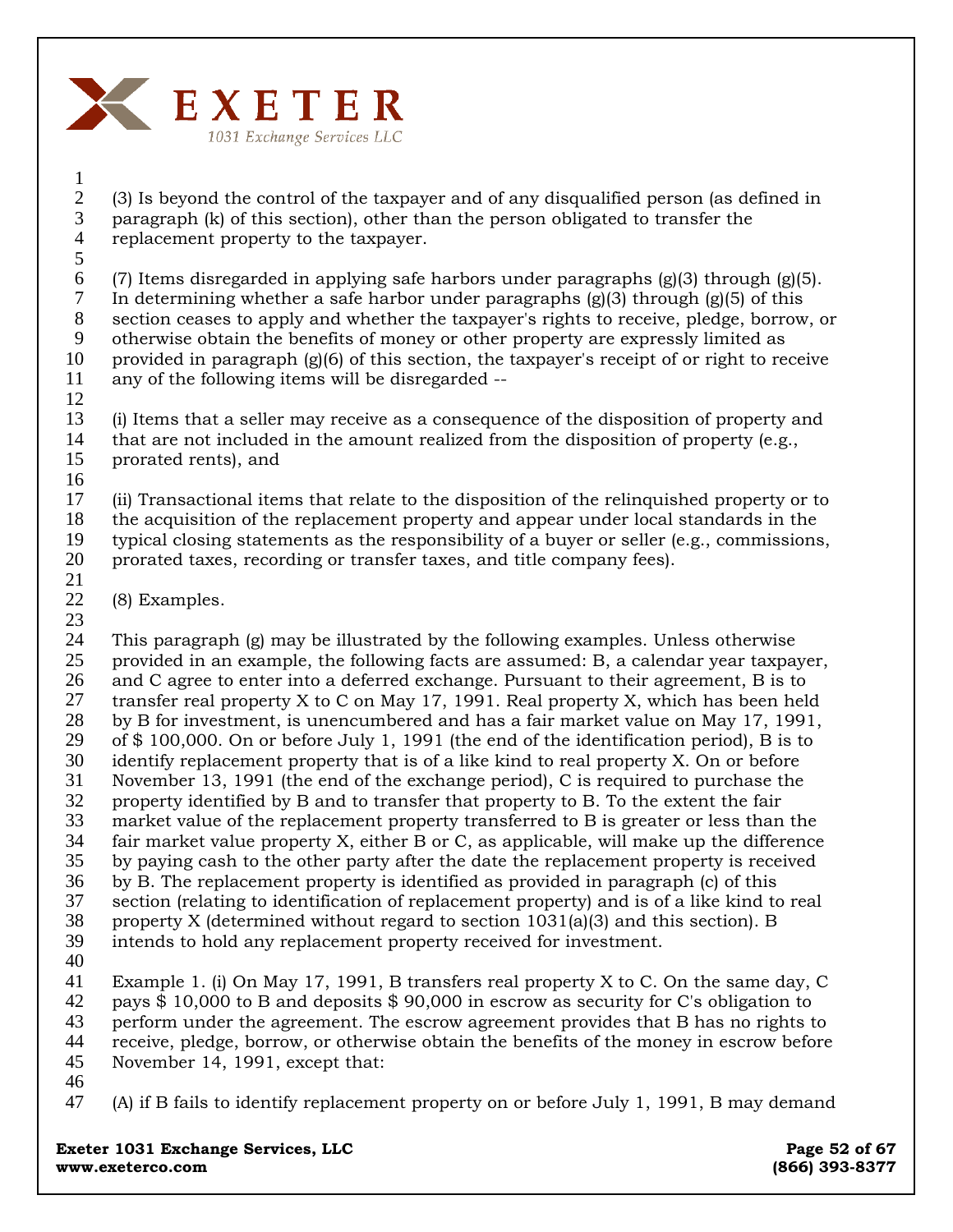

the funds in escrow at any time after July 1, 1991; and 1 2

(B) if B identifies and receives replacement property, then B may demand the balance of the remaining funds in escrow at any time after B has received the replacement property. 3 4 5 6

The funds in escrow may be used to purchase the replacement property. The escrow holder is not a disqualified person as defined in paragraph (k) of this section. Pursuant to the terms of the agreement, B identifies replacement property, and C purchases the replacement property using the funds in escrow and tranfers the replacement property to B. 7 8 9 10 11

12

(ii) C's obligation to transfer the replacement property to B was secured by cash held in a qualified escrow account because the escrow holder was not a disqualified person and the escrow agreement expressly limited B's rights to receive, pledge, borrow, or otherwise obtain the benefits of the money in escrow as provided in paragraph (g)(6) of this section. In addition, B did not have the immediate ability or unrestricted right to receive money or other property in escrow before B actually received the like-kind replacement property. Therefore, for purposes of section 1031 and this section, B is determined not to be in actual or constructive receipt of the \$ 90,000 held in escrow before B received the like-kind replacement property. The transfer of real property X by B and B's acquisition of the replacement property qualify as an exchange under section 1031. See paragraph (j) of this section for determining the amount of gain or loss recognized. 13 14 15 16 17 18 19 20 21 22 23 24 25

Example 2. (i) On May 17, 1991, B transfers real property X to C, and C deposits  $\$\$ 100,000 in escrow as security for C's obligation to perform under the agreement. Also on May 17, B identifies real property J as replacement property. The escrow agreement provides that no funds may be paid out without prior written approval of both B and C. The escrow agreement also provides that B has no rights to receive, pledge, borrow, or otherwise obtain the benefits of the money in escrow before November 14, 1991, except that: 26 27 28 29 30 31 32 33

(A) B may demand the funds in escrow at any time after the later of July 1, 1991, and the occurrence of any of the following events -- 34 35 36

(1) real property J is destroyed, seized, requisitioned, or condemned, or 37 38

(2) a determination is made that the regulatory approval necessary for the transfer of real property J cannot be obtained in time for real property J to be transferred to B before the end of the exchange period; 39 40 41

(B) B may demand the funds in escrow at any time after August 14, 1991, if real property J has not been rezoned from residential to commercial use by that date; and 42 43 44 45

(C) B may demand the funds in escrow at the time B receives real property J or any time thereafter. 46 47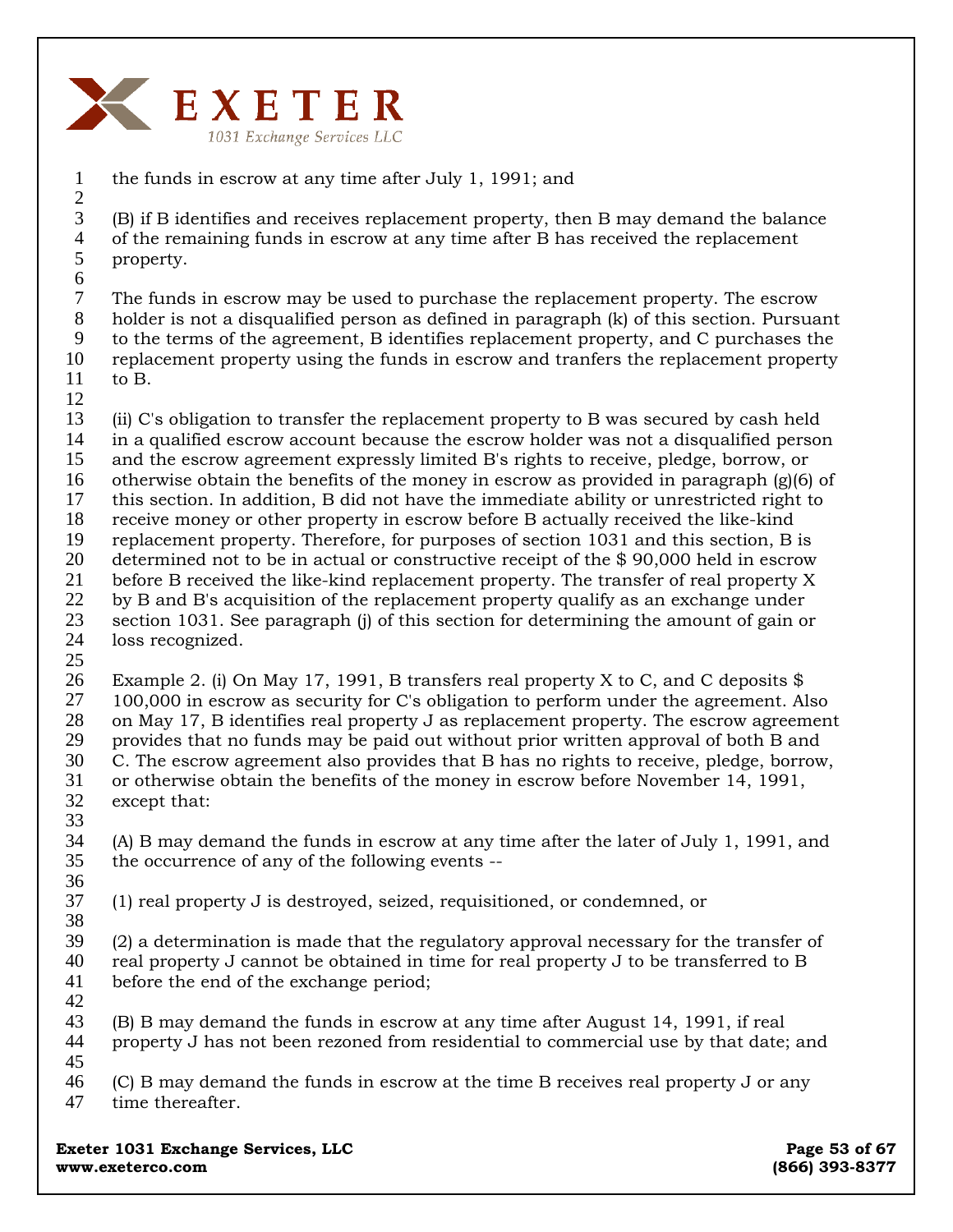

1

Otherwise, B is entitled to all funds in escrow after November 13, 1991. The funds in escrow may be used to purchase the replacement property. The escrow holder is not a disqualified person as described in paragraph (k) of this section. Real property J is not rezoned from residential to commercial use on or before August 14, 1991. 2 3 4 5 6

(ii) C's obligation to transfer the replacement property to B was secured by cash held in a qualified escrow account because the escrow holder was not a disqualified person and the escrow agreement expressly limited B's rights to receive, pledge, borrow, or otherwise obtain the benefits of the money in escrow as provided in paragraph (g)(6) of this section. From May 17, 1991, until August 15, 1991, B did not have the immediate ability or unrestricted right to receive money or other property before B actually received the like-kind replacement property. Therefore, for purposes of section 1031 and this section, B is determined not to be in actual or constructive receipt of the \$ 100,000 in escrow from May 17, 1991, until August 15, 1991. However, on August 15, 1991, B had the unrestricted right, upon notice, to draw upon the \$ 100,000 held in escrow. Thus, the safe harbor ceased to apply and B was in constructive receipt of the funds held in escrow. Because B constructively received the full amount of the consideration (\$ 100,000) before B actually received the like-kind replacement property, the transaction is treated as a sale and not as a deferred exchange. The result does not change even if B chose not to demand the funds in escrow and continued to attempt to have real property J rezoned and to receive the property on or before November 13, 1991. 7 8 9 10 11 12 13 14 15 16 17 18 19 20 21 22 23

24

(iii) If real property J had been rezoned on or before August 14, 1991, and C had purchased real property J and transferred it to B on or before November 13, 1991, the transaction would have qualified for nonrecognition of gain or loss under section 1031(a). 25 26 27 28

29

Example 3. (i) On May 1, 1991, D offers to purchase real property X for \$ 100,000. However, D is unwilling to participate in a like-kind exchange. B thus enters into an exchange agreement with C whereby B retains C to facilitate an exchange with respect to real property X. C is not a disqualified person as described in paragraph (k) of this section. The exchange agreement between B and C provides that B is to execute and deliver a deed conveying real property X to C who, in turn, is to execute and deliver a deed conveying real property X to D. The exchange agreement expressly limits B's rights to receive, pledge, borrow, or otherwise obtain the benefits of money or other property held by C as provided in paragraph (g)(6) of this section. On May 3, 1991, C enters into an agreement with D to transfer real property X to D for \$ 100,000. On May 17, 1991, B executes and delivers to C a deed conveying real property X to C. On the same date, C executes and delivers to D a deed conveying real property X to D, and D deposits \$ 100,000 in escrow. The escrow holder is not a disqualified person as defined in paragraph (k) of this section and the escrow agreement expressly limits B's rights to receive, pledge, borrow, or otherwise obtain the benefits of money or other property in escrow as provided in paragraph (g)(6) of this section. However, the escrow agreement provides that the money in escrow may be used to purchase replacement property. On June 3, 1991, B identifies real property K as replacement property. On 30 31 32 33 34 35 36 37 38 39 40 41 42 43 44 45 46 47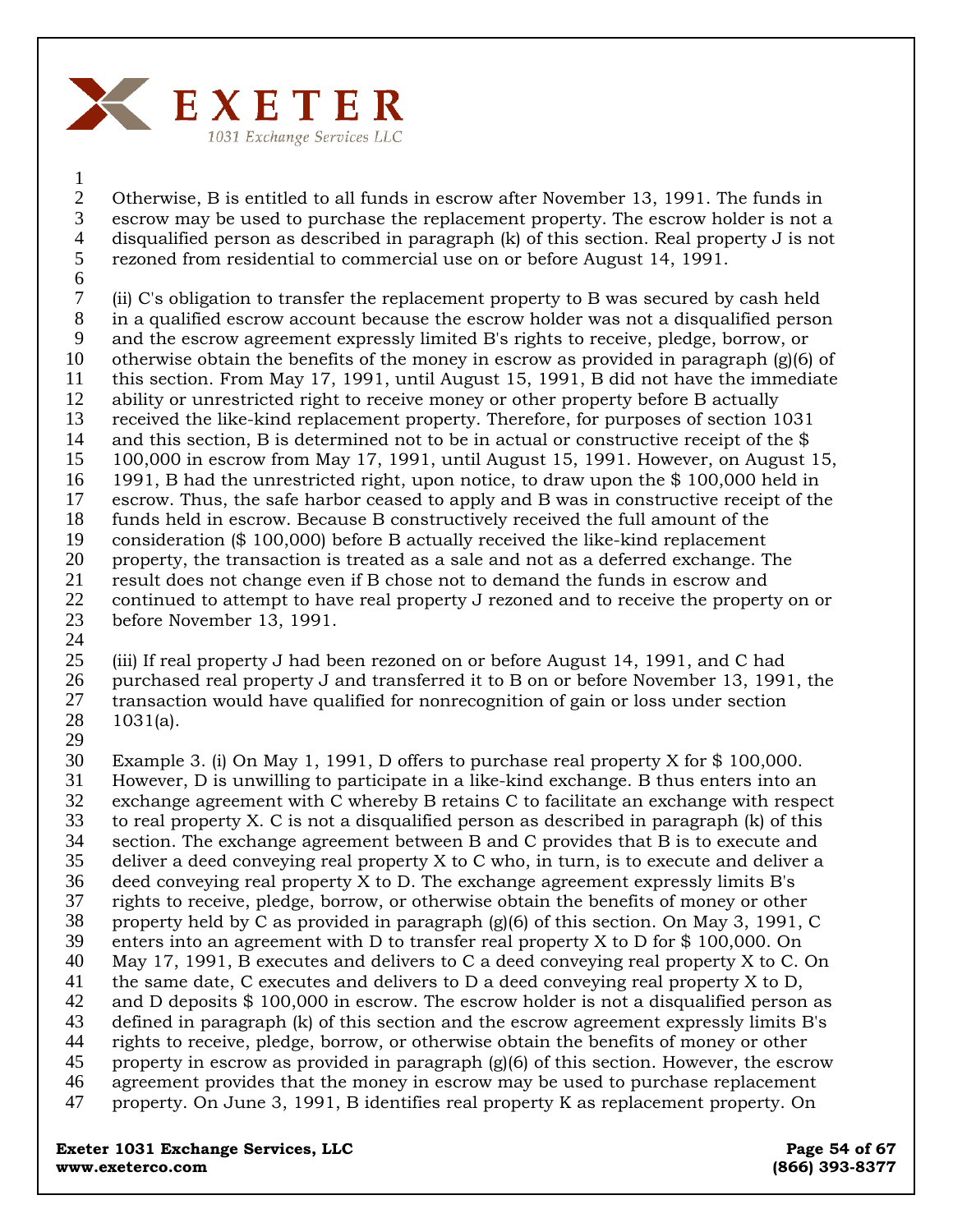

August 9, 1991, E executes and delivers to C a deed conveying real property K to C and \$ 80,000 is released from the escrow and paid to E. On the same date, C executes and delivers to B a deed conveying real property K to B, and the escrow holder pays B \$ 20,000, the balance of the \$ 100,000 sale price of real property X remaining after the purchase of real property K for \$ 80,000. 1 2 3 4 5

6

(ii) B and C entered into an exchange agreement that satisfied the requirements of paragraph  $(g)(4)(iii)(B)$  of this section. Regardless of whether C may have acquired and transferred real property X under general tax principles, C is treated as having acquired and transferred real property X because C acquired and transferred legal title to real property X. Similarly, C is treated as having acquired and transferred real property K because C acquired and transferred legal title to real property K. Thus, C was a qualified intermediary. This result is reached for purposes of this section regardless of whether C was B's agent under state law. 7 8 9 10 11 12 13 14

15

(iii) Because the escrow holder was not a disqualified person and the escrow 16

agreement expressly limited B's rights to receive, pledge, borrow, or otherwise obtain 17

the benefits of money or other property in escrow as provided in paragraph (g)(6) of 18

this section, the escrow account was a qualified escrow account. For purposes of section 1031 and this section, therefore, B is determined not to be in actual or 19 20

- constructive receipt of the funds in escrow before B received real property K. 21
- 22

(iv) The exchange agreement between B and C expressly limited B's rights to receive, pledge, borrow, or otherwise obtain the benefits of any money held by C as provided in paragraph (g)(6) of this section. Because C was a qualified intermediary, for purposes of section 1031 and this section B is determined not to be in actual or constructive receipt of any funds held by C before B received real property K. In addition, B's transfer of real property X and acquisition of real property K qualify as an exchange under section 1031. See paragraph (j) of this section for determining the amount of gain or loss recognized. 23 24 25 26 27 28 29 30

31

(v) If the escrow agreement had expressly limited C's rights to receive, pledge, borrow, or otherwise obtain the benefits of money or other property in escrow as provided in paragraph  $(g)(6)$  of this section, but had not expressly limited B's rights to receive, pledge, borrow, or otherwise obtain the benefits of that money or other property, the escrow account would not have been a qualified escrow account. Consequently, paragraph  $(g)(3)(i)$  of this section would not have been applicable in determining whether B was in actual or constructive receipt of that money or other property before B received real property K. 32 33 34 35 36 37 38 39

40

Example 4. (i) On May 1, 1991, B enters into an agreement to sell real property X to D for \$ 100,000 on May 17, 1991. However, D is unwilling to participate in a like-kind exchange. B thus enters into an exchange agreement with C whereby B retains C to 41 42 43

facilitate an exchange with respect to real property X. C is not a disqualified person as 44

described in paragraph (k) of this section. In the exchange agreement between B and 45

- C, B assigns to C all of B's rights in the agreement with D. The exchange agreement 46
- expressly limits B's rights to receive, pledge, borrow, or otherwise obtain the benefits 47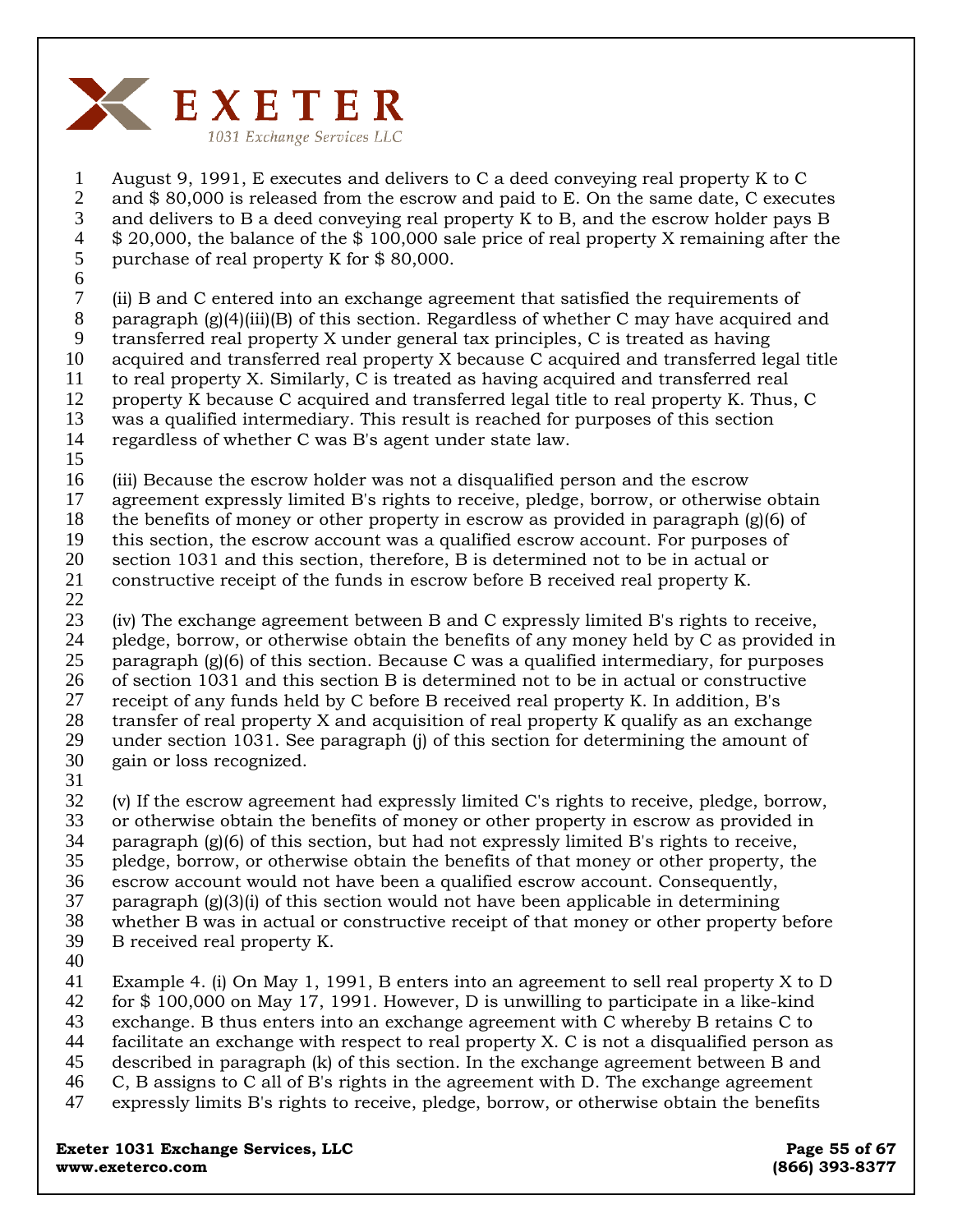

of money or other property held by C as provided in paragraph (g)(6) of this section. On May 17, 1991, B notifies D in writing of the assignment. On the same date, B executes and delivers to D a deed conveying real property X to D. D pays  $$10,000$  to B and \$ 90,000 to C. On June 1, 1991, B identifies real property L as replacement property. On July 5, 1991, B enters into an agreement to purchase real property L from E for \$ 90,000, assigns its rights in that agreement to C, and notifies E in writing of the assignment. On August 9, 1991, C pays \$ 90,000 to E, and E executes and delivers to B a deed conveying real property L to B. 1 2 3 4 5 6 7 8

9

(ii) The exchange agreement entered into by B and C satisfied the requirements of paragraph  $(g)(4)(iii)(B)$  of this section. Because B's rights in its agreements with D and E were assigned to C, and D and E were notified in writing of the assignment on or before the transfer of real properties X and L, respectively, C is treated as entering into those agreements. Because C is treated as entering into an agreement with D for the transfer of real property X and, pursuant to that agreement, real property X was transferred to D, C is treated as acquiring and transferring real property X. Similarly, because C is treated as entering into an agreement with E for the transfer of real property K and, pursuant to that agreement, real property K was transferred to B, C is treated as acquiring and transferring real property K. This result is reached for purposes of this section regardless of whether C was B's agent under state law and regardless of whether C is considered, under general tax principles, to have acquired title or beneficial ownership of the properties. Thus, C was a qualified intermediary. 10 11 12 13 14 15 16 17 18 19 20 21 22

23

(iii) The exchange agreement between B and C expressly limited B's rights to receive, pledge, borrow, or otherwise obtain the benefits of the money held by C as provided in paragraph (g)(6) of this section. Thus, B did not have the immediate ability or unrestricted right to receive money or other property held by C before B received real property L. For purposes of section 1031 and this section, therefore, B is determined not to be in actual or constructive receipt of the \$ 90,000 held by C before B received real property L. In addition, the transfer of real property X by B and B's acquisition of real property L qualify as an exchange under section 1031. See paragraph (j) of this section for determining the amount of gain or loss recognized. 24 25 26 27 28 29 30 31 32 33

Example 5. (i) On May 1, 1991, B enters into an agreement to sell real property X to D for \$ 100,000. However, D is unwilling to participate in a like-kind exchange. B thus enters into an agreement with C whereby B retains C to facilitate an exchange with respect to real property X. C is not a disqualified person as described in paragraph (k) of this section. The agreement between B and C expressly limits B's rights to receive, pledge, borrow, or otherwise obtain the benefits of money or other property held by C as provided in paragraph  $(g)(6)$  of this section. C neither enters into an agreement with D to transfer real property X to D nor is assigned B's rights in B's agreement to sell real property X to D. On May 17, 1991, B transfers real property X to D and instructs D to transfer the \$ 100,000 to C. On June 1, 1991, B identifies real property M as replacement property. On August 9, 1991, C purchases real property L from E for \$ 100,000, and E executes and delivers to C a deed conveying real property M to C. On the same date, C executes and delivers to B a deed conveying real property M to B. 34 35 36 37 38 39 40 41 42 43 44 45 46 47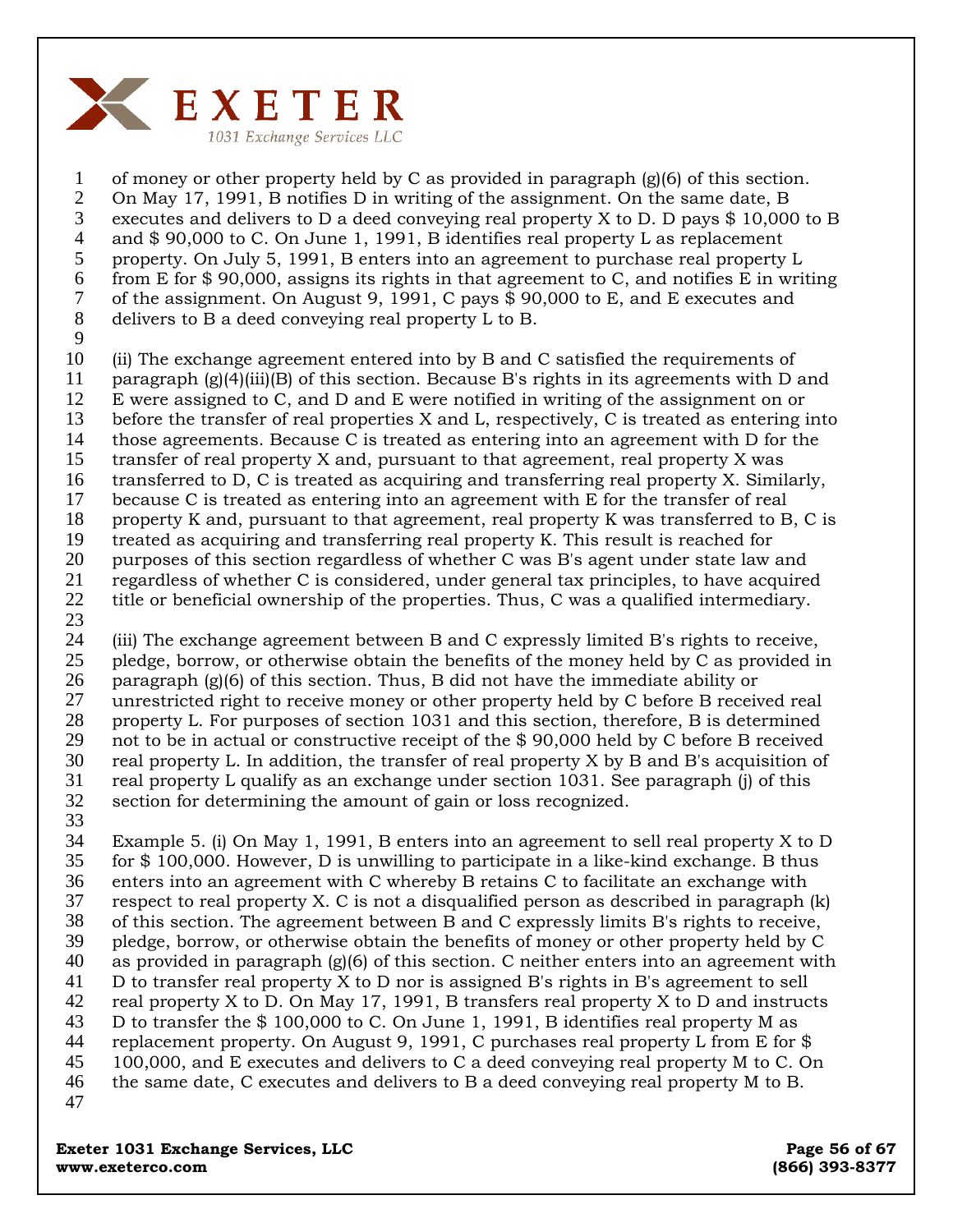

1 2 3 4 5 6 7 8 9 10 11 12 13 14 15 16 17 18 19 20 21 22 23 24 25 26 27 28 29 30 31 32 33 34 35 36 37 38 39 40 41 42 43 44 45 46 47 (ii) Because B transferred real property X directly to D under B's agreement with D, C did not acquire real property X from B and transfer real property X to D. Moreover, because C did not acquire legal title to real property X, did not enter into an agreement with D to transfer real property X to D, and was not assigned B's rights in B's agreement to sell real property X to D, C is not treated as acquiring and transferring real property X. Thus, C was not a qualified intermediary and paragraph  $(g(4))$ (i) of this section does not apply. (iii) B did not exchange real property X for real property M. Rather, B sold real property X to D and purchased, through C, real property M. Therefore, the transfer of real property X does not qualify for nonrecognition of gain or loss under section 1031. (h) Interest and growth factors – (1) In general. For purposes of this section, the taxpayer is treated as being entitled to receive interest or a growth factor with respect to a deferred exchange if the amount of money or property the taxpayer is entitled to receive depends upon the length of time elapsed between transfer of the relinquished property and receipt of the replacement property. (2) Treatment as interest. If, as part of a deferred exchange, the taxpayer receives interest or a growth factor, the interest or growth factor will be treated as interest, regardless of whether it is paid to the taxpayer in cash or in property (including property of a like kind). The taxpayer must include the interest or growth factor in income according to the taxpayer's method of accounting. (i) [Reserved] (j) Determination of gain or loss recognized and the basis of property received in a deferred exchange – (1) In general. Except as otherwise provided, the amount of gain or loss recognized and the basis of property received in a deferred exchange is determined by applying the rules of section 1031 and the regulations thereunder. See §§ 1.1031(b)-1, 1.1031(c)-1, 1.1031(d)-1, 1.1031(d)-1T, 1.1031(d)-2, and 1.1031(j)-1. (2) Coordination with section 453 – (i) Qualified escrow accounts and qualified trusts. Subject to the limitations of paragraphs  $(j)(2)$  (iv) and (v) of this section, in the case of a taxpayer's transfer of relinquished property in which the obligation of the taxpayer's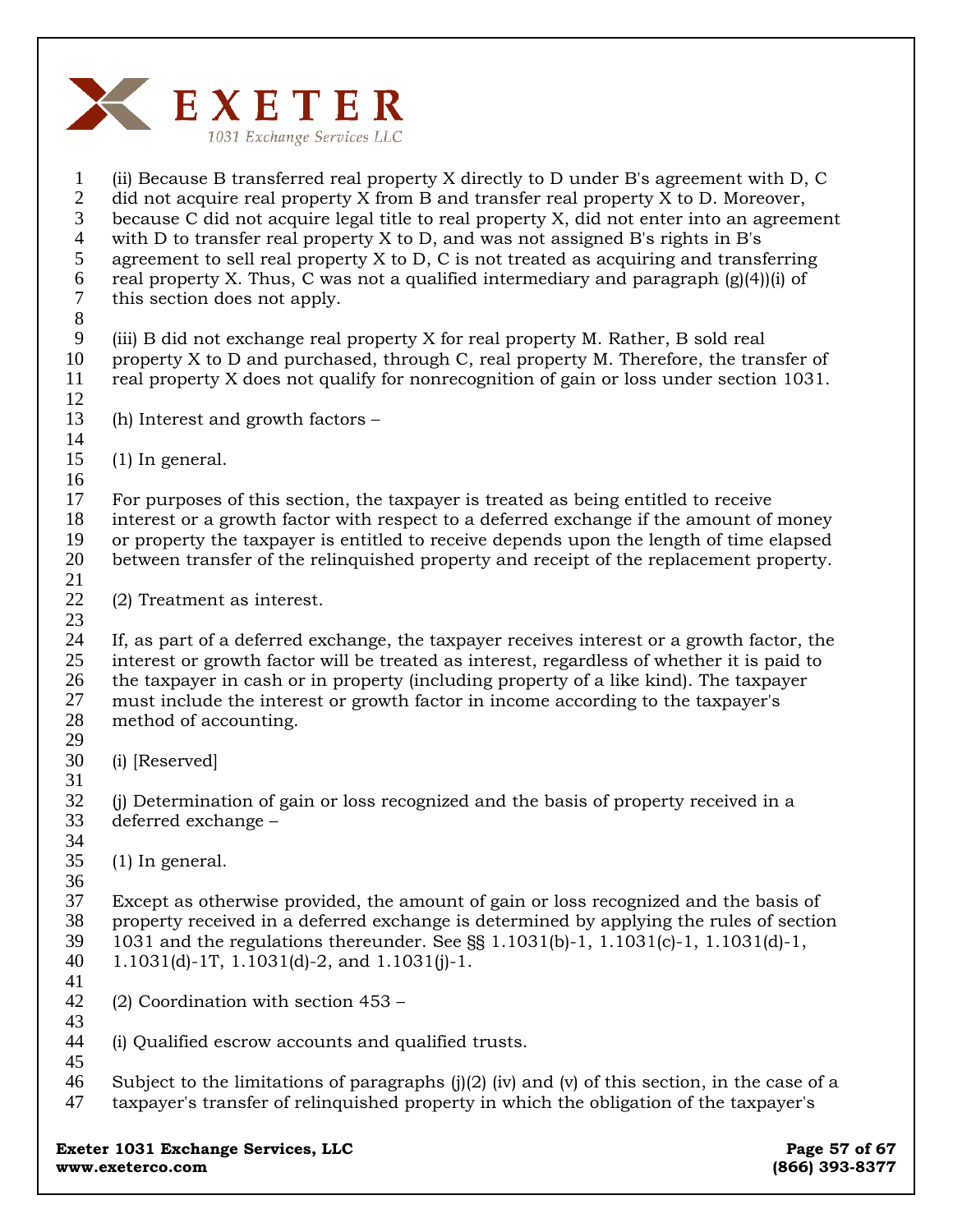

transferee to transfer replacement property to the taxpayer is or may be secured by cash or a cash equivalent, the determination of whether the taxpayer has received a payment for purposes of section 453 and  $\S$  15a.453-1(b)(3)(i) of this chapter will be made without regard to the fact that the obligation is or may be so secured if the cash or cash equivalent is held in a qualified escrow account or a qualified trust. This paragraph  $(j)(2)(i)$  ceases to apply at the earlier of  $-$ 1 2 3 4 5 6

7 8 9

(A) The time described in paragraph (g)(3)(iv) of this section; or

(B) The end of the exchange period. 10 11

(ii) Qualified intermediaries. Subject to the limitations of paragraphs  $(i)(2)$  (iv) and (v) of this section, in the case of a taxpayer's transfer of relinquished property involving a qualified intermediary, the determination of whether the taxpayer has received a payment for purposes of section 453 and  $\S$  15a.453-1(b)(3)(i) of this chapter is made as if the qualified intermediary is not the agent of the taxpayer. For purposes of this paragraph  $(i)(2)(ii)$ , a person who otherwise satisfies the definition of a qualified intermediary is treated as a qualified intermediary even though that person ultimately fails to acquire identified replacement property and transfer it to the taxpayer. This paragraph  $(i)(2)(ii)$  ceases to apply at the earlier of  $-$ 12 13 14 15 16 17 18 19 20

21 22

23

(A) The time described in paragraph (g)(4)(vi) of this section; or

(B) The end of the exchange period. 24

(iii) Transferee indebtedness. In the case of a transaction described in paragraph  $(j(2)(ii)$  of this section, the receipt by the taxpayer of an evidence of indebtedness of the transferee of the qualified intermediary is treated as the receipt of an evidence of indebtedness of the person acquiring property from the taxpayer for purposes of section 453 and § 15a.453-1(b)(3)(i) of this chapter. 25 26 27 28 29 30

31

(iv) Bona fide intent requirement. The provisions of paragraphs  $(j)(2)$  (i) and (ii) of this section do not apply unless the taxpayer has a bona fide intent to enter into a deferred exchange at the beginning of the exchange period. A taxpayer will be treated as having a bona fide intent only if it is reasonable to believe, based on all the facts and circumstances as of the beginning of the exchange period, that like-kind replacement property will be acquired before the end of the exchange period. 32 33 34 35 36 37

38

(v) Disqualified property. The provisions of paragraphs (j)(2) (i) and (ii) of this section 39

- do not apply if the relinquished property is disqualified property. For purposes of this 40
- paragraph (j)(2), disqualified property means property that is not held for productive 41
- use in a trade or business or for investment or is property described in section 1031(a)(2). 42 43
- 44
- (vi) Examples. This paragraph (j)(2) may be illustrated by the following examples. 45
- Unless otherwise provided in an example, the following facts are assumed: B is a 46
- calendar year taxpayer who agrees to enter into a deferred exchange. Pursuant to the 47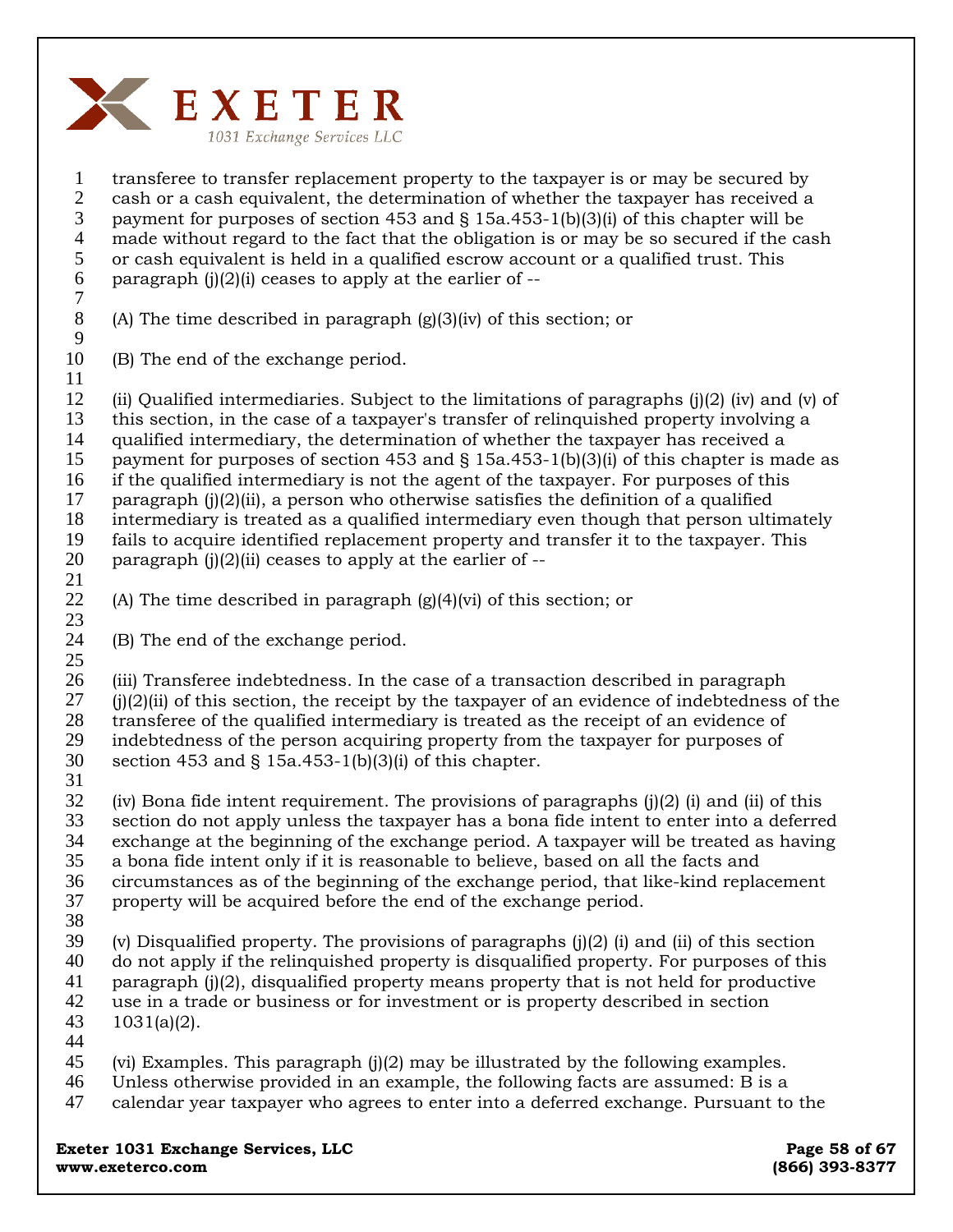

agreement, B is to transfer real property X. Real property X, which has been held by B for investment, is unencumbered and has a fair market value of  $$100,000$  at the time of transfer. B's adjusted basis in real property X at that time is \$ 60,000. B identifies a single like-kind replacement property before the end of the identification period, and B receives the replacement property before the end of the exchange period. The transaction qualifies as a like-kind exchange under section 1031. 1 2 3 4 5 6

7

Example 1. (i) On September 22, 1994, B transfers real property X to C and C agrees to acquire like-kind property and deliver it to B. On that date B has a bona fide intent to enter into a deferred exchange. C's obligation, which is not payable on demand or readily tradable, is secured by \$ 100,000 in cash. The \$ 100,000 is deposited by C in an escrow account that is a qualified escrow account under paragraph  $(g)(3)$  of this section. The escrow agreement provides that B has no rights to receive, pledge, borrow, or otherwise obtain the benefits of the cash deposited in the escrow account 8 9 10 11 12 13 14

until the earlier of the date the replacement property is delivered to B or the end of the 15

exchange period. On March 11, 1995, C acquires replacement property having a fair 16

market value of \$ 80,000 and delivers the replacement property to B. The \$ 20,000 in 17

cash remaining in the qualified escrow account is distributed to B at that time. 18

19

(ii) Under section 1031(b), B recognizes gain to the extent of the  $$20,000$  in cash that 20

B receives in the exchange. Under paragraph  $(j)(2)(i)$  of this section, the qualified escrow account is disregarded for purposes of section 453 and § 15a.453-1(b)(3)(i) of 21 22

this chapter in determining whether B is in receipt of payment. Accordingly, B's 23

- receipt of C's obligation on September 22, 1994, does not constitute a payment. 24
- Instead, B is treated as receiving payment on March 11, 1995, on receipt of the  $\$ 25
- 20,000 in cash from the qualified escrow account. Subject to the other requirements of 26

sections 453 and 453A, B may report the \$ 20,000 gain in 1995 under the installment method. See section  $453(f)(6)$  for special rules for determining total contract price and gross profit in the case of an exchange described in section 1031(b). 27 28 29

30

Example 2. (i) D offers to purchase real property X but is unwilling to participate in a like-kind exchange. B thus enters into an exchange agreement with C whereby B 31 32

retains C to facilitate an exchange with respect to real property X. On September 22, 33

1994, pursuant to the agreement, B transfers real property X to C who transfers it to 34

- D for \$100,000 in cash. On that date B has a bona fide intent to enter into a deferred 35
- exchange. C is a qualified intermediary under paragraph (g)(4) of this section. The 36
- exchange agreement provides that B has no rights to receive, pledge, borrow, or 37

otherwise obtain the benefits of the money held by C until the earlier of the date the 38

replacement property is delivered to B or the end of the exchange period. On March 39

11, 1995, C acquires replacement property having a fair market value of \$ 80,000 and 40

delivers it, along with the remaining \$ 20,000 from the transfer of real property X to B. 41 42

(ii) Under section 1031(b), B recognizes gain to the extent of the \$ 20,000 cash B 43

receives in the exchange. Under paragraph  $(j)(2)(ii)$  of this section, any agency 44

relationship between B and C is disregarded for purposes of section 453 and § 45

- 15a.453-1(b)(3)(i) of this chapter in determining whether B is in receipt of payment. 46
- Accordingly, B is not treated as having received payment on September 22, 1994, on 47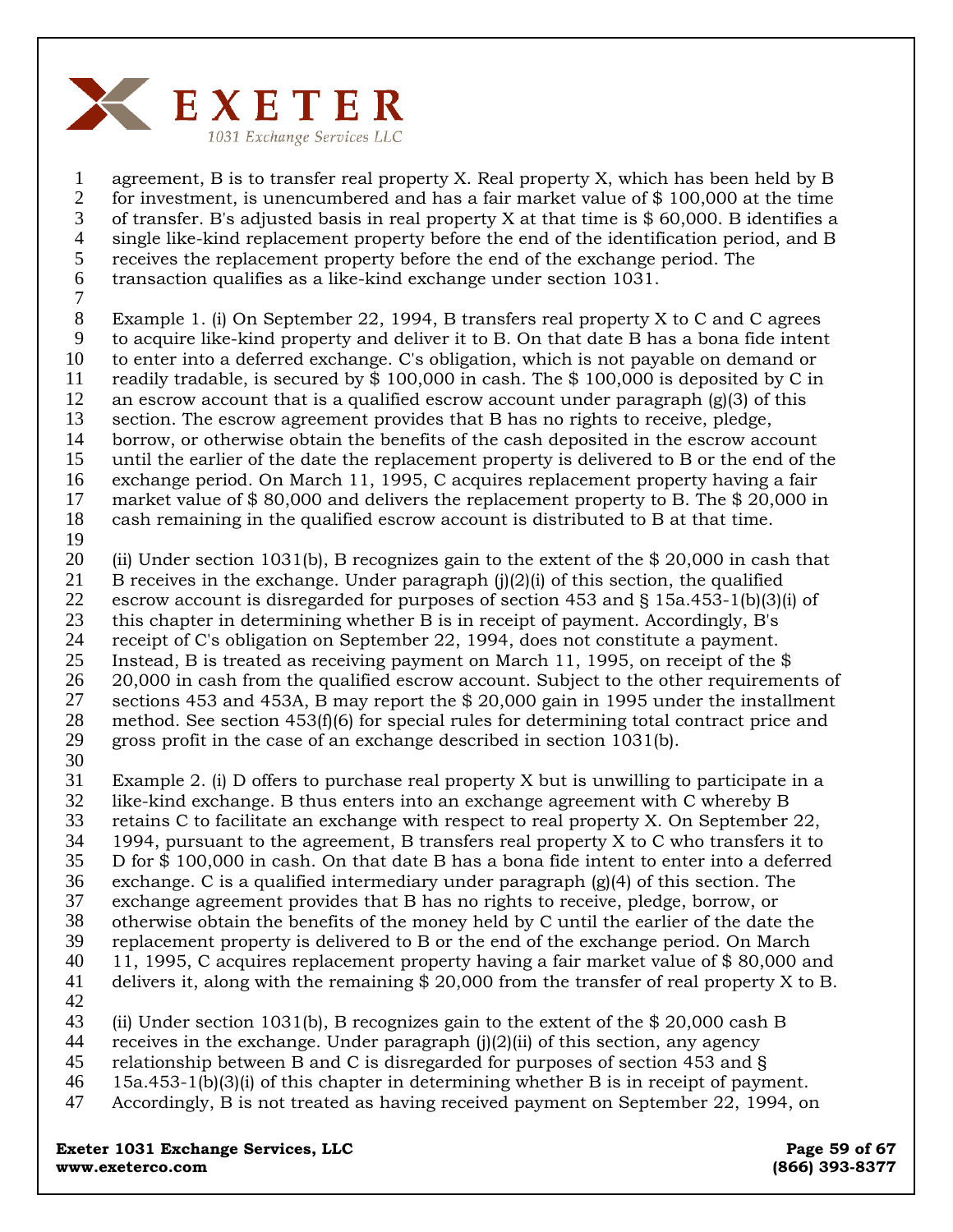

C's receipt of payment from D for the relinquished property. Instead, B is treated as receiving payment on March 11, 1995, on receipt of the \$ 20,000 in cash from C. Subject to the other requirements of sections 453 and 453A, B may report the \$ 20,000 gain in 1995 under the installment method. 1 2 3 4

5

Example 3. (i) D offers to purchase real property X but is unwilling to participate in a like-kind exchange. B enters into an exchange agreement with C whereby B retains C 6 7

- as a qualified intermediary to facilitate an exchange with respect to real property X. 8 9
- On December 1, 1994, pursuant to the agreement, B transfers real property X to C who transfers it to D for \$ 100,000 in cash. On that date B has a bona fide intent to 10
- enter into a deferred exchange. The exchange agreement provides that B has no rights 11

to receive, pledge, borrow, or otherwise obtain the benefits of the cash held by C until 12

the earliest of the end of the identification period if B has not identified replacement 13

property, the date the replacement property is delivered to B, or the end of the 14

- exchange period. Although B has a bona fide intent to enter into a deferred exchange 15
- at the beginning of the exchange period, B does not identify or acquire any 16
- replacement property. In 1995, at the end of the identification period, C delivers the 17
- entire \$ 100,000 from the sale of real property X to B. 18
- 19

(ii) Under section 1001, B realizes gain to the extent of the amount realized (\$ 100,000) over the adjusted basis in real property X (\$ 60,000), or \$ 40,000. Because B has a 20 21

- bona fide intent at the beginning of the exchange period to enter into a deferred 22
- exchange, paragraph (j)(2)(iv) of this section does not make paragraph (j)(2)(ii) of this 23
- section inapplicable even though B fails to acquire replacement property. Further, 24
- under paragraph  $(i)$ (2)(ii) of this section, C is a qualified intermediary even though C 25
- does not acquire and transfer replacement property to B. Thus, any agency 26
- relationship between B and C is disregarded for purposes of section 453 and § 15a.453-1(b)(3)(i) of this chapter in determining whether B is in receipt of payment. 27 28
- Accordingly, B is not treated as having received payment on December 1, 1994, on C's 29
- receipt of payment from D for the relinquished property. Instead, B is treated as 30
- receiving payment at the end of the identification period in 1995 on receipt of the \$ 31
- 100,000 in cash from C. Subject to the other requirements of sections 453 and 453A, 32
- B may report the \$ 40,000 gain in 1995 under the installment method. 33
- 34

Example 4. (i) D offers to purchase real property X but is unwilling to participate in a like-kind exchange. B thus enters into an exchange agreement with C whereby B 35 36

- retains C to facilitate an exchange with respect to real property X. C is a qualified 37
- intermediary under paragraph (g)(4) of this section. On September 22, 1994, pursuant 38
- to the agreement, B transfers real property X to C who then transfers it to D for \$ 39
- 80,000 in cash and D's 10-year installment obligation for \$ 20,000. On that date B 40
- has a bona fide intent to enter into a deferred exchange. The exchange agreement 41
- provides that B has no rights to receive, pledge, borrow, or otherwise obtain the 42
- benefits of the money or other property held by C until the earlier of the date the 43
- replacement property is delivered to B or the end of the exchange period. D's obligation 44
- bears adequate stated interest and is not payable on demand or readily tradable. On 45
- March 11, 1995, C acquires replacement property having a fair market value of \$ 80,000 and delivers it, along with the \$ 20,000 installment obligation, to B. 46 47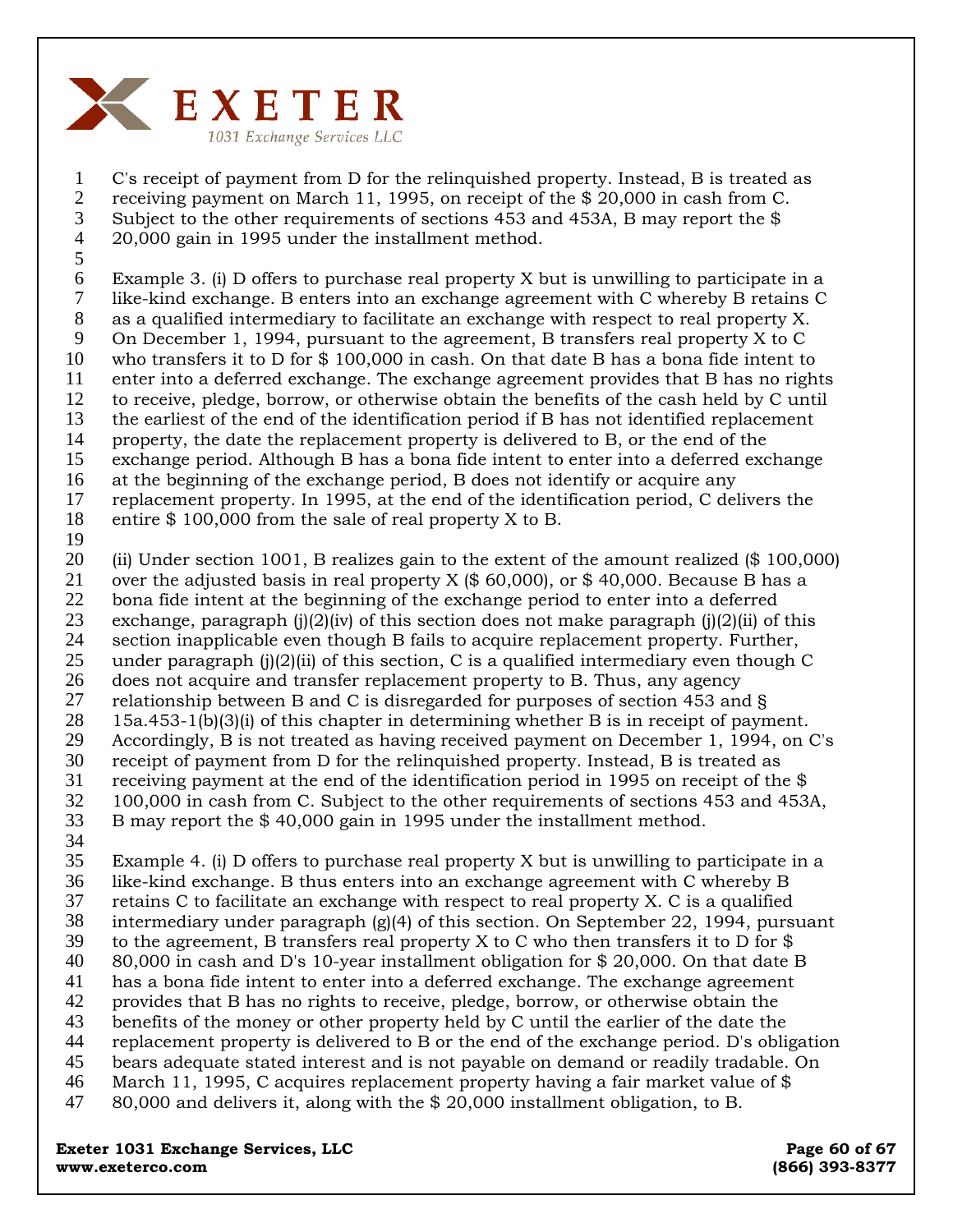

1

(ii) Under section 1031(b), \$ 20,000 of B's gain (i.e., the amount of the installment obligation B receives in the exchange) does not qualify for nonrecognition under section 1031(a). Under paragraphs  $(j)(2)$  (ii) and (iii) of this section, B's receipt of D's obligation is treated as the receipt of an obligation of the person acquiring the property for purposes of section 453 and  $\S$  15a.453-1(b)(3)(i) of this chapter in determining whether B is in receipt of payment. Accordingly, B's receipt of the obligation is not treated as a payment. Subject to the other requirements of sections 453 and 453A, B may report the \$ 20,000 gain under the installment method on receiving payments from D on the obligation. 2 3 4 5 6 7 8 9 10

11

Example 5. (i) B is a corporation that has held real property X to expand its manufacturing operations. However, at a meeting in November 1994, B's directors decide that real property X is not suitable for the planned expansion, and authorize a like-kind exchange of this property for property that would be suitable for the planned expansion. B enters into an exchange agreement with C whereby B retains C as a qualified intermediary to facilitate an exchange with respect to real property X. On November 28, 1994, pursuant to the agreement, B transfers real property X to C, who then transfers it to D for \$ 100,000 in cash. The exchange agreement does not include any limitations or conditions that make it unreasonable to believe that like-kind replacement property will be acquired before the end of the exchange period. The exchange agreement provides that B has no rights to receive, pledge, borrow, or otherwise obtain the benefits of the cash held by C until the earliest of the end of the identification period, if B has not identified replacement property, the date the replacement property is delivered to B, or the end of the exchange period. In early January 1995, B's directors meet and decide that it is not feasible to proceed with the planned expansion due to a business downturn reflected in B's preliminary financial reports for the last quarter of 1994. Thus, B's directors instruct C to stop seeking replacement property. C delivers the \$ 100,000 cash to B on January 12, 1995, at the end of the identification period. Both the decision to exchange real property X for other property and the decision to cease seeking replacement property because of B's business downturn are recorded in the minutes of the directors' meetings. There are no other facts or circumstances that would indicate whether, on November 28, 1994, B had a bona fide intent to enter into a deferred like-kind exchange. 12 13 14 15 16 17 18 19 20 21 22 23 24 25 26 27 28 29 30 31 32 33 34

35

(ii) Under section 1001, B realizes gain to the extent of the amount realized (\$ 100,000) 36

- over the adjusted basis of real property  $X$  (\$ 60,000), or \$ 40,000. The directors' authorization of a like-kind exchange, the terms of the exchange agreement with C, 37 38
- and the absence of other relevant facts, indicate that B had a bona fide intent at the 39
- beginning of the exchange period to enter into a deferred like-kind exchange. Thus, 40
- paragraph (j)(2)(iv) of this section does not make paragraph (j)(2)(ii) of this section 41
- inapplicable, even though B fails to acquire replacement property. Further, under 42
- paragraph  $(i)(2)(ii)$  of this section, C is a qualified intermediary, even though C does not 43
- transfer replacement property to B. Thus, any agency relationship between B and C is 44
- disregarded for purposes of section 453 and § 15a.453-1(b)(3)(i) of this chapter in 45
- determining whether B is in receipt of payment. Accordingly, B is not treated as having 46
- received payment until January 12, 1995, on receipt of the \$ 100,000 cash from C. 47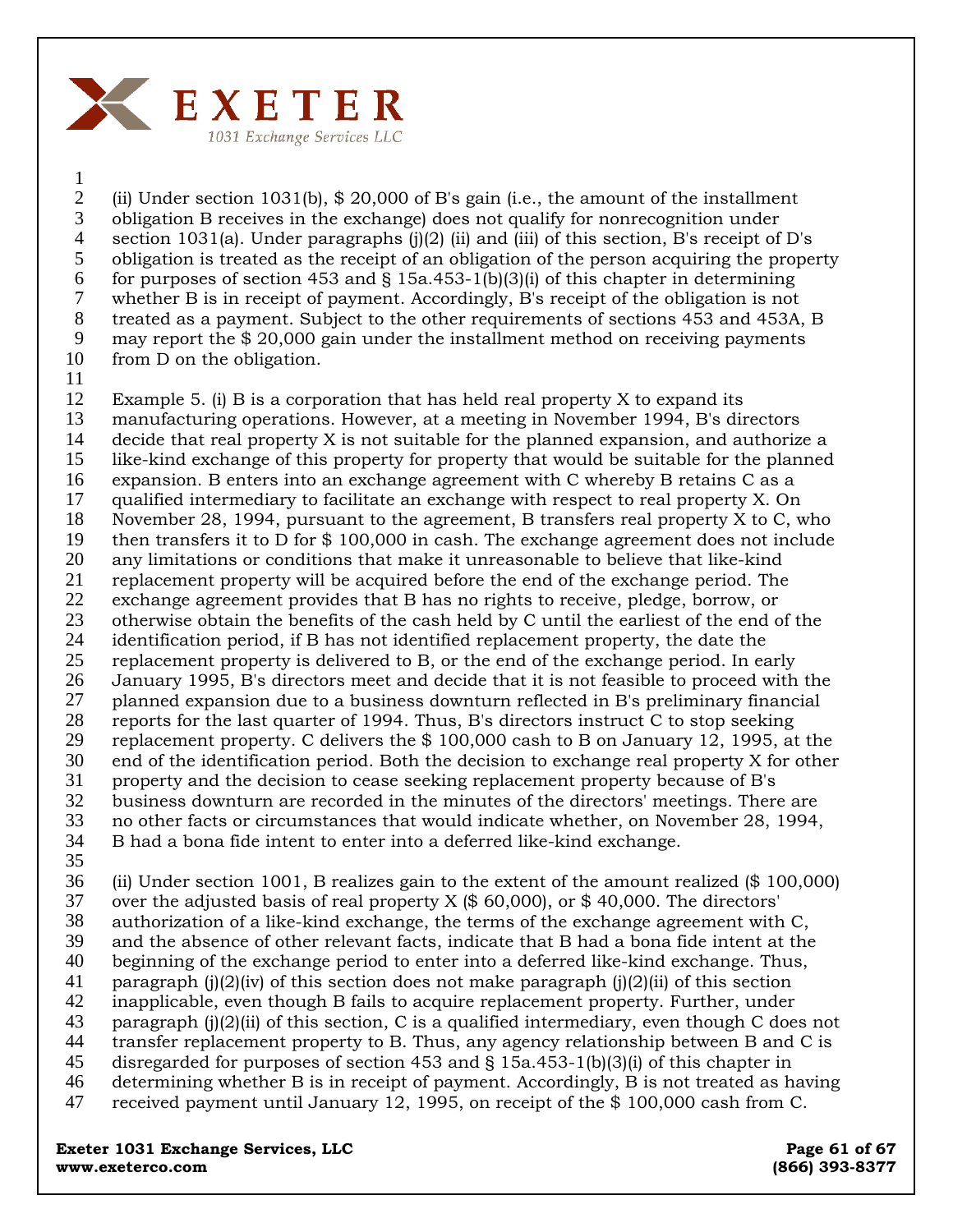

Subject to the other requirements of sections 453 and 453A, B may report the \$ 40,000 gain in 1995 under the installment method. 1 2 3

Example 6. (i) B has held real property X for use in its trade or business, but decides to transfer that property because it is no longer suitable for B's planned expansion of its commercial enterprise. B and D agree to enter into a deferred exchange. Pursuant to their agreement, B transfers real property X to D on September 22, 1994, and D deposits \$ 100,000 cash in a qualified escrow account as security for D's obligation under the agreement to transfer replacement property to B before the end of the exchange period. D's obligation is not payable on demand or readily tradable. The agreement provides that B is not required to accept any property that is not zoned for commercial use. Before the end of the identification period, B identifies real properties J, K, and L, all zoned for residential use, as replacement properties. Any one of these properties, rezoned for commercial use, would be suitable for B's planned expansion. In recent years, the zoning board with jurisdiction over properties J, K, and L has rezoned similar properties for commercial use. The escrow agreement provides that B has no rights to receive, pledge, borrow, or otherwise obtain the benefits of the money in the escrow account until the earlier of the time that the zoning board determines, after the end of the identification period, that it will not rezone the properties for commercial use or the end of the exchange period. On January 5, 1995, the zoning board decides that none of the properties will be rezoned for commercial use. Pursuant to the exchange agreement, B receives the \$ 100,000 cash from the escrow on January 5, 1995. There are no other facts or circumstances that would indicate whether, on September 22, 1994, B had a bona fide intent to enter into a deferred like-kind exchange. 4 5 6 7 8 9 10 11 12 13 14 15 16 17 18 19 20 21 22 23 24 25

26

(ii) Under section 1001, B realizes gain to the extent of the amount realized (\$ 100,000) over the adjusted basis of real property  $X$  (\$ 60,000), or \$40,000. The terms of the exchange agreement with D, the identification of properties J, K, and L, the efforts to have those properties rezoned for commercial purposes, and the absence of other relevant facts, indicate that B had a bona fide intent at the beginning of the exchange period to enter into a deferred exchange. Moreover, the limitations imposed in the exchange agreement on acceptable replacement property do not make it unreasonable to believe that like-kind replacement property would be acquired before the end of the exchange period. Therefore, paragraph  $(i)(2)(iv)$  of this section does not make paragraph (j)(2)(i) of this section inapplicable even though B fails to acquire replacement property. Thus, for purposes of section 453 and § 15a.453-1(b)(3)(i) of this chapter, the qualified escrow account is disregarded in determining whether B is in receipt of payment. Accordingly, B is not treated as having received payment on September 22, 1994, on D's deposit of the \$ 100,000 cash into the qualified escrow account. Instead, B is treated as receiving payment on January 5, 1995. Subject to the 27 28 29 30 31 32 33 34 35 36 37 38 39 40 41

42 43 44

(vii) Effective date. This paragraph (j)(2) is effective for transfers of property occurring on or after April 20, 1994. Taxpayers may apply this paragraph (j)(2) to transfers of property occurring before April 20, 1994, but on or after June 10, 1991, if those 45 46 47

other requirements of sections 453 and 453A, B may report the \$ 40,000 gain in 1995

**Exeter 1031 Exchange Services, LLC Exeter 1031 Exchange Services, LLC www.exeterco.com (866) 393-8377** 

under the installment method.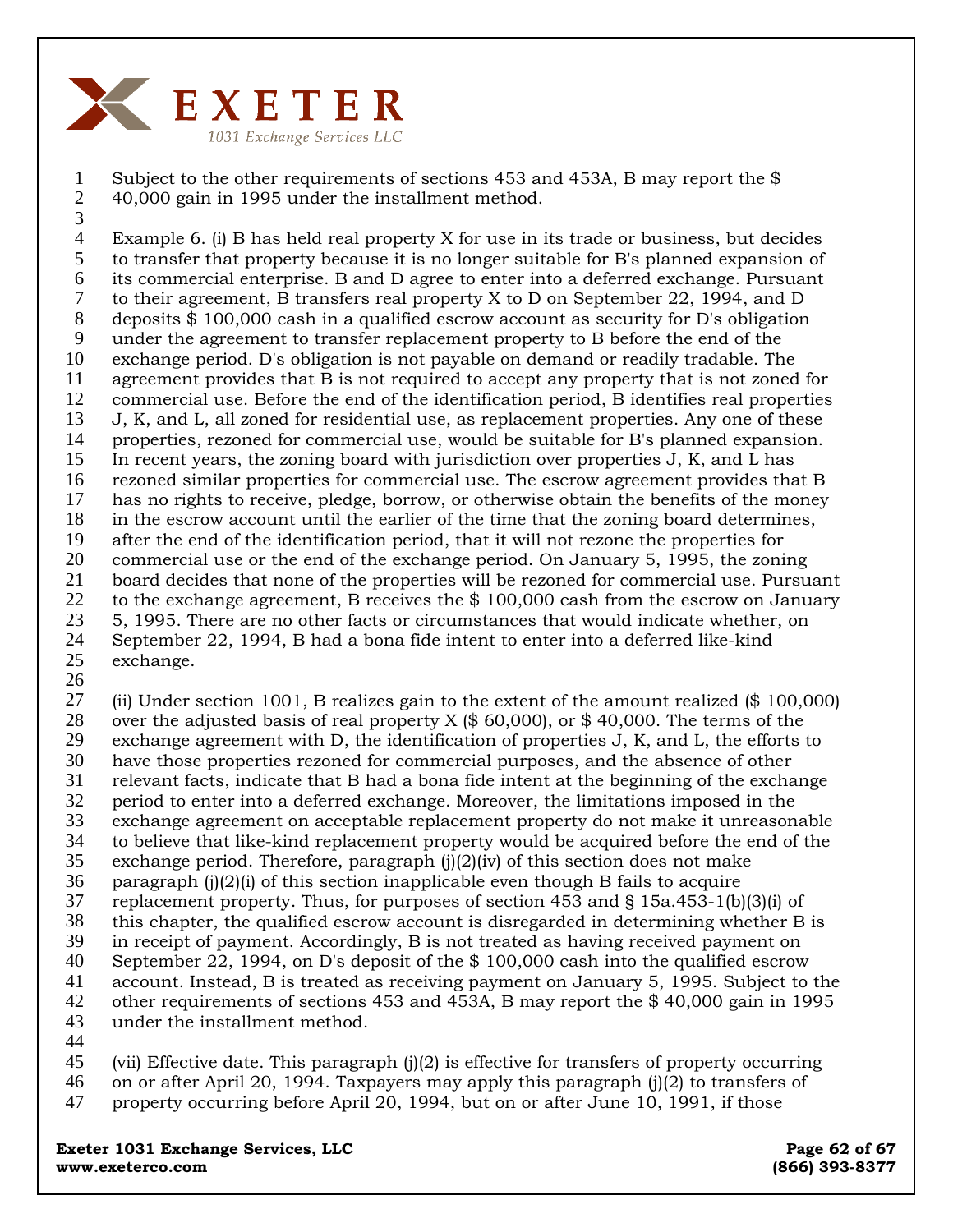

1 2 3 4 5 6 transfers otherwise meet the requirements of  $\S 1.1031(k)$ -1. In addition, taxpayers may apply this paragraph (j)(2) to transfers of property occurring before June 10, 1991, but on or after May 16, 1990, if those transfers otherwise meet the requirements of § 1.1031(k)-1 or follow the guidance of IA-237-84 published in 1990-1, C.B. See §  $601.601(d)(2)(ii)(b)$  of this chapter.

7 (3) Examples.

9 This paragraph (j) may be illustrated by the following examples.

10

8

11 Unless otherwise provided in an example, the following facts are assumed: B, a

12 calendar year taxpayer, and C agree to enter into a deferred exchange. Pursuant to

- 13 their agreement, B is to transfer real property X to C on May 17, 1991. Real property
- 14 X, which has been held by B for investment, is unencumbered and has a fair market
- 15 value on May 17, 1991, of  $$100,000$ . B's adjusted basis in real property X is  $$$
- 16 17 40,000. On or before July 1, 1991 (the end of the identification period), B is to identify
- 18 replacement property that is of a like kind to real property X. On or before November 13, 1991 (the end of the exchange period), C is required to purchase the property
- 19 identified by B and to transfer that property to B. To the extent the fair market value
- 20 of the replacement property transferred to B is greater or less than the fair market
- 21 value of real property X, either B or C, as applicable, will make up the difference by
- 22 paying cash to the other party after the date the replacement property is received. The
- 23 24 replacement property is identified as provided in paragraph (c) of this section and is of a like kind to real property X (determined without regard to section 1031(a)(3) and this
- 25 section). B intends to hold any replacement property received for investment.
- 26

27 28 29 30 Example 1. (i) On May 17, 1991, B transfers real property X to C and identifies real property R as replacement property. On June 3, 1991, C transfers \$ 10,000 to B. On September 4, 1991, C purchases real property R for \$ 90,000 and transfers real property R to B.

31

32 33 (ii) The \$ 10,000 received by B is "money or other property" for purposes of section 1031 and the regulations thereunder. Under section 1031(b), B recognizes gain in the

- 34 amount of  $$ 10,000$ . Under section 1031(d), B's basis in real property R is  $$ 40,000$
- 35 (i.e., B's basis in real property  $X$  (\$ 40,000), decreased in the amount of money
- 36 received (\$ 10,000), and increased in the amount of gain recognized (\$ 10,000) in the
- 37 deferred exchange).
- 38

39 40 41 42 Example 2. (i) On May 17, 1991, B transfers real property X to C and identifies real property S as replacement property, and C transfers \$ 10,000 to B. On September 4, 1991, C purchases real property S for \$ 100,000 and transfers real property S to B. On the same day, B transfers \$ 10,000 to C.

43

44 45 (ii) The \$ 10,000 received by B is "money or other property" for purposes of section 1031 and the regulations thereunder. Under section 1031(b), B recognizes gain in the

46 47 amount of  $$10,000$ . Under section 1031(d), B's basis in real property S is  $$50,000$ (i.e., B's basis in real property  $X$  (\$ 40,000), decreased in the amount of money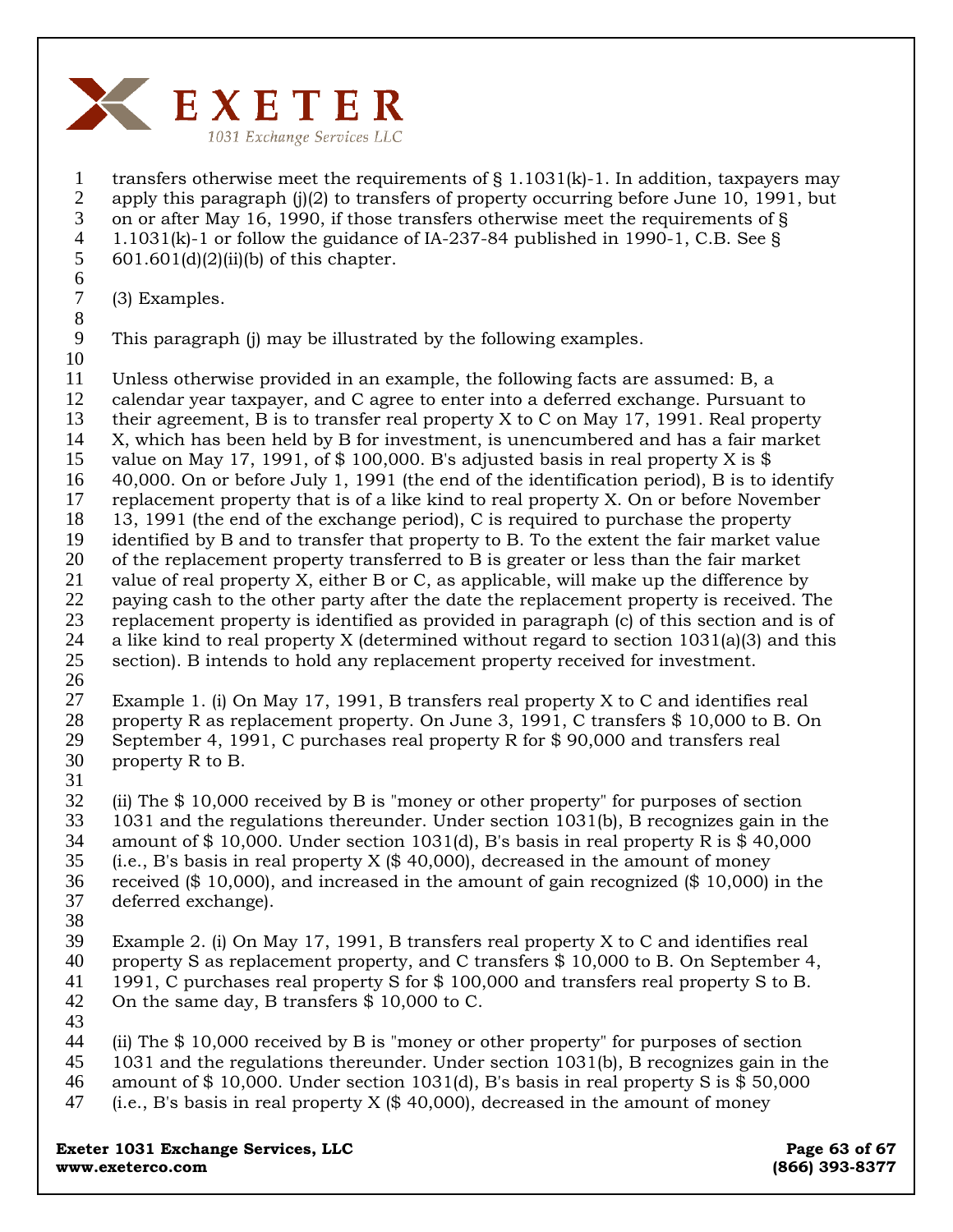

received (\$ 10,000), increased in the amount of gain recognized (\$ 10,000), and increased in the amount of the additional consideration paid by B (\$ 10,000) in the deferred exchange). 1 2 3

Example 3. (i) Under the exchange agreement, B has the right at all times to demand \$ 100,000 in cash in lieu of replacement property. On May 17, 1991, B transfers real property X to C and identifies real property T as replacement property. On September 4, 1991, C purchases real property T for \$ 100,000 and transfers real property T to B. 4 5 6 7

8 9

(ii) Because B has the right on May 17, 1991, to demand \$ 100,000 in cash in lieu of replacement property, B is in constructive receipt of the \$ 100,000 on that date. Thus, the transaction is a sale and not an exchange, and the \$ 60,000 gain realized by B in the transaction (i.e., \$ 100,000 amount realized less \$ 40,000 adjusted basis) is recognized. Under section 1031(d), B's basis in real property T is \$ 100,000. 10 11 12 13 14

Example 4. (i) Under the exchange agreement, B has the right at all times to demand up to \$ 30,000 in cash and the balance in replacement propertry instead of receiving replacement property in the amount of \$ 100,000. On May 17, 1991, B transfers real property X to C and identifies real property U as replacement property. On September 4, 1991, C purchases real property U for \$ 100,000 and transfers real property U to B. 15 16 17 18 19 20

21

(ii) The transaction qualifies as a deferred exchange under section 1031 and this section. However, because B had the right on May 17, 1991, to demand up to \$ 30,000 in cash, B is in constructive receipt of \$ 30,000 on that date. Under section 1031(b), B recognizes gain in the amount of \$ 30,000. Under section 1031(d), B's basis in real property U is \$ 70,000 (i.e., B's basis in real property X (\$ 40,000), decreased in the amount of money that B received (\$ 30,000), increased in the amount of gain recognized (\$ 30,000), and increased in the amount of additional consideration paid by B (\$ 30,000) in the deferred exchange). 22 23 24 25 26 27 28 29

30

Example 5. (i) Assume real property X is encumbered by a mortgage of \$ 30,000. On May 17, 1991, B transfers real property X to C and identifies real property V as replacement property, and C assumes the \$ 30,000 mortgage on real property X. Real property V is encumbered by a \$ 20,000 mortgage. On July 5, 1991, C purchases real property V for \$ 90,000 by paying \$ 70,000 and assuming the mortgage and transfers 31 32 33 34 35

- real property V to B with B assuming the mortgage. 36
- 37

(ii) The consideration received by B in the form of the liability assumed by C (\$ 30,000) is offset by the consideration given by B in the form of the liability assumed by B (\$ 38 39

20,000). The excess of the liability assumed by C over the liability assumed by B,  $\$ 40

10,000, is treated as "money or other property." See § 1.1031(b)-1(c). Thus, B 41

recognizes gain under section 1031(b) in the amount of \$ 10,000. Under section 42

- 1031(d), B's basis in real property V is  $$40,000$  (i.e., B's basis in real property X  $$$ 43
- 40,000), decreased in the amount of money that B is treated as receiving in the form of 44
- the liability assumed by C (\$ 30,000), increased in the amount of money that B is 45
- treated as paying in the form of the liability assumed by  $B$  (\$ 20,000), and increased in 46

the amount of the gain recognized (\$ 10,000) in the deferred exchange). 47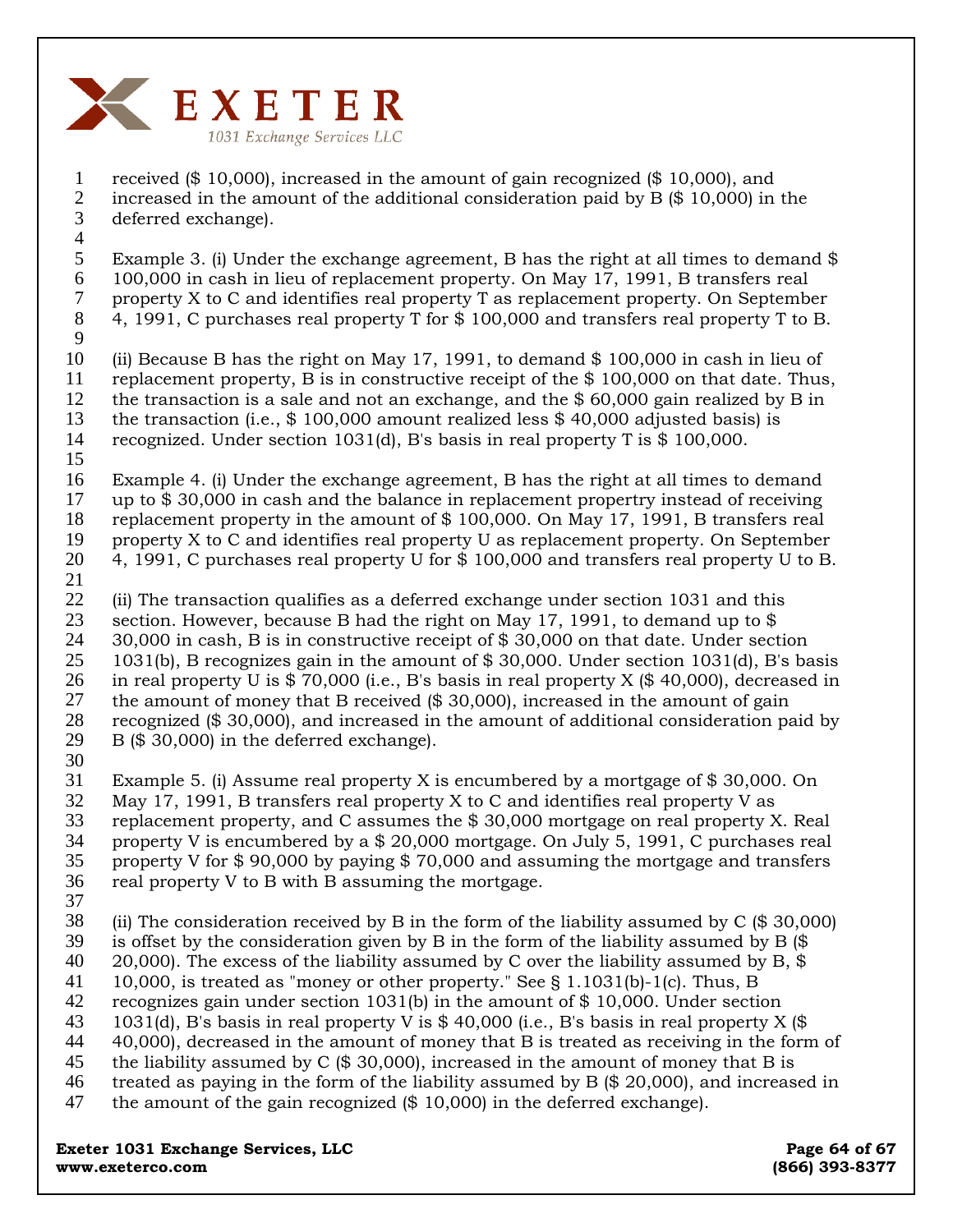

(k) Definition of disqualified person.

(1) For purposes of this section, a disqualified person is a person described in paragraph  $(k)(2)$ ,  $(k)(3)$ , or  $(k)(4)$  of this section.

7 8 9 10 11 12 13 (2) The person is the agent of the taxpayer at the time of the transaction. For this purpose, a person who has acted as the taxpayer's employee, attorney, accountant, investment banker or broker, or real estate agent or broker within the 2-year period ending on the date of the transfer of the first of the relinquished properties is treated as an agent of the taxpayer at the time of the transaction. Solely for purposes of this paragraph (k)(2), performance of the following services will not be taken into account --

14 15 16 (i) Services for the taxpayer with respect to exchanges of property intended to qualify for nonrecognition of gain or loss under section 1031; and

17 18 (ii) Routine financial, title insurance, escrow, or trust services for the taxpayer by a financial institution, title insurance company, or escrow company.

19

20 21 22 (3) The person and the taxpayer bear a relationship described in either section 267(b) or section 707(b) (determined by substituting in each section "10 percent" for "50 percent" each place it appears).

24 25 26 27  $(4)(i)$  Except as provided in paragraph  $(k)(4)(ii)$  of this section, the person and a person described in paragraph  $(k)(2)$  of this section bear a relationship described in either section 267(b) or 707(b) (determined by substituting in each section "10 percent" for "50 percent" each place it appears).

28

23

29 30 31 32 33 34 35 36 37 38 39 40 41 (ii) In the case of a transfer of relinquished property made by a taxpayer on or after January 17, 2001, paragraph  $(k)(4)(i)$  of this section does not apply to a bank (as defined in section 581) or a bank affiliate if, but for this paragraph  $(k)(4)(ii)$ , the bank or bank affiliate would be a disqualified person under paragraph  $(k)(4)(i)$  of this section solely because it is a member of the same controlled group (as determined under section  $267(f)(1)$ , substituting "10 percent" for "50 percent' where it appears) as a person that has provided investment banking or brokerage services to the taxpayer within the 2-year period described in paragraph  $(k)(2)$  of this section. For purposes of this paragraph  $(k)(4)(ii)$ , a bank affiliate is a corporation whose principal activity is rendering services to facilitate exchanges of property intended to qualify for nonrecognition of gain under section 1031 and all of whose stock is owned by either a bank or a bank holding company (within the meaning of section 2(a) of the Bank Holding Company Act of 1956 (12 U.S.C. 1841(a)).

42

43 (5) This paragraph (k) may be illustrated by the following examples. Unless otherwise

44 provided, the following facts are assumed: On May 1, 1991, B enters into an exchange

- 45 agreement (as defined in paragraph  $(g)(4)(iii)(B)$  of this section) with C whereby B
- 46 retains C to facilitate an exchange with respect to real property X. On May 17, 1991,
- 47 pursuant to the agreement, B executes and delivers to C a deed conveying real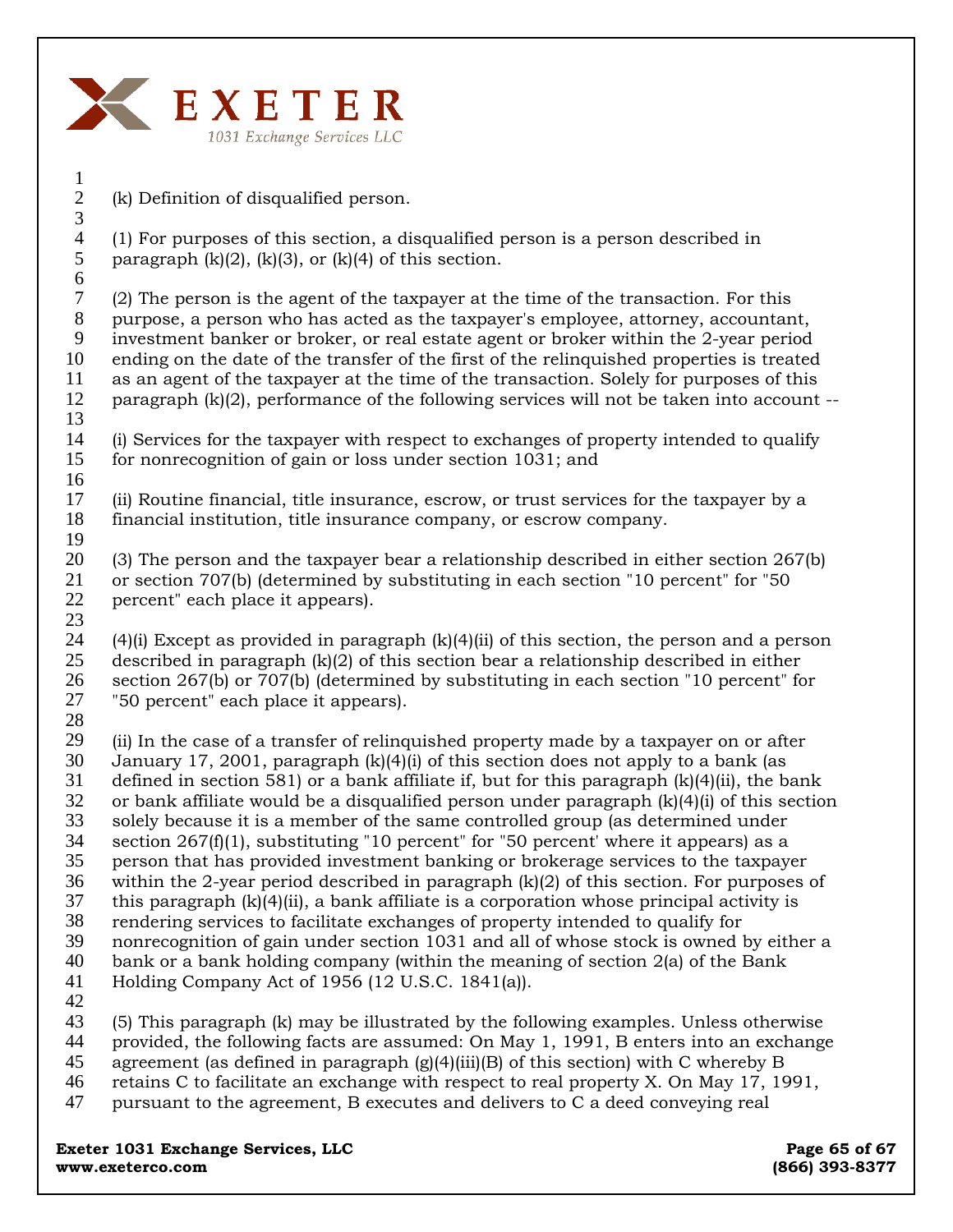

1 2 3 property X to C. C has no relationship to B described in paragraphs (k)(2), (k)(3), or  $(k)(4)$  of this section.

4 5 6 7 Example 1. (i) C is B's accountant and has rendered accounting services to B within the 2-year period ending on May 17, 1991, other than with respect to exchanges of property intended to qualify for nonrecognition of gain or loss under section 1031.

8 9 (ii) C is a disqualified person because C has acted as B's accountant within the 2-year period ending on May 17, 1991.

10 11 12 13 14 (iii) If C had not acted as B's accountant within the 2-year period ending on May 17, 1991, or if C had acted as B's accountant within that period only with respect to exchanges intended to qualify for nonrecognition of gain or loss under section 1031, C would not have been a disqualified person.

15 16 Example 2. (i) C, which is engaged in the trade or business of acting as an

17 18 intermediary to facilitate deferred exchanges, is a wholly owned subsidiary of an escrow company that has performed routine escrow services for B in the past. C has

19 20 previously been retained by B to act as an intermediary in prior section 1031 exchanges.

21

22 23 24 (ii) C is not a disqualified person notwithstanding the intermediary services previously provided by C to B (see paragraph  $(k)(2)(i)$  of this section) and notwithstanding the combination of C's relationship to the escrow company and the escrow services

25 26 previously provided by the escrow company to B (see paragraph  $(k)(2)(ii)$  of this section).

27

28 29 30 31 32 33 34 Example 3. (i) C is a corporation that is only engaged in the trade or business of acting as an intermediary to facilitate deferred exchanges. Each of 10 law firms owns 10 percent of the outstanding stock of C. One of the 10 law firms that owns 10 percent of C is M. J is the managing partner of M and is the president of C. J, in his capacity as a partner in M, has also rendered legal advice to B within the 2-year period ending on May 17, 1991, on matters other than exchanges intended to qualify for nonrecognition of gain or loss under section 1031.

35

36 37 38 39 (ii) J and M are disqualified persons. C, however, is not a disqualified person because neither J nor M own, directly or indirectly, more than 10 percent of the stock of C. Similarly, J's participation in the management of C does not make C a disqualified person.

40

41 (1) [Reserved]

42

43 44 (m) Definition of fair market value.

45 46 For purposes of this section, the fair market value of property means the fair market value of the property without regard to any liabilities secured by the property.

47